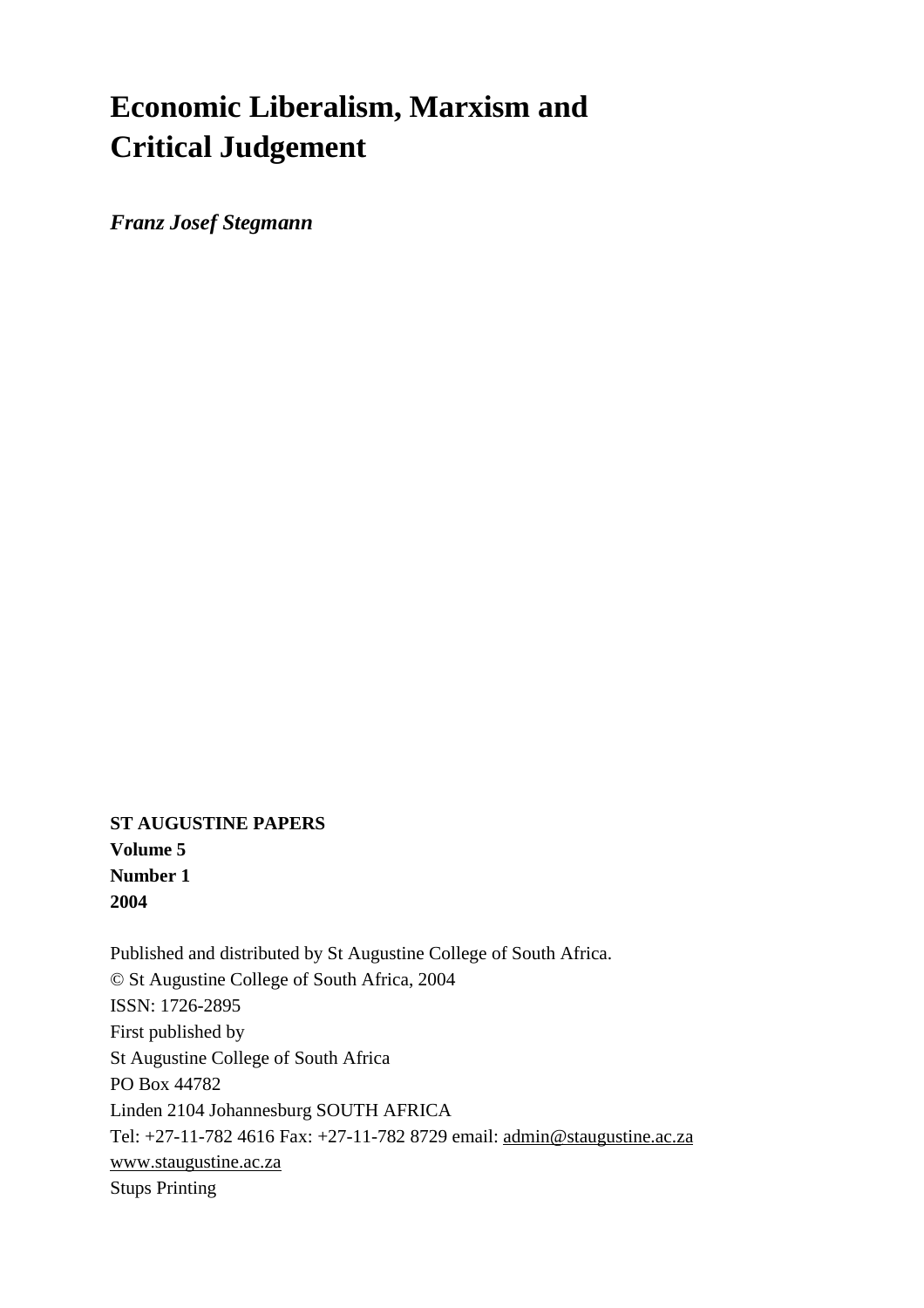#### **ABOUT ST AUGUSTINE COLLEGE OF SOUTH AFRICA**

The idea of founding a Catholic university in South Africa was first mooted in 1993 by a group of academics, clergy and business people. It culminated in the establishment of St Augustine College of South Africa in July 1999, when it was registered by the Minister of Education as a private higher education institution and started teaching students registered for the degree of Master of Philosophy and Doctor of Philosophy.

It is situated in Victory Park, Johannesburg and operates as a university offering values-based education to students of any faith or denomination, to develop leaders in Africa for Africa.

The name 'St Augustine' was chosen in order to indicate the African identity of the College since St Augustine of Hippo (354-430 AD) was one of the first great Christian scholars of Africa.

As a Catholic educational institution, St Augustine College is committed to making moral values the foundation and inspiration for all its teaching and research. In this way it offers a new and unique contribution to education, much needed in our South African society.

It aims to be a community that studies and teaches disciplines that are necessary for the true human development and flourishing of individuals and society in South Africa. The College's engagement with questions of values is in no sense sectarian or dogmatic but is both critical and creative. It will explore the African contribution to Christian thought and vice versa. Ethical values will underpin all its educational programmes in order to produce leaders who remain sensitive to current moral issues.

The college is committed to academic freedom, to uncompromisingly high standards and to ensuring that its graduates are recognised and valued anywhere in the world. Through the international network of Catholic universities and the rich tradition of Catholic tertiary education, St Augustine College has access to a wide pool of eminent academics, both locally and abroad, and wishes to share these riches for the common good of South Africa.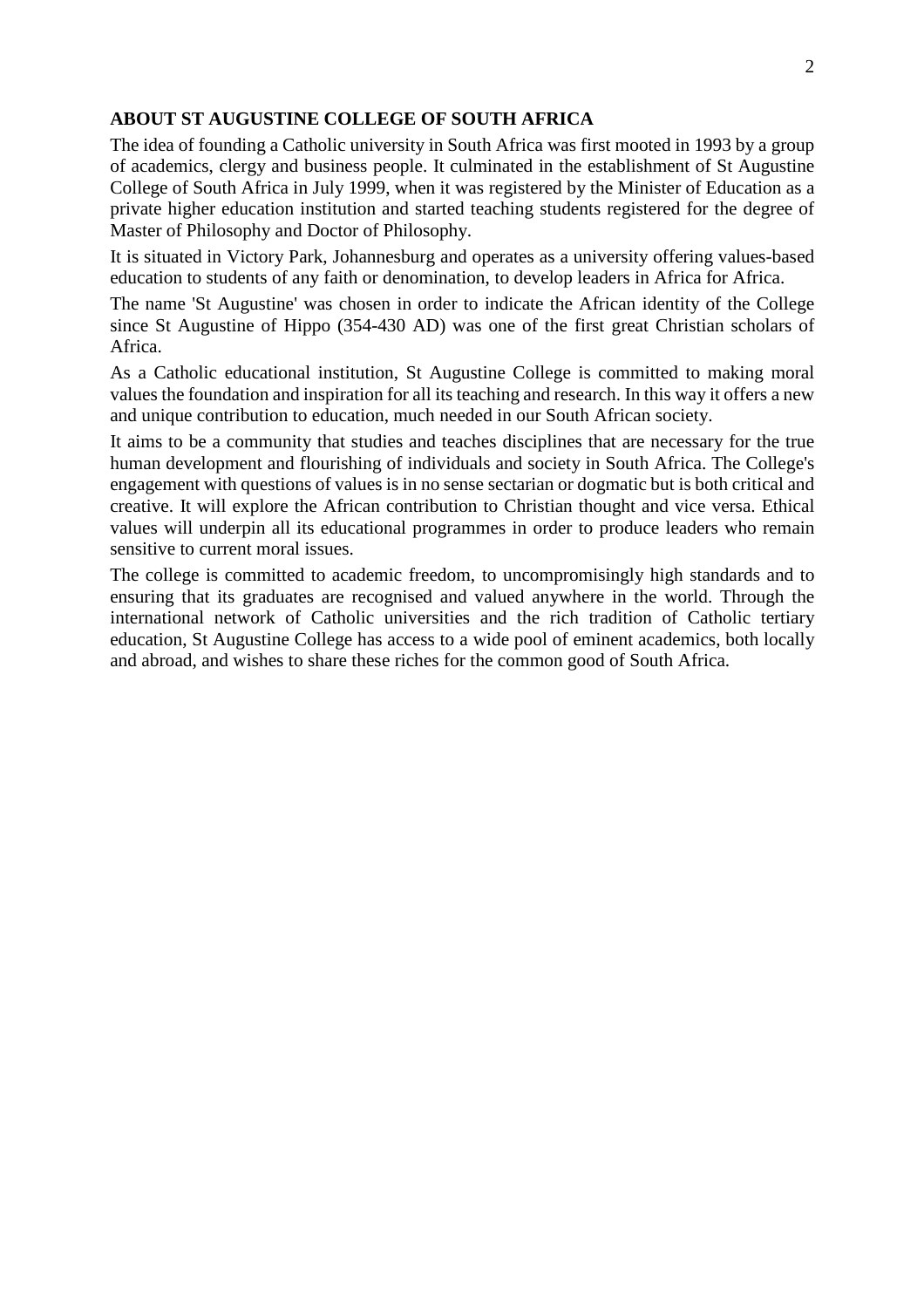# **Table of Contents**

| CLASSICAL ECONOMIC LIBERALISM (CAPITALISM) AND APPROACHES TO A                                   |
|--------------------------------------------------------------------------------------------------|
|                                                                                                  |
|                                                                                                  |
| <b>ESSENTIAL FEATURES OF THE ECONOMIC THEORY AND WORLDVIEW OF CAPITALISM: PALAEOLIBERALISM -</b> |
|                                                                                                  |
|                                                                                                  |
|                                                                                                  |
| THE SOCIAL QUESTION(S) OF THE 19 <sup>TH</sup> CENTURY AND THE ENCYCLICAL RERUM                  |
|                                                                                                  |
|                                                                                                  |
| THE SOCIAL QUESTION: ONLY A PROBLEM OF RELIGION AND CHARITY OR ALSO A PROBLEM OF ECONOMIC        |
|                                                                                                  |
|                                                                                                  |
| SELF-HELP OF THE EMPLOYEES BY JOINING TOGETHER AND ORGANIZING THE REPRESENTATION OF THEIR        |
|                                                                                                  |
| KARL MARX, MARXISM AND APPROACHES TO A CRITICAL JUDGEMENT (AFTER                                 |
|                                                                                                  |
|                                                                                                  |
| MARXIST PHILOSOPHY OF HISTORY: ECONOMIC DETERMINISM OR HISTORICAL MATERIALISM  37                |
|                                                                                                  |
|                                                                                                  |
| CONTRADICTION BETWEEN REVOLUTIONARY ACTION AND DEVELOPMENT ACCORDNG TO NATURAL LAW               |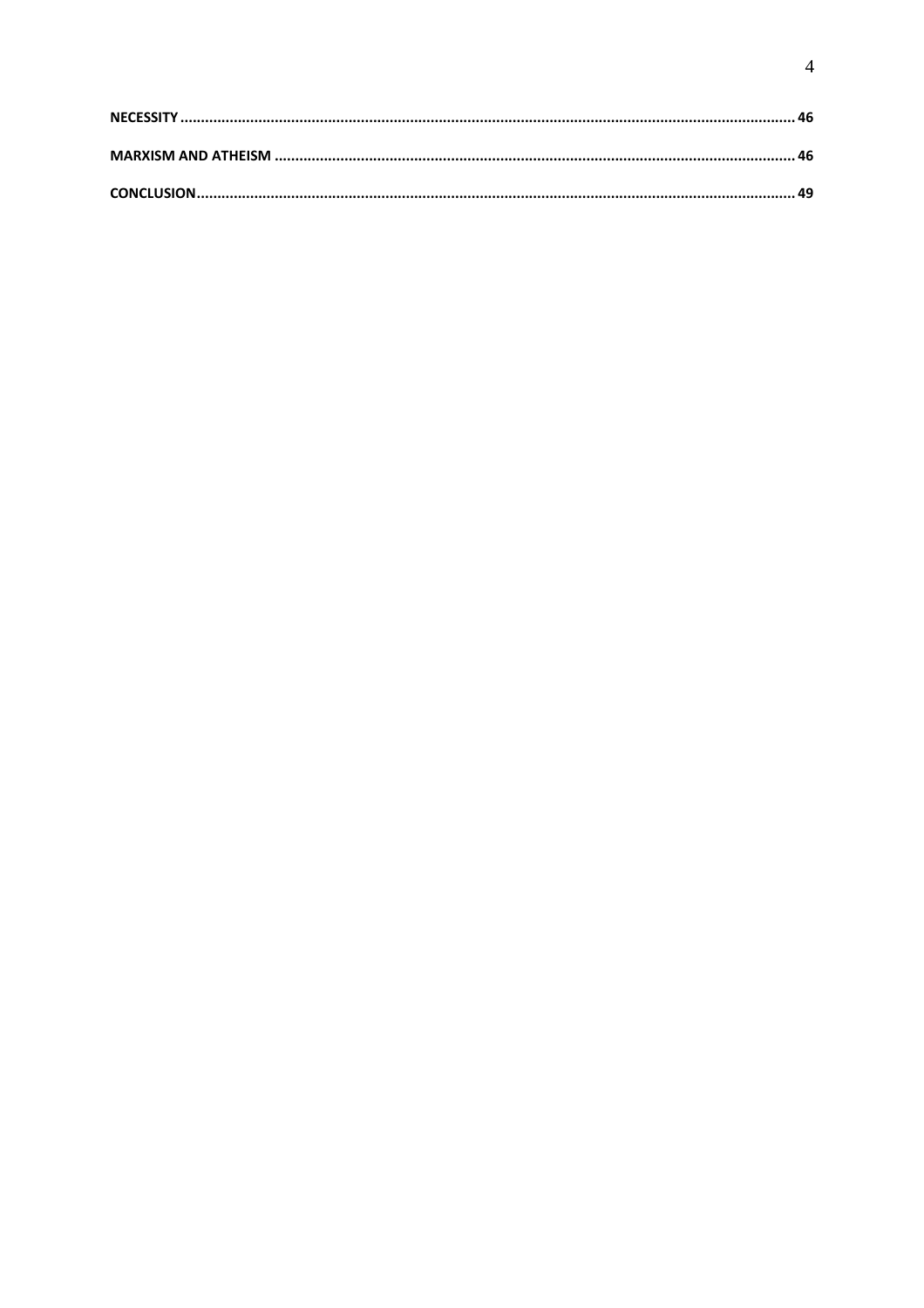# <span id="page-4-0"></span>**About the Author**

Professor Stegmann was born in Germany. In 1958 he obtained the Licentiate in Theology at the University of Munich and was ordained as a priest in the same year He attained the Doctorate in Theology in 1962 from Munich University and in 1972 a post-Doctoral teaching qualification for Christian Social Teaching from Bonn University. From 1978-1996 he was Professor of Christian Social Teaching at the University of Bochum. After his retirement in 1996 he came to South Africa where he helped to develop the Catholic Social Academy in Bethlehem, South Africa.

Originally the project was meant to serve the diocese of Bethlehem. It caught the interest of the Southern African Catholic Bishops' Conference. The Conference now supports the idea. In the framework of the academy, Professor Dr Stegmann worked for the great cause of reconciliation. By doing so he gave the best as a facilitator and as a mediator.

On 09 April 2002 Professor Stegmann received the Cross of the Order of Merit of the Federal Republic of Germany for promoting social co-operation, social co-existence and racial understanding.

Professor Stegmann is presently adjunct Professor at St Augustine College of South Africa, teaching Business Ethics to Masters students in the Department of Applied Ethics.

Prof. Dr. Josef Stegmann, PO BOX 2081 1020 Brinkhorstspruit South Africa E-Mail: StegmannFJ@gmx.net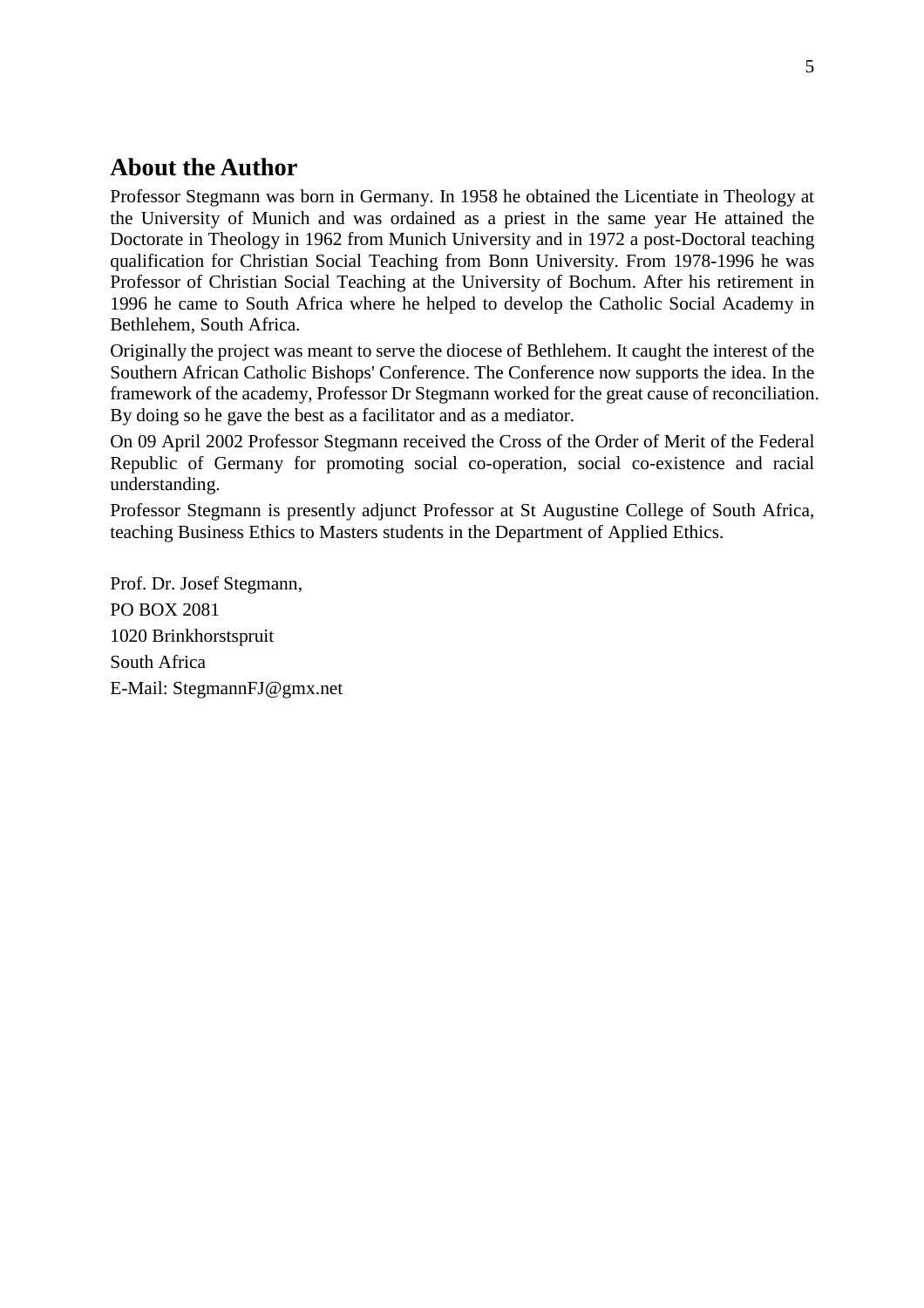# <span id="page-5-0"></span>**Classical Economic Liberalism (Capitalism) and Approaches to a Critical Judgement**

#### **INTRODUCTION**

Classical economic liberalism or capitalism reached its first peak in the  $19<sup>th</sup>$  century. Not without reason, today, many people talk about the period of a 'Late Capitalism' or 'Post-Capitalism'. The cultural history of its roots, however, goes back to the distant past, to the Middle Ages. This medieval 'prehistory' of classical economic liberalism will be the first focus of our attention. Thereafter I will describe the essential features of the economic theory – more precisely: the essential features of the worldview – which is the basis of economic liberalism. It stems from Adam Smith, who founded classical economics and gave it a clear shape. Upon this basis grew and developed the economic system which is called capitalism. Thirdly, I shall outline its main characteristics, and then the most significant effects and consequences of the capitalist economy. Important approaches to a critical judgement of economic liberalism will conclude the chapter.

#### **CULTURAL HISTORY OF THE ROOTS OF CAPITALISM**

#### 1. **Scholastic philosophy: Importance of the** *ratio –* **distinction between 'consumption loan' and 'production loan'**

The roots of the capitalist way of running the economy are to be found on different levels. A basic contribution was made by the 'rationalization and methodization of life', which goes back to Thomas Aquinas (1224-1274), one of the great philosophers and theologians in the Middle Ages. 'Ratio', reason, 'aiming at targets', 'striving for goals' were weighty and crucial key words in his thinking. Thomas Aquinas and his thought, called Thomism, had a formative influence on scholastic philosophy and on medieval philosophy as such. At the same time, Thomism and its key concepts indirectly influenced social and economic development. 'Aiming at goals' and 'striving for targets', 'enquiry into cause and effect', into the linkage between cause and effect, cost and profit analysis are of significant importance in the market economy and make a fundamental contribution to the development of economic liberalism.

A particular consequence of this influence was the distinction between 'consumption credit' and 'production credit' – between *Konsumtiv-* and *Produktivkredit,* as Werner Sombart, a distinguished economist and social historian, called them. This distinction was introduced into economic ethics in the  $14<sup>th</sup>$  century. To demand interest for 'consumption loans' needed by consumers to sustain their livelihood was considered as usury and remained strictly forbidden. To get interest for 'production loans' taken by borrowers in order to let the loans work in business, to earn money and to make a profit, was allowed on the condition that the lender 'was directly involved in the undertaking – by profit or loss'. Without being willing to take this risk and, consequently, without a certain spirit of enterprise, the lender 'was not allowed to make a profit<sup>1</sup>[.](#page-5-1) The ban on consumption loans and the allowance of production loans were understandably a strong and important incentive for the development of the (capitalist) spirit of enterprise.

#### **2. The Reformation and its concept of God and the human being**

<span id="page-5-1"></span><sup>&</sup>lt;sup>1</sup> Sombart, W. (3) 1923, Der Bourgeois. Zur Geistesgeschichte des modernen Wirtschaftsmenschen: München-Leipzig, n.308,321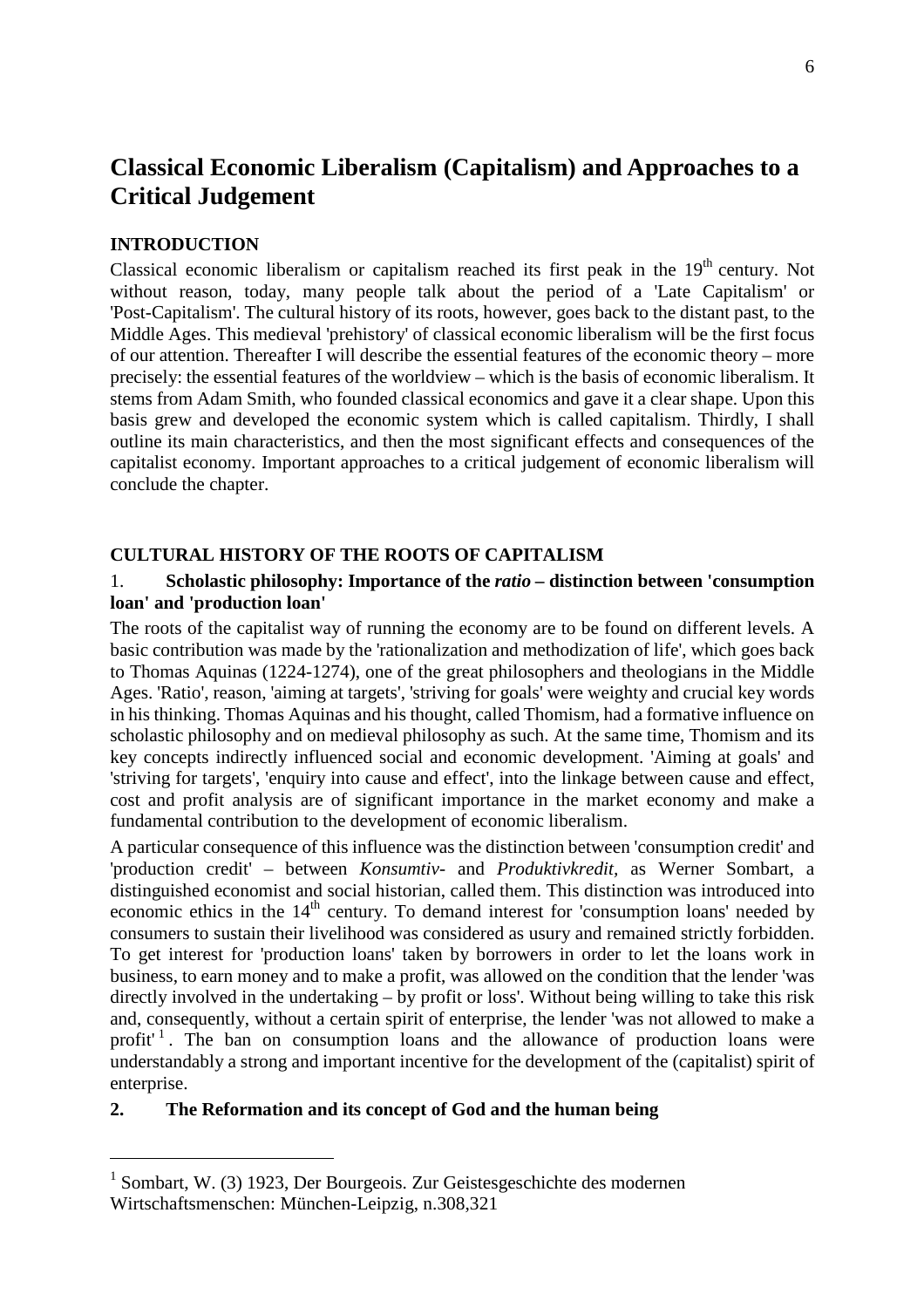A weightier and more significant cause for the development of the spirit of capitalism was the Calvinistic doctrine of predestination. Next to Martin Luther, John Calvin (1509-1564) was the most influential religious reformer in the  $16<sup>th</sup>$  century. According to Calvin, both the eternal salvation and the eternal damnation of the human being depend only on God's unchanging predestination. By predestination Calvin understood

God's eternal decree by which he decided what, according to his will, will become of each individual man. For humans are not created unto the same purpose, but some are pre-destinated unto everlasting life, some unto everlasting damnation<sup>2</sup>[.](#page-6-0)

In the very beginning, before the creation of the world, God decided on the salvation or damnation of every human, and this predestination was immutable and eternal. I quote the famous Westminster Confession of 1647, which took on this doctrine of Calvin and explained it:

By the decree of God, for the manifestation of his glory, some men... are *predestinated* unto everlasting life, and others *foreordained* to everlasting death... Those of mankind that are predestinated unto life, God, before the foundation of the world was laid, according to his eternal and immutable purpose, and the secret counsel and good pleasure of his will, hath chosen in Christ unto everlasting glory, out of his mere free grace and love, without any foresight of faith and good works... as conditions, or causes moving him thereunto... The rest of mankind, God was pleased, according to the unsearchable counsel of his own will, whereby he extendeth or withholdeth mercy as he pleaseth, for the glory of his sovereign power over his creatures, to pass by and to ordain them to dishonour and wrath for their sin, to the praise of his glorious justice<sup>[3](#page-6-1)</sup>.

This doctrine of double predestination – 'some men are destined for salvation, some for damnation' – pushed the human desire for activities into the escape of 'being busy with earthly affairs', because religious works such as prayers and contemplation, sacrifices and asceticism, were no longer the means to gaining eternal salvation, as the medieval understanding of piousness had taught. Damnation and salvation were already 'predestined'.

Later on, the double predestination doctrine, introduced by Calvin and formulated in the Westminster Confession, developed into the direct identification of success in one's working life or in one's business life, with 'being chosen by God and predestined to salvation'. This later 'bourgeois Calvinism' considered success in business life to be the proof of 'the **certainty** of being in the state of grace' and being chosen by God. Thus 'success in the secular world became the sign of being chosen' – not the cause, but the indicator, 'the sign of being chosen'<sup>4</sup>[.](#page-6-2) This Calvinist understanding of divine predestination in an absolute sense replaced contemplation, asceticism, prayer, pilgrimages etc, aiming at the heavenly world, which characterized medieval religiousness and piousness, by tireless secular activity aligned with earthly success.

Max Weber, a foremost social historian and sociologist, described this complex process in the following way. Very soon believing Calvinists asked their ministers the question: 'Am I chosen by God? And how can I be **sure** of being chosen?' Do we have signs, which indicate who belongs to the chosen ones? The pastoral answer said: Good works, success in one's business and profession are not the cause, but 'the indicator of being chosen'. This reply meant that people do not create their predestination to eternal salvation, but they themselves create the

<span id="page-6-0"></span><sup>2</sup> Institutio 111 22, 5; quoted according to Hubert Jedin (Ed.) (1967), *Handbuch der Kirchengeschichte,* Vol. IV: *Reformation, Katholische Reform und Gegenreformation:* Freiburg, n.393

<span id="page-6-1"></span><sup>&</sup>lt;sup>3</sup> The Confession of Faith, Chapter III: Of God's Eternal Decree, No. III; V; VII

<span id="page-6-2"></span><sup>4</sup> Müller-Armack, A (1968), Religion und Wirtschaft. Geistesgeschichtliche Hintergründe unserer europäischen Lebensform: Stuttgart, n. 108; 111; 540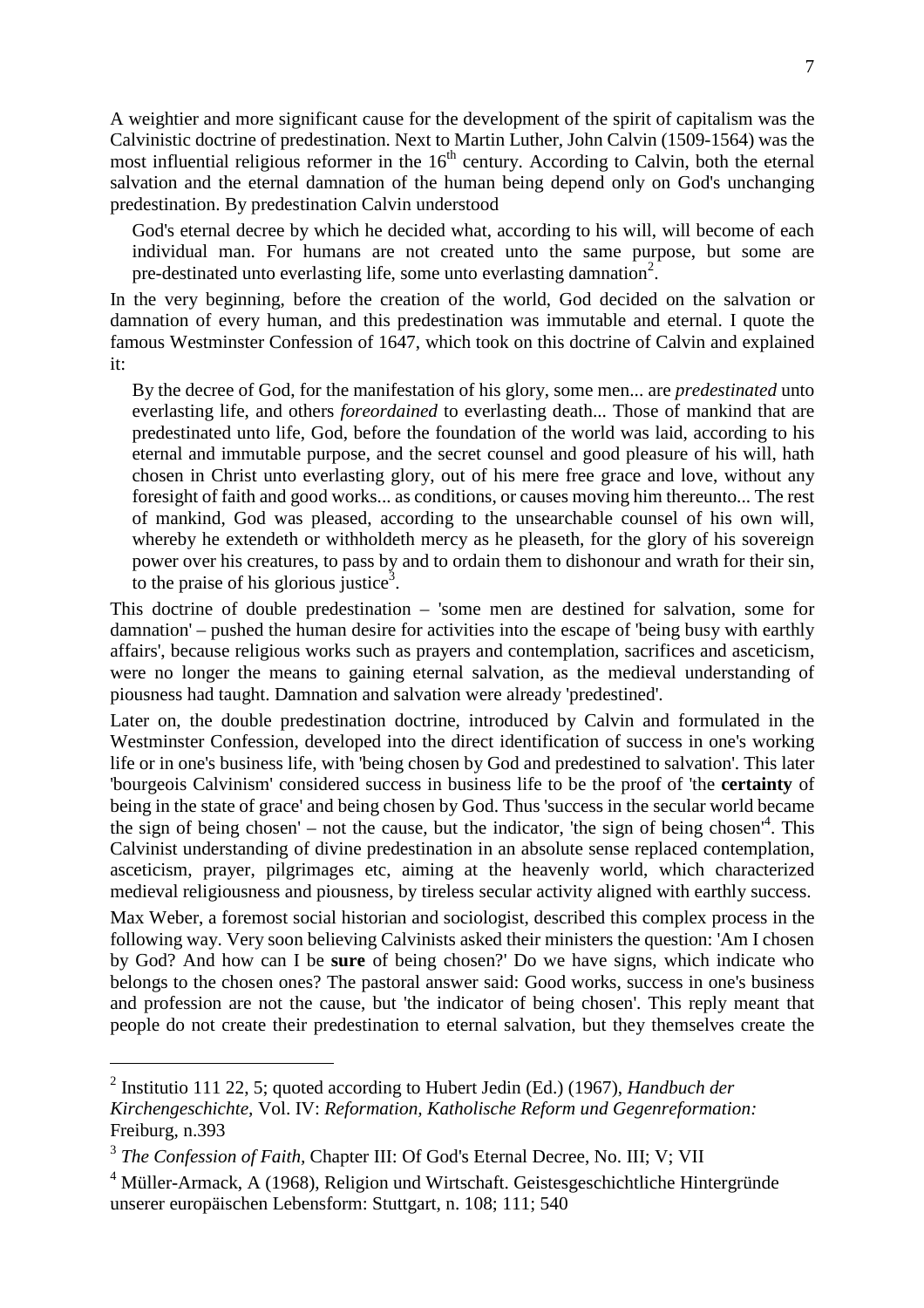<span id="page-7-0"></span>**certainty** of their salvation. Thus, Calvinist belief has become a good example of the difference between logical and psychological human behaviour. The logical effect of the predestination doctrine should have been pure fatalism. If I am not successful in my profession, in business, God has not predestined me. That is my bad luck. I cannot change it. The psychological effect, however, was just the reverse one: tireless activity in business and profession, as the Latin slogan says: *Si non es predestinatus, fac ut predestineris –* 'If you are not predestined, do your best to become predestined<sup>5</sup>[.](#page-7-1)

Finally, a further factor is to be added. Martin Luther (1483-1546), the great German religious reformer, understood a person's profession and work in a definitely religious sense. He gave work, profession, activities in one's secular life strongly religious accents and regarded 'the fulfilment of one's duty in profession and work' as the highest form 'which moral activity is able to achieveatall'<sup>6</sup> . This religious understanding of one's duties in profession and work, in the secular life as such, was not less crucial for the emergence of economic liberalism.

#### **3. The new 'bourgeoisie' spirit**

It would be wrong and an error, however, to see the cultural origin of capitalism only in the religious reformers' new understanding of God and the human being. The 'capitalist spirit' already shaped the main trading centres in Upper Italy, South Germany, and Flanders in the  $15<sup>th</sup>$ century 100 years before Martin Luther and John Calvin lived. The great 'Capitalists' of that period were Cosimo de Medici (1398-1464) of Florence in Italy, Jacques Cœur (1395-1456) of Bourges in France, and Jakob Fugger (1459-1525), called 'The Rich', of Augsburg. They lived before the Reformation, and all of them were Catholics.

The capitalist style of running the economy did not get its crucial impulses from single religious reforms and a few religious reformers. It was the new mentality of the rising middle-class as a whole, the new frame of mind of the rising bourgeoisie, which influenced all fields of life, in particular the economic sphere. This new attitude of mind did not any longer appreciate contemplation and leisure; on the contrary, it deliberately focused the human desire for activity and achievement in the economic field. In this context I refer to the philosopher and historian Max Scheler (1874-1928). He distinguished two basic types of European people: the *ritterlicher Seinstyp* ('knightly essence type') and the *bürgerlicher Leistungstyp* ('bourgeoisie achievement type'). The knights living in their castles in the countryside, enjoying knightly games and aiming at a 'lifestyle befitting their rank', had formed the upper strata of previous medieval society. Now artisans and traders and craftsmen living in towns replaced the knights. These traders and craftsmen were looking at the world primarily in terms of its utilization and profitability and were tirelessly striving for economic achievement<sup>7</sup>[.](#page-7-3) This change began towards the end of the Middle Ages when the so-called 'bourgeois trading-class' was rising in many towns. More and more, people regarded economic achievement as the main – or even the sole – task and duty of their lives.

By the way, this is an example of the statement of Karl Marx and its proof and confirmation: 'Being, existence determines consciousness, convictions, attitudes of mind'; Marx means: the physical and intellectual and social world in which we are living shapes, even creates, our way of thinking, our values, our worldview. The worldview of a knight is very, very different from the worldview of a craftsman or trader.

#### **ESSENTIAL FEATURES OF THE ECONOMIC THEORY AND WORLDVIEW OF**

<span id="page-7-1"></span><sup>5</sup> Weber, M. 1975, *Die protestantische Ethik.* (Ed). Johannes Winckelmann, Vol. 1: Hamburg, n,127-132; 210

<span id="page-7-2"></span> $6$  Ibid.n.67

<span id="page-7-3"></span><sup>7</sup> See Max Scheler, 1955, Vom Urnsturz der Werte: Bern, n.356-357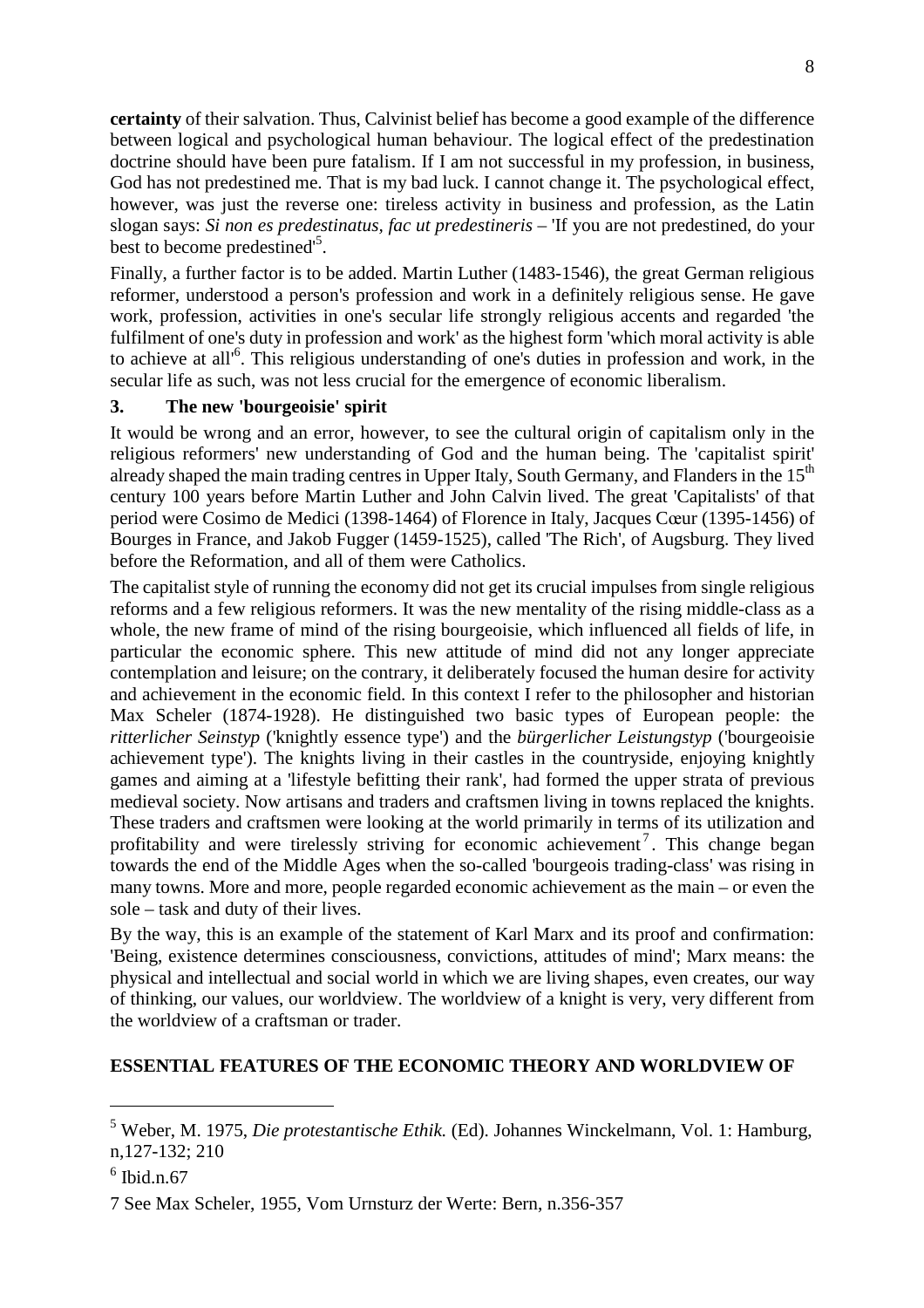#### **CAPITALISM: PALAEOLIBERALISM – ADAM SMITH**

Economic liberalism provided the intellectual basis for the capitalistic way of running the economy. The founder of economic liberalism was Adam Smith (1723-1790), a professor of logic and moral philosophy at Glasgow University in Scotland. His most important works are: *Theory of moral sentiments,* London 1759; and *An inquiry into the nature and causes of the wealth of nations,* London 1776. From 1778 until his death, Adam Smith was a member of the supreme Scottish custom authority. Today this economic liberalism is often called Palaeoliberalism – old liberalism, according to the Greek expression *palaeo,* which means 'old' – in contrast to the new, the Neoliberalism of our time.

#### **a) Outlines of the economic theory**

The starting point of the economic theory of Adam Smith was the doctrine of the three production factors: land, capital, and labour. Only labour makes the two other factors fruitful and productive. Remember berries in the forest! Berries grow by themselves and do not need human work. These berries, however, only become significant and fruitful for people if they collect them; that is to say, if they invest work. According to Adam Smith, a weighty factor in this 'making fruitful' is the division of labour. Each producer makes only those products for which he possesses the best conditions and the most suitable equipment. One produces these goods, another (produces) those goods. This division of labour leads, therefore, to the necessity of bartering – I need one of your products, you need one of mine – and, consequently, to the problem of prices. Adam Smith distinguished between a 'natural price' and a 'market price'. The natural price consists in the costs incurred by producing the goods. The market price would be determined by supply and demand and would, in a situation of free competition, always fluctuate around the natural price.

#### **b) Essential Features of the World View**

The basic ideas of economic liberalism can be summarized in four points.

#### **1. The 'natural' order of the economy**

Under the influence of the deistic philosophy of the Enlightenment, Palaeoliberalism believed in the 'natural' human being, in 'natural' forces, and in a 'natural' order of society and the economy. Just as the universe, the cosmos, is permeated and characterized by order and harmony, so also the economy possesses a natural and pre-given order, a 'pre-established harmony', in which everything runs correctly and well, if the natural forces are allowed to develop freely. The state must not intervene in this natural system through economic planning; otherwise everything falls into disorder. Concern 'for the general happiness of all rational and feeling beings' is – according to Adam Smith – 'God's business and not the business of humans'<sup>8</sup>[.](#page-8-0) The eternal harmony placed by the creator into the order of being, his 'invisible hand' directing everything to the best for everyone, is hidden and cannot work whenever the natural forces, the single individuals, are tied and spoon-fed by the state and cannot develop freely.

The economist Jean Baptist Say (1767-1832), who spread the teaching of Adam Smith in France, asserted that the laws of the economy are not 'the work of human beings', but 'result as certainly from the nature of things as the laws of the physical world<sup>19</sup>[;](#page-8-1) one does not invent them, one discovers them. Frédéric Bastiat (1801-1850), another French economist, embraced the same optimism. He compared the 'celestial mechanics', the *méchanique céleste* of the starry sky

<span id="page-8-0"></span><sup>8</sup> Smith, Adam. 1776, An inquiry into the nature and causes of the wealth of nations; quoted according to Joseph Cardinal Höffner (1997), Christian Social Teaching with an Introduction and Complementary Notes by Lothar Roos, (ORDO SOCIALIS, c/o BKU, Georgstrasse 18,50676 Cologne/Germany), n.151

<span id="page-8-1"></span><sup>&</sup>lt;sup>9</sup> Say, Jean-Baptiste, Traité d'Economie politique, 12 f; quoted according to Höffner, Christian Social Teaching, n.151 (see note 8)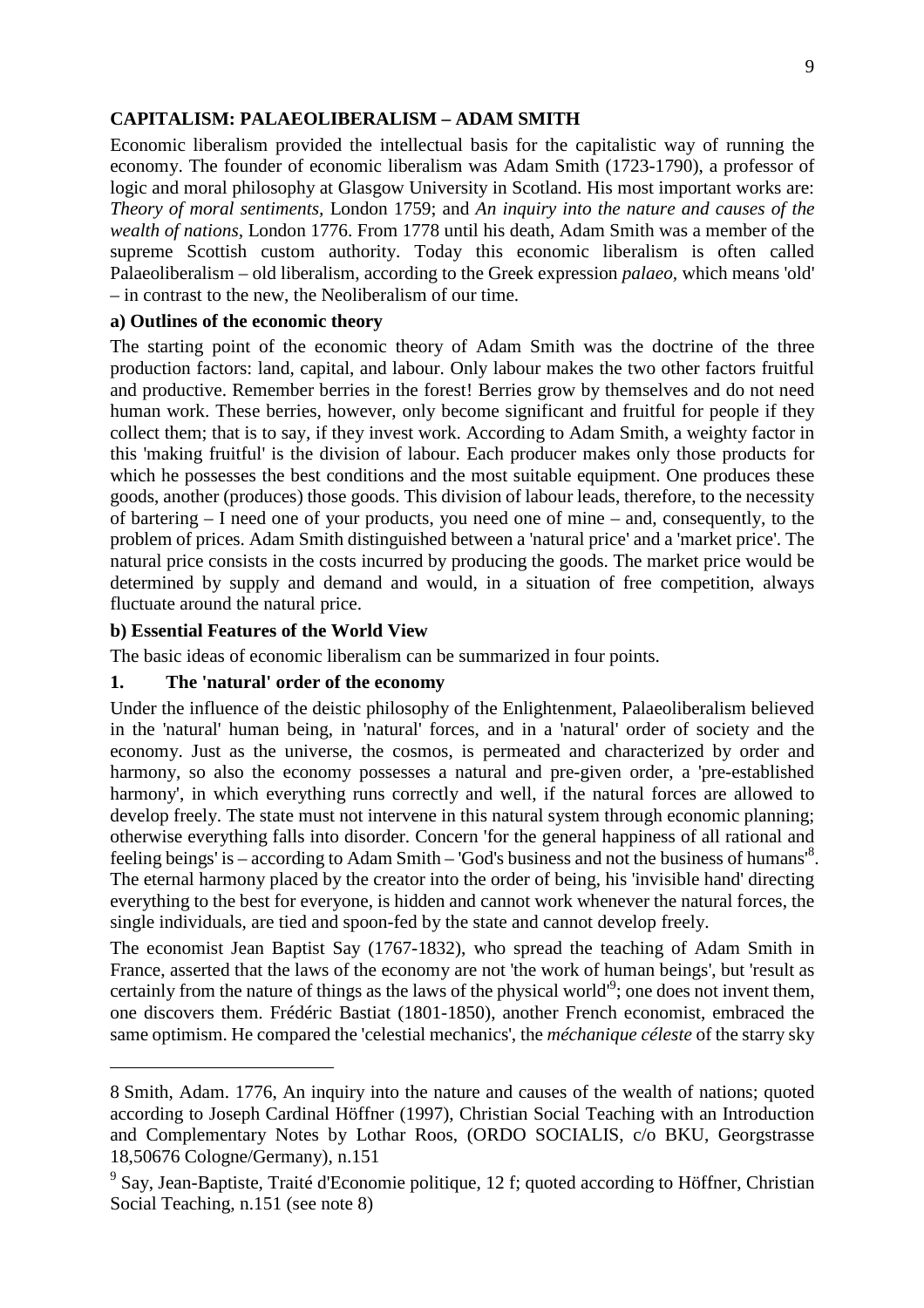with the 'social mechanics', the *méchanique sociale<sup>[10](#page-9-0)</sup>* of the natural economic order, which tells us of God's wisdom.

### **2. The individualistic idea of freedom**

Economic liberalism condemned the bonds of the medieval guild system, the medieval manorial system; it condemned the whole medieval feudalism, and proclaimed the freedom of the human being and his property, the freedom of contract and competition, the freedom of trade and industry. The state, Adam Smith demanded in 1776, should 'completely take away all systems of preferential treatment and restraint'. Then 'the obvious and simple system of natural liberty' will be established on its own. This natural liberty will lead the economy from success to success. The expression of this demand for total freedom was the slogan *Laissez faire, laissez passer –* 'Let them do, let them go', forbidding the state from intervening in the economy. State planning and intervention disturb the economic process and have harmful consequences. Governments are 'always and without exception the most wasteful squanderers $^{11}$  $^{11}$  $^{11}$ , because they spend other people's money. State abstinence produces harmony and provides the best results for all involved. According to Palaeoliberalism, therefore, the crucial condition for a successful economy is the total economic freedom of the individual. The tasks of the state are limited to protection of the country against external enemies, the creation of law and order and of legal security at home, and the establishment and maintenance of unprofitable, but indispensable public institutions, for instance schools, roads, etc.

# 3. **Self-interest** as **the driving force in the economy – 'altruism** of **egoism'**

The natural motive in the economy, its driving force, taught Adam Smith, is self-interest. Never have we experienced 'much good done by those who affected to trade for the public good'. But each one following 'his own interest, frequently promotes that of the society more effectively thanwhen he really intends to promote it<sup> $12$ </sup>. Consequently everyone promotes the common good, without knowing and intending it, if he pursues his own interest. Smith gave an example:

It is not from the benevolence of the butcher, the brewer, or the baker, that we expect our dinner, but from their regard to their own interest. We do not appeal and turn to their humanity, but to their self-interest. We do not talk to them of our needs, but of their advantages"<sup>[13](#page-9-3)</sup>.

The individual does not intend to promote the public good and does not know to what extent he is promoting it; the individual "intends only his own gain, and he is in this... led by an invisible hand to promote an end which was no part of his intention". If the individual economic participants follow their own interests they complement each other and, by doing this, promote the public weal. The confluence of many 'single interests' results – so to speak – 'necessarily' in the 'happy end' of the common good.

The doctrine that the natural interests and inclinations of the human being agree most exactly with the interests of the community as a whole stems from the Enlightenment theology of deism. It can be said of us, taught Adam Smith,

that we are co-workers with the divinity', which leads us by the already mentioned 'invisible hand', and 'that, insofar as it lies in our power, we bring the plans of providence closer to

<span id="page-9-0"></span><sup>&</sup>lt;sup>10</sup> Bastiat, Frédéric. 1855, Ouevres complètes, Paris, Vol. VI, 10 f; quoted according to Hoffner, Christian Social Teaching, n.151 (see note 8)

<span id="page-9-1"></span> $11$  See Günther K. Anton, 1891, Geschichte der preussischen Fabrikgesetzgebung bis zu ihrer Aufnahme durch die ei/chsgewerbeordnung, new edition by Horst Bülten (1953): Berlin, n.5051

<span id="page-9-2"></span> $12$  Ibidem

<span id="page-9-3"></span><sup>&</sup>lt;sup>13</sup> B.Smith, Adam. 1776, Der Wohlstand der Nationen. Eine Untersuchung seiner Natur und seiner Ursachen. (Ed). Horst Claus Recktenwald (1990): München, n.17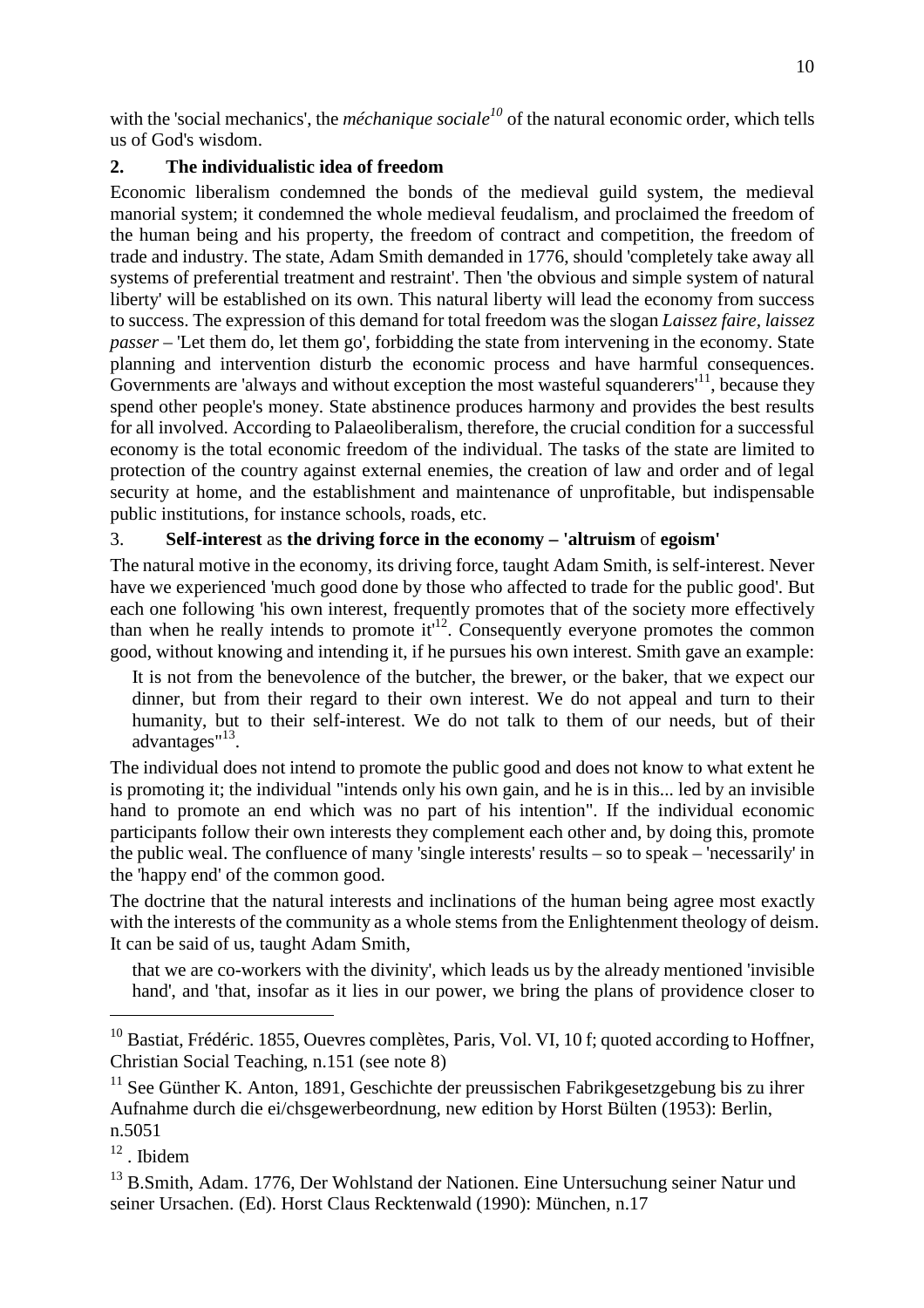their realization<sup>[14](#page-10-0)</sup>.

Along the same lines, Johann Heinrich von Thünen (1783-1850), a famous German economist, taught in the  $19<sup>th</sup>$  century that:

the human being, while he thinks, 'he is only pursuing his own advantage', is 'a tool in the hand of a higher power' and is working 'often unbeknown to him, on a great and artificial edifice'<sup>[15](#page-10-1)</sup>.

The teaching of Adam Smith on – what I call – 'altruism of egoism', his conviction that the many individual interests would result in the 'happy end' of the public good, had the effect of a revelation on many of his contemporaries. The above-mentioned French economist Frédéric Bastiat, admired Adam Smith and praised this law as the 'most sublime revelation of the impartial providence of God with respect to all his creatures<sup>[16](#page-10-2)</sup>. Hermann Heinrich Gossen (1810-1858), a high-ranking German economist in the nineteenth century, taught that:

as God has brought 'order into his worlds' through gravity, so has he created 'order among his people' through self-interest. Self-interest holds human society together. It is 'the bond that twines around all human beings and forces them in mutual exchange to promote the well-being of their fellow humans at the same time as their own well-being'. Unfortunately, self-interest has been so mistaken that it has been denounced as 'pleasure-seeking': "The human being can go this far astray if he leaves unnoticed the revelations of the creator as he manifests them eternally and immutably and uninterruptedly in his creation and if in their placehe takes human regulations as his guiding rule<sup>17</sup>.

## **4. Competition as steering wheel of the economy**

According to Adam Smith, the numinous 'invisible hand of God' avails itself of a simple means, namely competition, in the transformation of egoism into altruism. Just as self-interest is the incentive and driving force of the economy, so competition is the steering-instrument. It steers the order of the economy and leads the different and manifold individual interests to harmony and the common weal. 'Everyone', we read in Adam Smith, 'as long as he does not violate the laws of justice, is left perfectly free to pursue his own interest' and to let his business and capital 'compete with those of other people'. Since competition is the guarantor of the public good, the lust for subsidies on the part of many merchants who run after the state in order to obtain monopoly privileges must be fought. The exclusion of competition does indeed bring advantages to the interested producers and merchants. They can increase prices to the consumers disadvantage and gain a monopoly profit; but this is 'always against the interests of the community as a whole<sup> $18$ </sup>. Competition, therefore, properly working competition, is the steering wheel; it steers the economic process and the order of the economy as such.

Thus far the essential features of the worldview of the classical economic liberalism! Upon this intellectual and spiritual basis, the economic system grew and developed into what was called capitalism.

<span id="page-10-0"></span><sup>&</sup>lt;sup>14</sup>. Quoted according to Höffner, Christian Social Teaching, 153 (see note 8)

<span id="page-10-1"></span><sup>15</sup> Heinrich von Thünen, Johann. *Der isolierte Staat in Beziehung auf Landwirtschaft und Nationalökonomie,* Part 1, n.327; quoted according to Höffner, Christian Social Teaching, 153 (see note 8)

<span id="page-10-2"></span><sup>16</sup> Bastiat, *Oeuvres complètes,* n.327; quoted according to Höffner, Christian Social Teaching, 152 (see note 8)

<span id="page-10-3"></span><sup>17</sup> Gossen, Hermann Heinrich. (1889). *Entwicklung der Gesetze des menschlichen Verkehrs und der daraus fliessenden Regeln für menschliches Handeln,* Berlin, 3 f, n.277; quoted according to Höffner, Christian Social Teaching, 153 (see note 8)

<span id="page-10-4"></span><sup>&</sup>lt;sup>18</sup> Quoted according to Höffner, Christian Social Teaching, 153 (see note 8)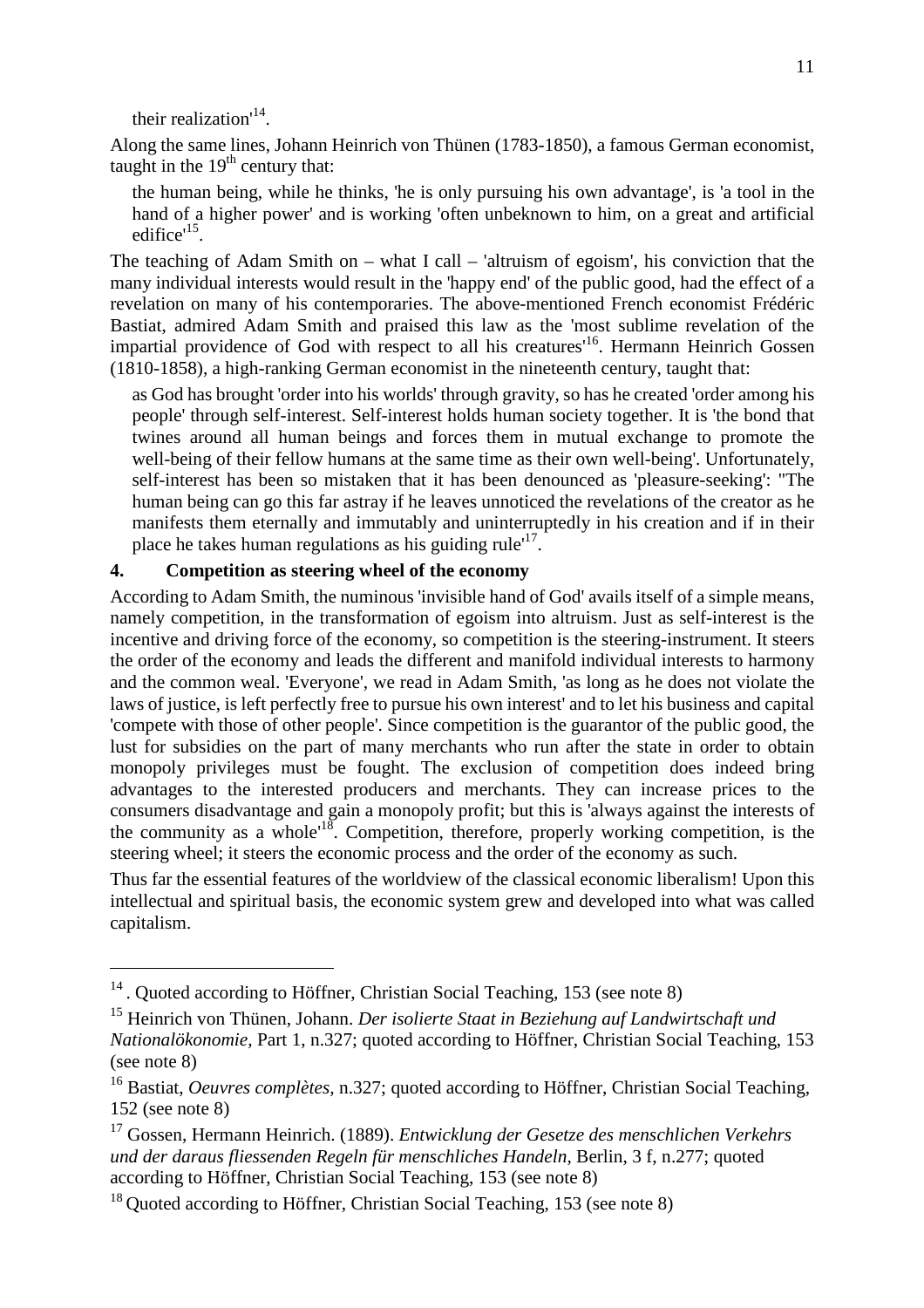## <span id="page-11-0"></span>**CHARACTERISTICS OF THE CAPITALIST SYSTEM**

According to the simple meaning of the word, capitalism can be understood as an economic system, which is stamped and determined by capital – or to be precise, by the owners of capital – in such a way that this forms its distinguishing feature from that of other economic systems.

## **1. Separation of capital and labour**

Capitalism is an economic system in which some people own the capital and are in charge of its disposal, whereas other people can only provide their capacity to work for the economic process. But this fact does not decisively characterize modern capitalism. In theory, the separation of capital and labour could result in a determination of the economy by labour, by the workforce – instead of the one-sided domination by capital. The capital owners would remain the owners and get dividends, interest and income, but would not determine the economic process. Such a 'labouristic' economic system would be the very opposite to the capitalist economic system. President Tito in the former Yugoslavia attempted to establish such a 'workers' control'. The system, however, did not succeed, as history taught us. It is also thinkable that – on the basis of the separation of capital and labour – both groups, the owners of capital **and** the employees without capital, enjoy equal rights and determine **together** the economic process. In Germany, this co-operation on a partnership basis is called the 'economic co-determination'[19](#page-11-1) of the workers.

## **2. Predominance of the production factor 'capital'**

Separation of capital and labour was the precondition, but as such not a sufficient feature of modern capitalism. The crucial factor was the predominant position of capital – more precisely: the predominant position of the owners of capital – and the fact that they used their predominance only for their advantage to an extent, which was unknown so far. This forms a second characteristic – and indeed a decisive essential of the high period of capitalism. Without doubt, Pope Pius XI had his eye on this situation when he criticized it in the Pastoral Letter *Quadragesimo Anno* of 1931. The separation of capital and labour

as such is not to be condemned... but it violates right order whenever capital so employs the working or wage-earning classes as to divert business and economic activity entirely to its own arbitrary will and advantage – without any regard to the human dignity of the workers, thesocial character of economic life, social justice, and the common good<sup>20</sup>.

# 3. **Striving for the permanent increase of capital**

Profit gained through economic activities is not meant to be consumed again, but to be added to the capital. Capitalism, therefore, cannot be described as the result of an increasing hedonism, as has happened sometimes. On the contrary, many capitalists, maybe most of them, worked and work as hard as possible – often to the limits of their physical capacity. What this third feature of capitalism shows is tireless endeavour for the maximum possible increase of capital. The question, what sort of businesses, enterprises, assets, etc. make up to this increasing capital, is mostly irrelevant for the real, the true capitalist. Perhaps he has never seen them. Oswald von Nell-Breuning SJ, a famous social scientist and theologian, doyen of Christian Social Teaching, who worked out the draft of the above-mentioned Encyclical *Quadragesimo Anno* of 1931, described this feature as follows:

The main and primary goal of a true capitalist is 'that after economic activities his assets will be expressed in a higher money figure than at the beginning $^{21}$  $^{21}$  $^{21}$ .

<span id="page-11-1"></span><sup>19</sup> See Franz Josef Stegmann, 2001, *"Worker Participation" in Economic Decision-Making: The German Model of Co-Determination and Catholic Social Teaching, in:* Ethics in the Workplace, (Ed) Edith H. Raidt, Johannesburg: St. Augustine Publications, n. 97-106

<span id="page-11-2"></span><sup>&</sup>lt;sup>20</sup> Pius XI (1931), After Fifty Years, Quadragesimo Anno, No. 10

<span id="page-11-3"></span> $^{21}$  von Nell-Breuning, Oswald. 1960, Kapitalismus und gerechter Lohn: Freiburg, n.2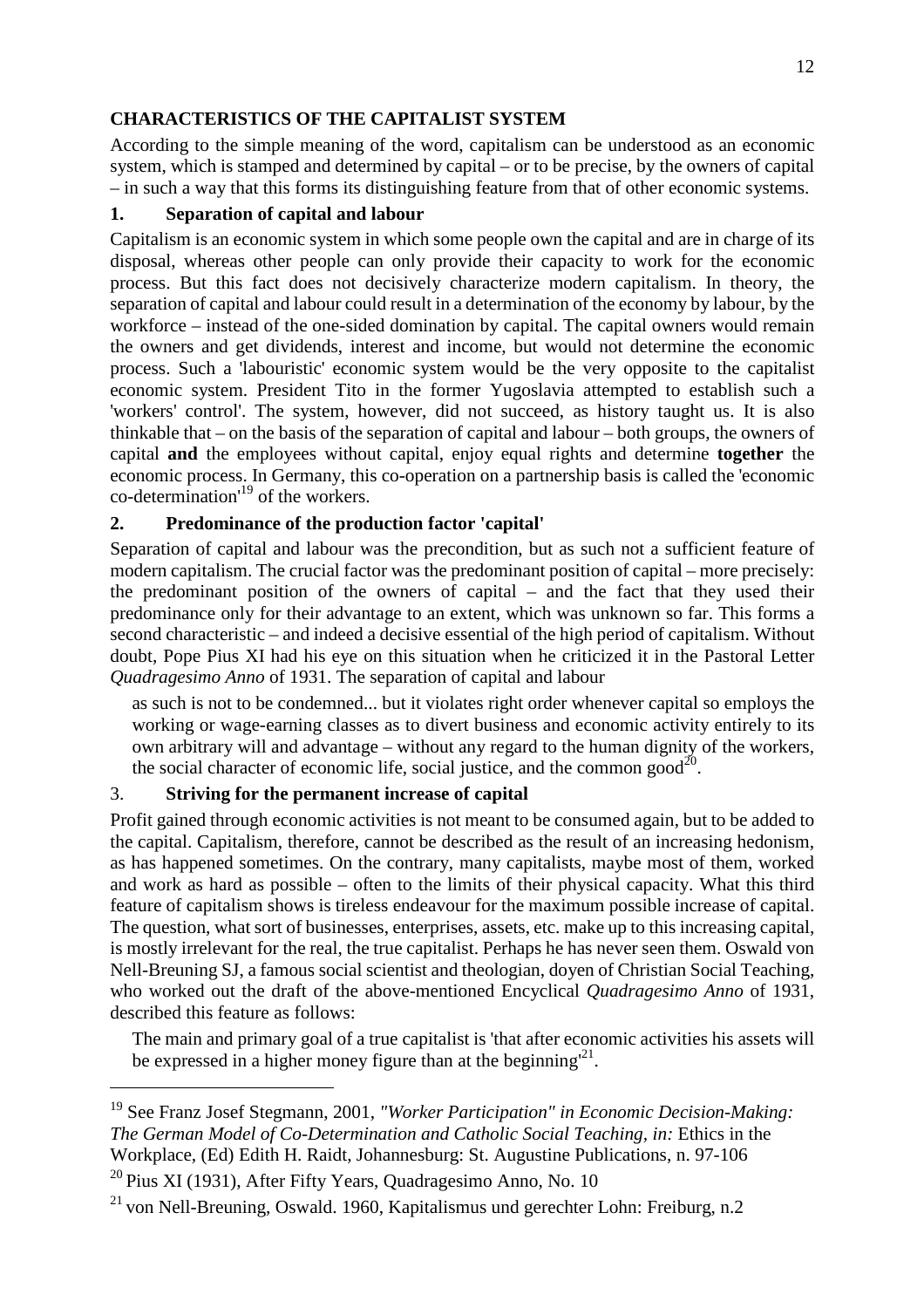<span id="page-12-0"></span>The business and its growth, the assets and their increase have become an end in itself- at least to a large extent.

## **4. Economic rationalism**

The objective of permanently increasing capital is pursued by means of what is called 'economic rationalism'. Economic rationalism means that all material and personnel production factors are to be used as productively and economically as possible; in other words: 'minimum possible input – maximum possible output'. Rationalization aiming at the permanent increase of capital makes up the characteristic nature of modern capitalism, which began to develop when the medieval 'bourgeois trading class' was appearing<sup>[22](#page-12-1)</sup>. This process of rationalization is, firstly, an 'inner' economic' issue. Scientifically calculated, rational methods of producing, buying and selling were introduced. For instance, complex and complicated production processes were divided and resolved into then – single parts (key word: 'division of labour'). Afterwards these single parts were very often taken on and carried out by machines. Even the demand for goods could be rationalized. Made-to-measure-suits were replaced by off-the-peg-suits. The rationalization process, however, did not leave out the treatment of the workers either. The employers tried to make use of the capacity of their employees as much as possible. They looked for ways and found methods to gain from the workers – by suitable direction, special placing and treatment etc – the maximum possible work and performance. It is understandable, therefore, that they attempted, as far as they could, to eliminate ethical limits or social, humane restrictions on the rationalization process.

# **5. Maximum possible elimination of moral rules – 'ethical minimalism'**

The most serious and far-reaching demand made by economic rationalism was to restrain, as much as possible, hampering influences of any kind coming from outside the economy. This fifth feature became of particular significance to modern capitalism. Social historians called it 'the most reckless and purely egoistical pursuit of individual economic interests $^{23}$  $^{23}$  $^{23}$ . Ethical limits, social limits – coming from outside and therefore 'being alien to the economy' – were rejected to the greatest possible extent and reduced to the minimum: correct keeping of contracts and respect for ownership. 'Every limitation of economic interests and every regulation of economic activities by moral, or religious (or simply social and humane) rules of life'[24](#page-12-3) should be excluded.

To sum up: Five features of modern capitalism can be summarized: separation of capital and labour, predominance of the production factor 'capital', efforts to increase permanently capital, economic rationalism, and maximum possible elimination of moral rules, that is 'ethical minimalism'.

# **EFFECTS OF THE CAPITALIST ECONOMY**

The capitalist way of running the economy had diverse results, positive and negative ones. I single out three of the most important ones.

# **1. Huge increase of economic capacity and rapid rise in population**

The industrial age has achieved enormous economic success. Market and competition developed their powerful and astonishing dynamics. The previous medieval economic, structured by social classes – by 'workmen's guilds<sup>[25](#page-12-4)</sup>, as the Encyclical *Rerum Novarum* of 1891 says – was a so-called 'system of estates', a 'corporative order'. Each artisan and craftsman,

<span id="page-12-1"></span><sup>&</sup>lt;sup>22</sup> See above Chapter 1,3: The new 'bourgeoisie's pirit, n.  $4-5$ 

<span id="page-12-2"></span><sup>23</sup> Albrecht, Gerhard. 1932, Vom Klassenkampf zum sozialen Frieden, Jena, 6

<span id="page-12-3"></span><sup>24</sup> Monzel, Nikolaus. 1967, Katholische Soziallehre, Vol. 11: Cologne, n.414

<span id="page-12-4"></span><sup>25</sup> Leo XIII (1891), The Condition of Labour *Rerum Novarum,* No. 2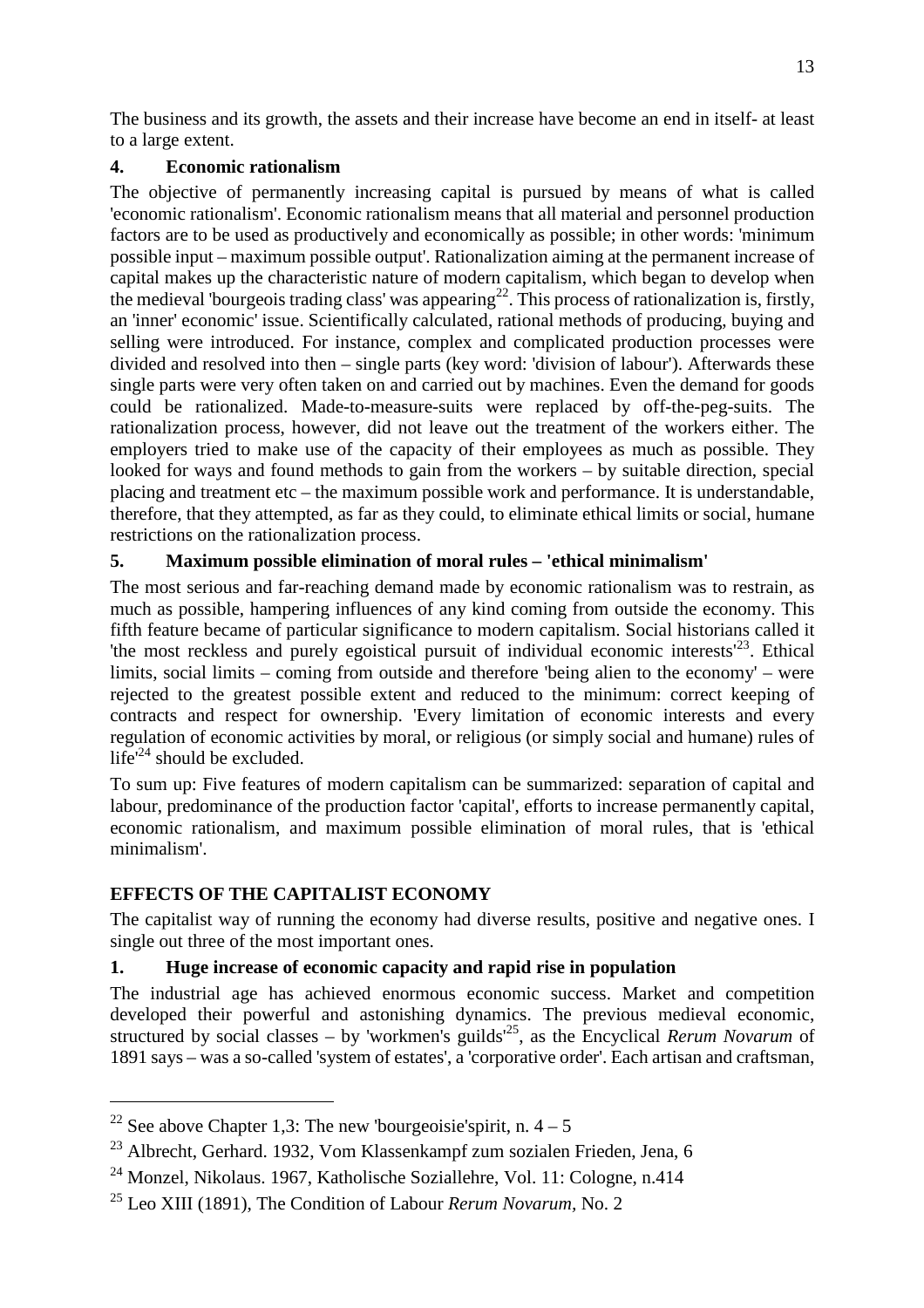each trader had to be a member of a guild. The carpenter belonged to the carpenters' guild, the baker to the bakers' guild, etc. The guilds themselves paid meticulous attention and took action so that the number of respective guild members did not increase too much. The medieval economic system (and society) was, therefore, a very static one and made new developments difficult, even prevented them. The abolition of this inflexible guild order and its transformation into a competitive economy, into a market economy, were important contributions to the development of modern industry and agriculture.

Market and competition showed powerful dynamics. Based on the progress of the natural sciences and attracted by the new possibilities and prospects of free competition in the market economy, people systematically seized the forces of nature, which had been hidden so far. Technology, the foundation of the modern economy, developed rapidly; one invention and discovery followed upon another; and economic capacity increased to a degree unknown so far. A few figures may illustrate the issue. In 1750, 15.000 tons of pig iron (iron in the raw state) wereproduced in England; 70 years later the production reached  $455.000$  tons <sup>26</sup>. A second example: in Germany, where the 'industrial revolution' started a few generations later, the gross national product (GNP) amounted to 9 billion mark in 1851; only 50 years later it came to 30 billion gold mark, more than three times as much. Within the same period, the average income per person doubled from 260 to 521 gold mark.<sup>[27](#page-13-1)</sup> 'And the living standard of even the lower  $\frac{1}{2}$  strata of the population increased considerably<sup>[28](#page-13-2)</sup>. These few figures give an idea as to the huge increase in economic capacity and achievement.

What was closely linked to this enormous development, being partly its precondition and partly its consequence, was the quick rise in population. Advances in medicine and hygiene reduced the mortality rate of children and, at the same time, increased the span of life considerably. Between 1800 and 1900, the population of Europe grew from 187 million to 400 million, and the German population from 24 to 56 million<sup>[29](#page-13-3)</sup>. The population more than doubled. The figures of this 'population explosion' do not take into account the millions of emigrants to America and other countries during the  $19<sup>th</sup>$  century. The average life expectancy of people rose from thirty-five to seventy years of age. Without the progress of industry and agriculture, the increasing population could not have been nourished, and, on the other hand, the progress was only made possible on the basis of the growing population. In this way both, the production of goods and the population increased, mutually dependent, to a large extent.

#### **2. Process of urbanization**

The process of urbanization was another consequence of the capitalist way of running the economy. Three forms of this urbanization are to be distinguished: there was, firstly, the moving away from the countryside into towns; secondly, the migration from the mainly rural areas of Eastern Europe like Poland and East Germany into the Western conurbations such as the Rhine-Ruhr region, Belgium, The Netherlands, and the North of France; and finally, the growth of small villages into towns and large cities. In 1871, two thirds of the German population lived in small villages (of less than 2 000 inhabitants), and only two million in towns.

<span id="page-13-0"></span><sup>&</sup>lt;sup>26</sup> See Carl Jantke, 1955, Der vierte Stand. Die gestaltenden Kräfte der deutschen Arbeiterbewegung im 19. Jahrhundert: Freiburg, n.21

<span id="page-13-1"></span> $27$  See Paul Jostock, 1962, Sozialprodukt und Volkseinkommen, in: Staatslexikon, Vol. 7: Freiburg, n. 61; 962; 361-378; 375

<span id="page-13-2"></span><sup>28</sup> Höffner, Christian Social Teaching, 154 (see note 8)

<span id="page-13-3"></span><sup>29</sup> See Wilhelm Winkler, 1957, Bevölkerung, in: Staatslexikon, Vol 1: Freiburg. 1957, n.l209-1299;1212; Friedrich Lütge (1960), Deutsche Wirtschafts- und Sozialgeschichte: Berlin, n.368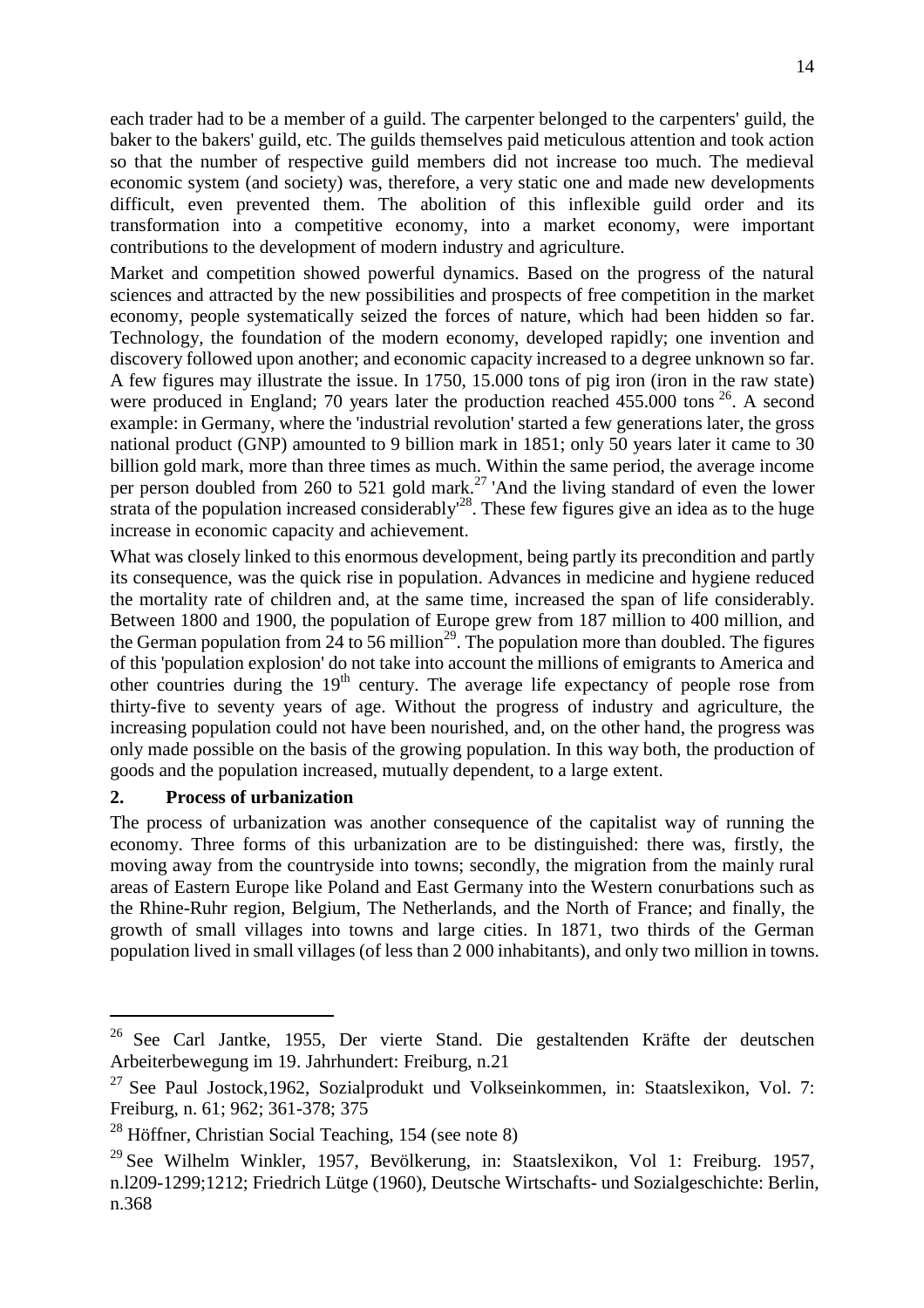60 years later, 22 million, that is one third of the population, lived in cities $30 30 -$  despite the fact that the birth rate in the rural areas was much higher than in towns, not to mention cities. Today, similar developments are taking place in many areas around the world. In the Ruhr citylandscape, the most industrialized region in Germany, more than one third of people are of Polish origin and even today they bear Polish surnames like Tilkowski, Musinski, Sawatzki, etc.

## **3. Emergence of the 'social question'**

The capitalist way of running the economy had achieved a huge increase in terms of the capacity of industry and commerce. On the other hand, however, the deplorable impoverishment of masses of workers in the industrial cities must not be overlooked. This impoverishment was particularly oppressive and disastrous in the period when capitalism was at its peak.

It is true, during the first decades of the  $19<sup>th</sup>$  century, poverty and misery were growing (in Central Europe) because, to a large extent, a developed economy was missing. The mentioned 'population explosion' and the abolition of the medieval 'system of estates' and its guild order had created masses of people desperately looking for work. But there was not yet a developed economy, which could provide jobs. Therefore, this so-called **pre-industrial social question** was not caused by industrialization or capitalism. On the contrary, the absence of an industrialized economy, the lack of sufficient jobs for the growing masses of people aggravated and worsened poverty and misery. Thus, in the early decades of the 19<sup>th</sup> century, this 'pre-industrial' social question was more a problem of unemployment than a problem of inhumane and unreasonable working conditions. There were no factories, no jobs. 'The factory was not the cause of the misery', social history says, 'but the misery was a prerequisite and a condition of the factory'[31](#page-14-1), and many people felt and experienced factory work as a relief and advance.

Nevertheless, to a larger degree, the social question of the  $19<sup>th</sup>$  century is to be described as a result of industrialization – more precisely: as a consequence of the (capitalistic) way industrialization was implemented and the economy was run. A first main area was what I call the **proletarian life condition.** Farmers, farm workers and whoever else moved away from the countryside into towns. They were no longer medieval bondsmen of their patrons, who had safeguarded their existence, however poor that existence was in times of need. Now, after the abolition of the medieval 'system of estates', they were free and no longer bondsmen, but they 'enjoyed' too the freedom to die of starvation. In the first volume of his main work *Das Kapital* (The Capital), Karl Marx described the desperate situation of the industrial workers in England's high period of capitalism. His descriptions are not a fiction; they are based on official reports of Royal Commissions. The mechanical application of the principle of supply and demand to the labour market and to the working people caused wages to depend completely on the changing state of the labour market. The huge supply of workers, however, really flooded the market. Having no possessions, the workers could employ no property in economic competition, but only their manpower.

Bishop Wilhelm Emmanuel von Ketteler of Mainz, the pioneer of the Catholic Social Movement (in Germany) and its most influential figure in the  $19<sup>th</sup>$  century, analysed this situation. He regarded the proletarian life situation of the factory worker as the core of the social question; he pointed to the fact that human work had become a mere 'commodity'; and he adopted the *Eherne Lohngesetz* ('Iron Wage Law'), which was formulated by Ferdinand Lassalle, the founder of the (German) Social Democratic Party. Bishop Ketteler emphasized

<span id="page-14-0"></span><sup>30</sup> See Monzel, Katholische Soziallehre II, n.421 (see note 24)

<span id="page-14-1"></span><sup>31</sup> von Schulze-Gävernitz, Gerhard. 1931. Die industrielle Revolution, in: Archiv für Sozialwissenschaft und Sozialpolitik, Vol. 66, n.225-246; 240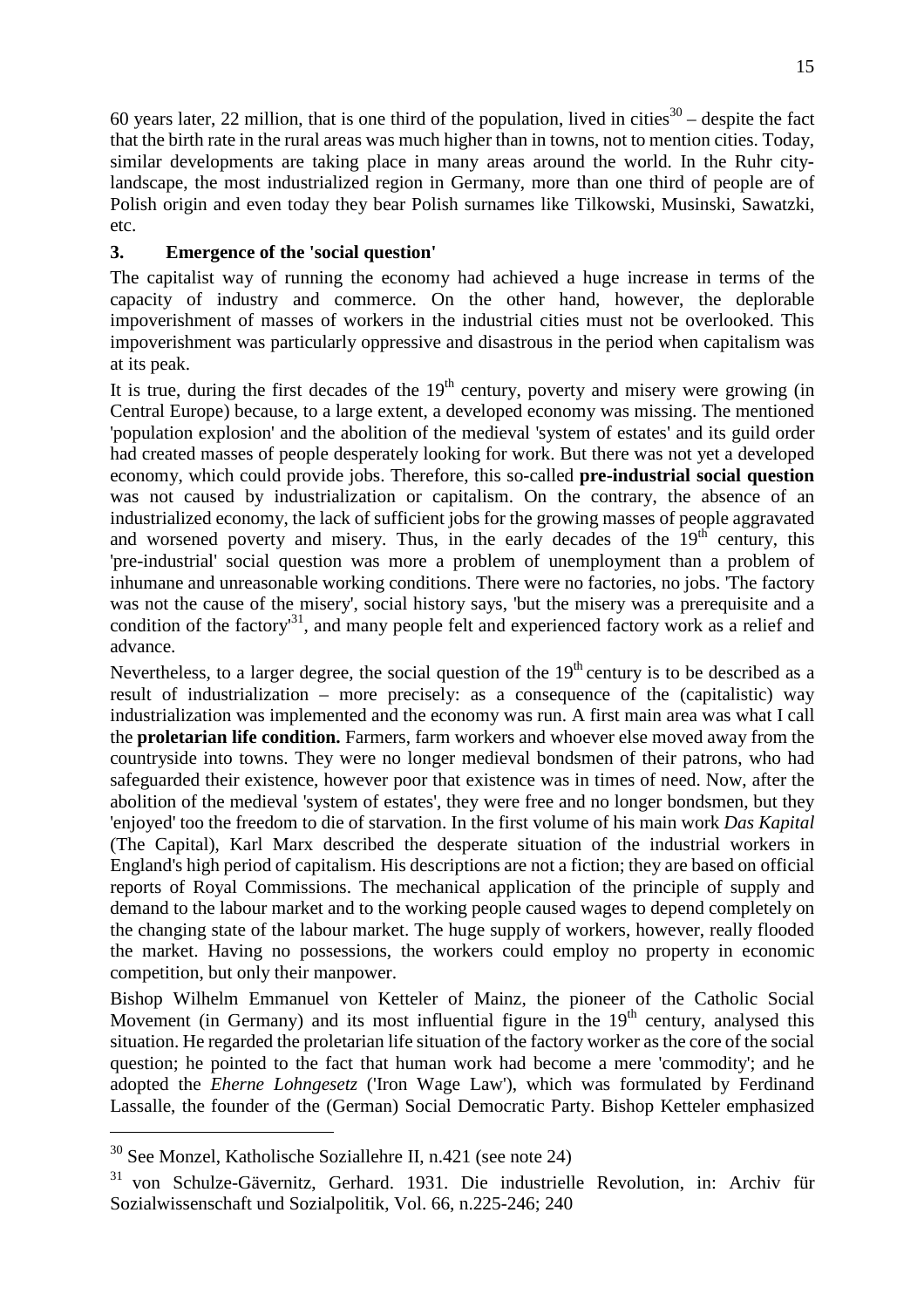that the material existence of the worker depends on his wage;

**in our time** this wage is determined by subsistence level, by what is vitally necessary in the strictest sense'; for the "wage is a commodity; every day its price is determined by supply and demand; wages hover round the minimum level for supporting life; when the demand (for work and workers) becomes greater than the supply, the wage rises over this axis; when the supply (of work and workers) is greater than the demand, the wage drops under this  $level^{32}$  $level^{32}$  $level^{32}$ .

Therefore, sometimes the wage is a little higher; sometimes it is lower. It depends on the changing supply of and demand for work, but not on what is required to support life.

Because his work capability was the only 'commodity' of the worker, he was forced to sell it at any cost. Being without material resources, he was always the weaker one in the competition struggle. It may surprise us that, in a stirring passage of his main work, even Adam Smith himself clearly referred to this initial inequality. With regard to the struggle between employers and employees, he wrote:

It is not difficult to foresee which of the two parties must... have the advantage in the dispute, and force the other into a compliance with their terms... In all such disputes the masters can hold out much longer... Though they did not employ a single workman, they could generally live a year or two upon the stocks, which they have already acquired. Many workmen, however, could not subsist a week, few could subsist a month, and scarcely any a year without employment"<sup>[33](#page-15-1)</sup>.

The worker could not overcome this situation by himself because the pay he got was hardly enough to provide vitally essential goods. Besides, he never knew whether tomorrow anyone would still buy his 'commodity' called work. The uncertainty and instability of his economic existence, the so-called 'proletarian fate', became the worker's destiny.

A second problem area of the social question was what I call **determination of work by others,** the absence of self-determination in work. In pre-industrial times, the individual, for instance a farmer or a craftsman, was relatively free to organize and do his own work. Now the worker had to subordinate himself to the 'factory boss', and his work had to be subordinated to the 'soulless' machine. The product of his hands seemed to the worker to be more and more without a soul. Karl Marx called this fact 'self-alienation<sup>[34](#page-15-2)</sup>. On the other hand, the employers tried to make use of the capacity of the workforce as much as possible and treated their employees only as a cost factor. Regulations of economic activities and limitations of economic interests by moral or religious or simply humane rules were excluded almost completely. Those rules coming from outside would be 'alien to the economy' and disturb the proper economic process. This attitude led to inhumane working conditions: over-long working hours, awful workrooms and factories, and child labour, were taken for granted. A social historian summarized the consequences as follows:

'Biological decline' due to malnutrition, frequent diseases, natal defects, and infant mortality; 'moral decline' due to alcoholism, promiscuity, jealousy, and bitterness: all in all an 'ongoing decline in terms of civilization<sup>[35](#page-15-3)</sup> were awful and appalling effects of this 'determination of

<span id="page-15-0"></span><sup>&</sup>lt;sup>32</sup> von Ketteler, Wilhem Emmanuel. 1864. Die Arbeiterfrage und das Christentum Mainz, in: Katholische Arbeitnehmer-Bewegung Deutschlands (Ed.) (1976), Texte zur katholischen Soziallehre, Vol. 2, Kevelaer, n.116-217; 125

<span id="page-15-1"></span><sup>&</sup>lt;sup>33</sup> Ouoted according to Höffner, Christian Social Teaching, n. 154 (see note 8)

<span id="page-15-2"></span><sup>34</sup> See Karl Marx, 1844, ökonomisch-philosophische Manuskripte, in: Werner Hofmann (1971), Ideengeschichte der sozialen Bewegungen des 19. und 20. Jahrhunderts: Berlin-New York,n.153

<span id="page-15-3"></span><sup>35</sup> Hofmann, Ideengeschichte der sozialen Bewegungen, 11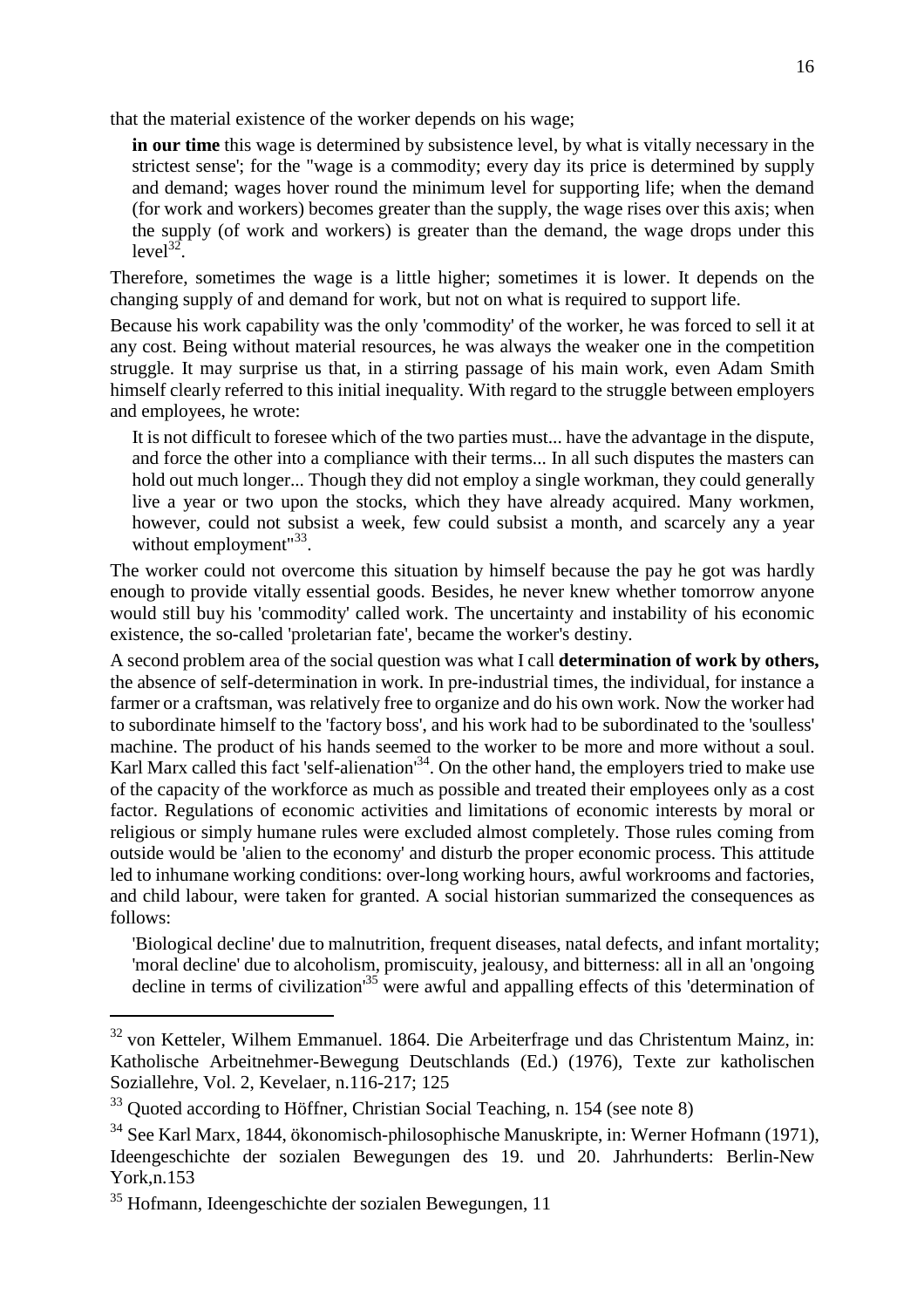work by others' and 'proletarian life situation'.

<span id="page-16-0"></span>A third problem area of the social question was related to and connected with the previously mentioned urbanization. The moving away from the countryside into the town, the migration from the rural regions of Eastern Europe into the Western conurbations, and the rapid changes of villages becoming cities produced **miserable housing conditions.** Old people in the Ruhr-region told me that they well remember the time when three miners had to share one bed. (Each of them could alternately use it eight hours a day or night respectively.) Until the end of the  $19<sup>th</sup>$  century, these housing conditions had hardly lost anything of their harshness.

According to the market model of the opposing positions of supply and demand, of suppliers and consumers, finally, industrial **society** as a whole became **polarized** into the 'classes' of owners and non-owners of the means of production. Very often this splitting up developed into a **class struggle,** because the interests of these two big groups in society stood irreconcilably opposite each other. As the workers often felt themselves deserted by the state, the 'class struggle' also developed into a struggle against the state. This caused an attitude of **opposition** in principle **against the state** authority. It influenced and determined the programme of the socialist labour movement – even though not so much the actual political practice – until the beginning of the new century.

Under the burden of this historical reality, the successors of Adam Smith soon gave up his optimistic belief in 'natural harmony'. They removed economic theory from its pseudo-theological and social frame and based it only on the two principles of selfishness and cost-profitcalculating. The economist David Ricardo (1772-1823) transferred Adam Smith's teaching on costs and prices to the labour market and formulated what Ferdinand Lassalle called later the **Iron Wage Law:** The price of labour and, consequently, wages tend to correspond with the 'reproduction' of the necessary workers, of the production factor 'labour'; that is to say, wages tend to correspond to the subsistence level. Whoever is hit by this misfortune must accept what the 'invisible hand' of destiny has determined. In the end, the situation cannot be changed. This doctrine became the theoretical economic basis of so-called **Manchester-Capitalism;** it was guided by ruthless pursuit of one's own profit and reduced ethical bonds to a minimum. In the context of the social question such an attitude of mind had to fail almost necessarily. The Manchester Liberals regarded need and misery 'as the normal atmosphere of an advanced society'"[36](#page-16-1), as a temporary phenomenon of the industrial upturn, which could only be alleviated by alms and care for the poor.

#### **APPROACHES TO A CRITICAL JUDGEMENT OF CLASSICAL ECONOMIC LIBERALISM**

In order to gain approaches to a critical judgement of classical economic liberalism, I will pick out some characteristics, which the analysis of this economic system has proved to be essential. These main features are:

- the belief in a 'natural' order and harmony of the economy connected with its demand for maximum non-interference of the state;
- the tension-laden relationship between absolute freedom and free competition;
- above all, the economic rationalism linked with its far-reaching exclusion of social and moral rules and respective limitations.

#### **1. The belief in a 'natural harmony' on condition of state non-interference**

The demand for a maximum economic non-interference of the state, expressed in the slogan *laissez faire, laissez passer,* is not a rational one and not based on logical reasons. The demand stems from the worldview of Enlightenment philosophy and is a pseudo-theological

<span id="page-16-1"></span><sup>36</sup> Michels, Robert, 1914, Problerne der Sozialphilosophie: Leipzig-Berlin, n.100 .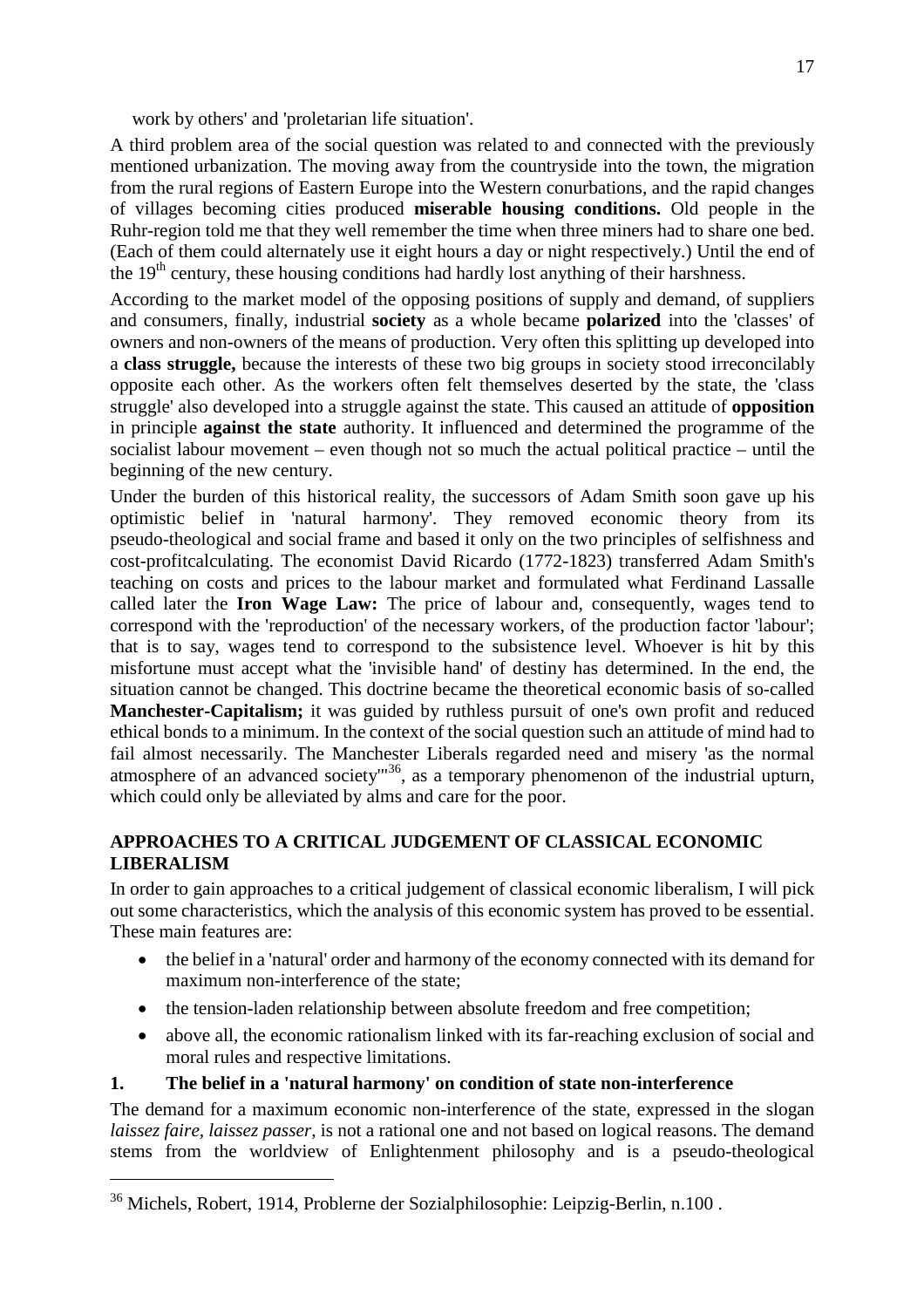assumption. It is based on the conviction that, similar to the universe, industry and commerce is a well-equipped cosmos endowed with a 'natural' order, with a 'pre-established harmony'. In this well-ordered economic cosmos, everything runs perfectly and in harmony whenever the individual economic participants are allowed to act in complete freedom and the state authority does not intervene. With touching optimism, the old liberals believed that a happy age marked by universal prosperity would then begin for all strata of the society; the 'pre-established harmony' of the market would automatically lead to the realization of social justice.

However, just as the belief of the Enlightenment in completely perfect and undamaged human nature was recognized to be an Utopian dream, so also the assumption of economic liberalism, that maximum state abstinence would enable, even establish a perfect economic and social order, very soon proved itself to be a serious and far-reaching error. In contrast to all optimistic expectations, poverty and misery became a terrible reality; the social question emerged; and the liberal capitalistic age was not able to overcome this situation. It failed completely.

This failure made a problem apparent, which the paloeliberal belief in harmony could not understand. Economic liberalism had overlooked the fact that competitive or market economy depends on **conditions,** which do not exist by nature and do not come into existence automatically, provided that the economy enjoys freedom from state intervention. One of those essential prerequisites for a successful market economy is a **well-working** competition.

## **2. The tension-laden relationship between absolute freedom and free competition**

Classical economic liberalism demanded both absolute freedom of all economic participants and well-working and free competition **as well.** Its advocates, however, did not realize that absolute freedom in the market place allows, entitles and even stimulates monopolies and cartels to be built up. Absolute freedom to contract can and could destroy free competition. History teaches that this happened time and time again, up to the very present. Legitimized by absolute freedom, big companies in particular created monopolies and abandoned competition. Insofar as competition is lacking, the expected positive effects of the market economic system, predicted by the 'paleoliberal' economic theory, are lost. Rid of competition, monopolists are tempted to increase their prices to consumers' disadvantage and to make a monopoly profit. This misuse of the legitimate principle of profitability is best prevented when each economic participant must permanently compete with fellow competitors in the marketplace. Competition forces the single enterprise to calculate its prices as low as possible in order not to be eliminated by fellow competitors, by the market. But real competition does not automatically result from the 'free play of forces'; on the contrary, the *Laissez faire* doctrine, the praxis of an absolute freedom is tempted to destroy this essential of the market economy. Because of that, the state authority and politics as a whole have the responsibility to enable, to establish, and to promote competition, and to safeguard it against restrictions exercised by a freedom which acknowledges no limits. Legislators and government must therefore create the legal framework for every economic activity, business, trade and industry. This framework 'has to prevent restrictions of free competition as much as possible and, at the same time, to control unavoidable monopolies... in order to make competition work most effectively for the consumers' benefit<sup>3</sup> .

#### 3. **Economic rationalism – 'ethical minimalism'**

The principle of economic rationalism in its specific 'capitalistic' shape forms the central approach to a criticism from the ethical point of view. The principle 'minimum input – maximum output' demands that all material and personnel economic factors are to be used as productively and economically as possible. If this is understood and practised in an **absolute** sense, then hampering factors of any kind – in particular hampering factors coming from

<span id="page-17-0"></span><sup>37</sup> Müller-Armack, Alfred. 1956. Soziale Marktwirtschaft, in: Handwörterbuch der Sozialwissenschaften, Vol. 9: Stuttgart, n.390-392; 391;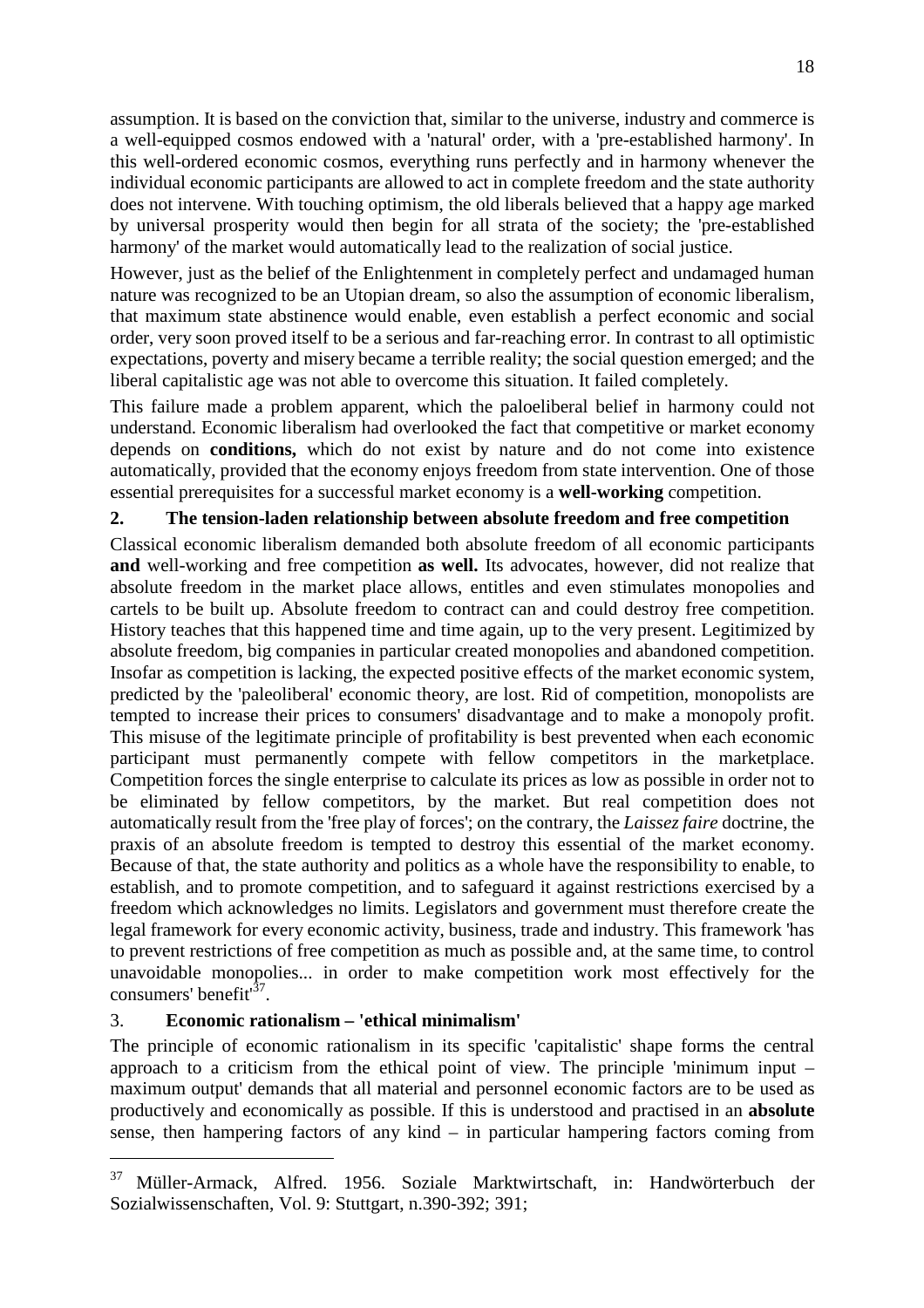outside and being 'alien to the economy' must be eliminated as much as possible; as a result social limitations, humane considerations, and moral restrictions as well must be eliminated. Consequently, economic rationalism in an absolute sense means, at the same time, 'ethical minimalism'. Moral attitudes and ethical demands are only assessed in terms of their economic usefulness and profitability. Therefore the correct keeping of contracts, respect for ownership, enthusiasm for work, and similar attitudes will be most welcome. Ethical attitudes, which are of no economic advantage or perhaps an obstacle to it, are rejected as 'alien to the economy' and, therefore, as an uncalled-for consideration.

It is obvious that this understanding of economic rationalism forms the main approach to a moral criticism<sup>[38](#page-18-0)</sup>. Individual economic participants and enterprises rightfully try to make a profit, even a profit as large as possible. As a rule, individual interests motivate economic activities; self-interest is **the** driving force and incentive for the individual economic participants. With regard to what is called the national economy, however, the situation is completely different. The task of the national economy is to ensure the best possible provision for **all people;** in other words, the **'social aim and object' of market and competition –** to speakin terms used by economic liberalism – 'is the welfare of everyone, the public weal'<sup>39</sup>, (a part of) what Christian Social Teaching calls the 'common good'. This distinction between the level of individual economic participants and their targets **and** the level of the national economy and its task is decisive and must not be overlooked or mixed up.

Absolute economic rationalism does not draw this distinction. It therefore contradicts itself and also demonstrates the absurdity of its rational principle. Economic rationalism rightfully aims at utilizing the available resources as economically and profitably as possible. But one has to continue asking: what is the aim of the increase in production and profitability **in the end**? Rationalism in its capitalist shape does not ask this basic 'to what end' question. It requires the profitable and rational utilization of the means; it does not ask: what is the rationality, the task of the economy as such? It does not ask for **the 'social aim and objective' of market and competition[40](#page-18-2) ,** of economic activities as such. Because of that, absolute economic rationalism twists and distorts the concept of 'being rational'. Looking at human activity and action, not only Christian ethics, but at whoever wants to be responsible, asks: to what **in the end?** Whoever does not ask this question or  $-$  what is even worse  $-$  does not allow it to be asked, as absolute economic rationalism does not, turns such rationalism into something terribly senseless and irrational.

The activities of individual economic participants, however, do not **automatically** realize the best possible supply of all people, the public good, which is the task of the economy as such. History and modern economics teach this. Even Adam Smith admitted that each citizen 'by pursuing his own interest **frequently** (that is: not always) promotes that of society...<sup>[41](#page-18-3)</sup>. The activities of individual economic participants will put the public good into effect only within an adequate framework, within a proper order. This framework includes the constitution, economic laws, the legal order of competition, and whatever are essentials of the political and moral convictions of the community. The framework is the area of responsibility of politics. The state has to establish a legal framework that makes economic participants act in business life as is demanded by the welfare of the community; this task is part of its economic policy;

<span id="page-18-0"></span><sup>&</sup>lt;sup>38</sup> With regard to the following see Franz Josef Stegmann, 2001, Market Economy and Morality: Contradictory or Complementary? in: E. Raidt (Ed.), Ethics in the Workplace, n.79-96 (see note 19)

<span id="page-18-1"></span><sup>39</sup> Homann, Karl. 1990. *Wettbewerb und Moral,* in: Jahrbuch für Christliche Sozialwissenschaften, Vol. 31, n. 34-56; 39

<span id="page-18-2"></span><sup>40</sup> Ibidem

<span id="page-18-3"></span> $41$  Quoted according to Höffner, Christian Social Teaching, n.152 (see note 8)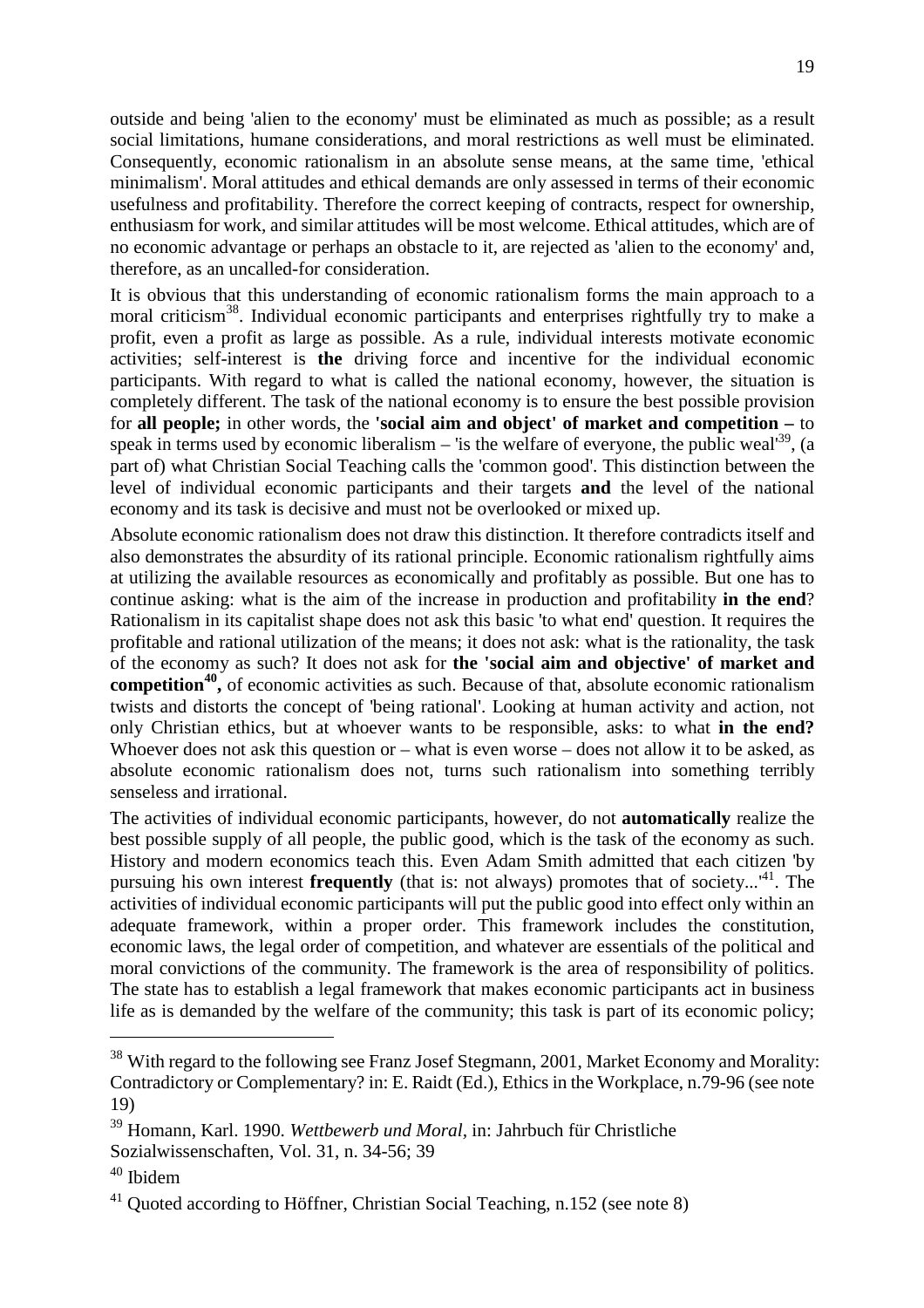<span id="page-19-0"></span>and politics has to ensure that economic participants observe the rules of the framework which are enacted to regulate their activities and the economy as a whole.

Absolute rationalism as understood by economic liberalism does not make this crucial distinction between the targets of individual economic participants and the task of the national economy, and it rejects regulations of nearly any kind, which come from outside the economy – including state intervention and moral rules. Because of that, it was not able to meet its optimistic expectations and to establish a humane social and economic order ensuring the welfare of everyone, the common good. In contrast, I repeat, poverty and misery became a terrible reality, and the social question emerged. Classical economic liberalism was not able to overcome this situation. Being faced with such problems, it almost necessarily failed (and will fail). In his Pastoral Letter *Laborem Exercens,* published in 1981, Pope John Paul II therefore rightfully says that an 'early capitalism' – I add: each economic liberalism embracing absolute rationalism and its 'ethical minimalism' – which forces human beings to conform 'to the whole complex of the material means of production' and treats them 'like an instrument' contradicts human dignity. For this reason, the 'great outburst of solidarity' which arose in the  $19<sup>th</sup>$  century 'against the degradation of the human person and against the unheard-of exploitation in the field of wages, working conditions and social security for the worker' was completely 'justified from the point of view of social morality $^{42}$  $^{42}$  $^{42}$ .

In the last century, the worldwide economic crisis towards the end of the nineteen hundred and twenties and at the beginning of the nineteen thirties was, among others, a further result of economic liberalism or capitalism. At the same time, this crisis marked, in terms of the history of ideas, the birth of neoliberalism and Social Market Economy<sup>[43](#page-19-2)</sup>, even if the erection and establishment of the social market system took place only years later, after World War Two.

# **The Social Question(s) of the 19th century and the Encyclical** *Rerum Novarum* **(1891)**

#### **INTRODUCTION**

On the 19<sup>th</sup> of May 1891, Pope Leo XIII published the Encyclical *Rerum Novarum*. It was to become his most famous pastoral letter. The Encyclical begins with the Latin words *Rerum novarum cupidine.* Therefore it is called *Rerum Novarum.* Unfortunately, there have been many and varied versions of the translation of the Encyclical. The best-known translation says: 'The desire for new things (which moves the nations...)'; others translate: 'The lust for revolution (which disturbs the nations...)' or 'The spirit of revolutionary change (which has long been predominant in the nations...)'. Here we see translations often provide an interpretation also. The version 'The desire for new things...' is more neutral; I therefore prefer it.

*Rerum Novarum* is the first wide-ranging and comprehensive Encyclical on the so-called "social question". Sometimes it was and is very difficult for the Catholic Church to deal correctly with certain issues, for instance: How is democracy to be judged? or What are the rights of women inside and outside the church? Concerning the social question of the  $19<sup>th</sup>$ century, this was not the case. Historians speak of a thoroughly successful intervention' [44](#page-19-3) in the modern world. With good reason in his Encyclical *Centesimus Annus,* published in 1991, Pope John Paul II praises *Rerum Novarum* because of "its richness of fundamental principles which it

<span id="page-19-1"></span><sup>42</sup> John Paul II (1981), On Human Work *Laborem Exercens,* No. 7,3; 8,

<span id="page-19-2"></span><sup>&</sup>lt;sup>43</sup> See Franz Josef Stegmann, 2001, Social Market Economy: a Good Chance or a Wrong Track? in: Edith Raidt (Ed.), Ethics in the Workplace, n.59-77 (see note 19)

<span id="page-19-3"></span><sup>44</sup> Maier, Hans, 1991, *"Rerum Novarum" nach hundert Jahren,* in: Soziales Engagement und geistliches Leben: Essen, n. 11 -21; 11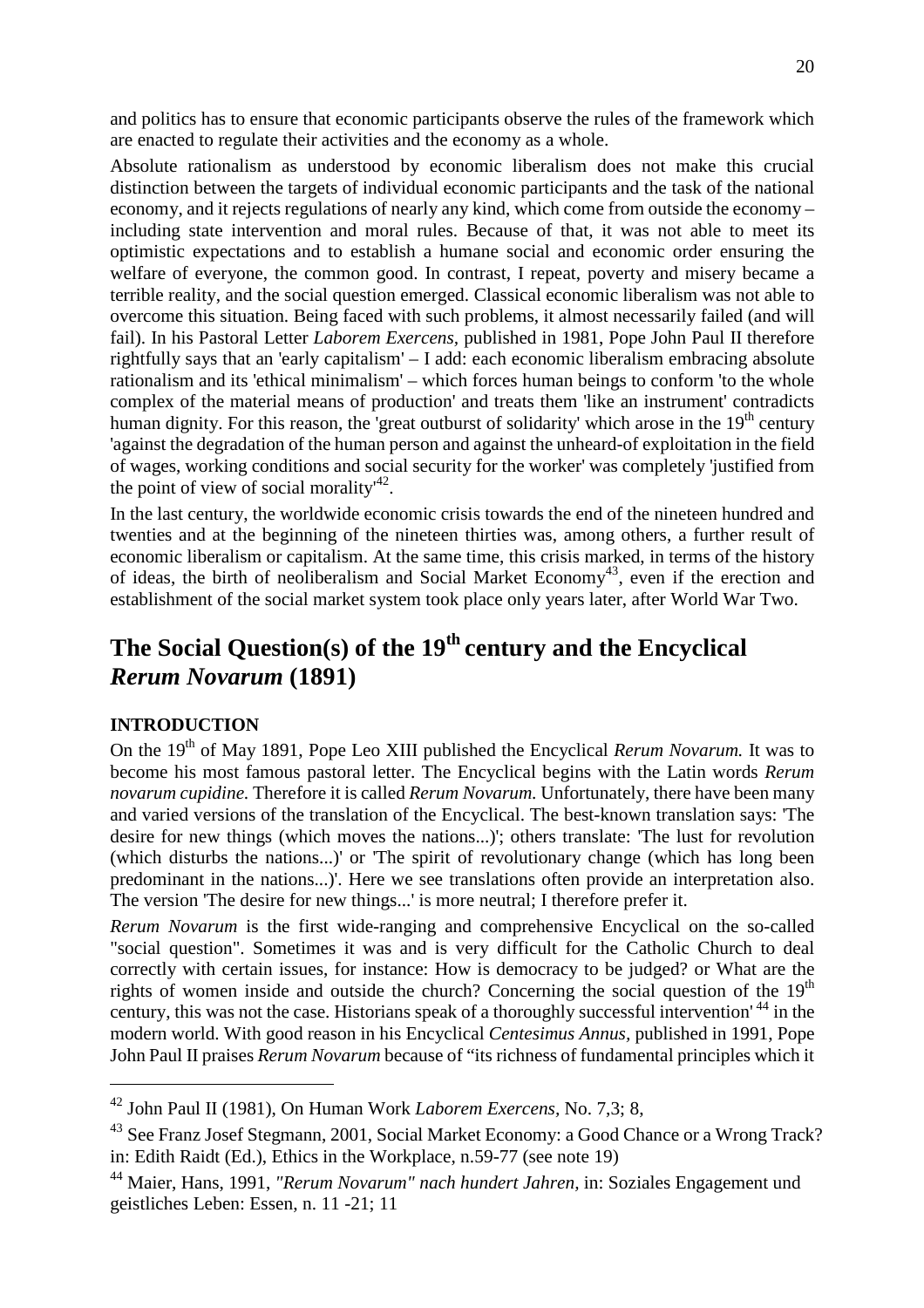<span id="page-20-0"></span>formulated for dealing with the question of the condition of workers" (No. 3,1).

In Europe the so-called 'industrial revolution' and, above all, its deplorable social consequences had a determining influence on the development of the  $19<sup>th</sup>$  century. In arguments with corporative conservatism, economic liberalism/capitalism and socialism/marxism a Catholic Social Movement emerged. But the new problems – the 'industrial revolution' and its unwelcome social consequences – caused a widespread debate and intensive discussions also in its own ranks and in the whole Catholic community. Different groups tried to solve the social problems in very different ways, and not infrequently they attacked each other fiercely. In this situation, Leo XIII published *Rerum Novarum;* it clarified and settled main issues and set the course for the future.

There have been four central topics of dispute within the Catholic community – and outside:

- 1. Is the social question, above all or only, a religious and moral problem caused by 'de-christianisation', by the decline in Christian faith; or is the social question an economic and societal problem, a problem of economic and social structures **as well?** (II)
- 2. Shall the present social misery be overcome by a complete and all-embracing reorganization of the existing economic system, of the existing market or 'capitalist' system, that is to say by a grand **'social reform'** according to the model of the 'corporative' social class society and its feudal 'system of estates' in the Middle Ages; or should the social misery be overcome only by eliminating the misuses and excesses within the existing order of a market economy, that is to say by a so-called 'partial' or 'selective' **social policy?** (III)
- 3. Is the resolving of the social question just a matter for **single individuals** and private groups in society, or is it also a task for the **state** and its policy? (IV)
- 4. Are the **workers** entitled **to help themselves** by joining together (for example, in trade unions) and by organizing the representation of their interests? (V)

In the following I shall describe these four issues. A second step of consideration will explain the respective answers which the Encyclical *Rerum Novarum* gave to the particular question, and so present the central statements of the Encyclical in the contemporary context of the 19<sup>th</sup> century. It was precisely because of those burning issues, that Leo XIII published his famous pastoral letter. By way of introduction, chapter one will give a short description of the social problems of the  $19<sup>th</sup>$  century in general. As far as I can see, many countries industrializing their economies today come across problems very similar to those which European countries faced 150 years ago. A few years ago the Brazilian Bishop Joseph Karl Romer remarked on *Rerum Novarum:*

For us this Encyclical 'is urgent and of great relevance and was almost a minor miracle', because today my country and many other countries 'are in a state, in a condition similar to the European situation towards the end of the 19 century'[45](#page-20-1) Therefore, in my view, the Encyclical is anything but antiquated.

# **SOCIAL QUESTIONS OF THE 19™ CENTURY**

# **1. The 'pre-industrial' social question**

Very often in Europe and elsewhere, the social question of the 19<sup>th</sup> century is supposed to be **only** a consequence of the 'industrial revolution'. This opinion, however, is not quite correct. In many regions need and misery were growing to such a huge extent, because a developed industry was almost completely missing. In the first decades of the century, advances in medicine and hygiene had reduced the mortality rate of children and, at the same time,

<span id="page-20-1"></span><sup>&</sup>lt;sup>45</sup> "Rerum Novarum" war fast ein "kleines Wunder", in: Ruhrwort, 30<sup>th</sup> May 1981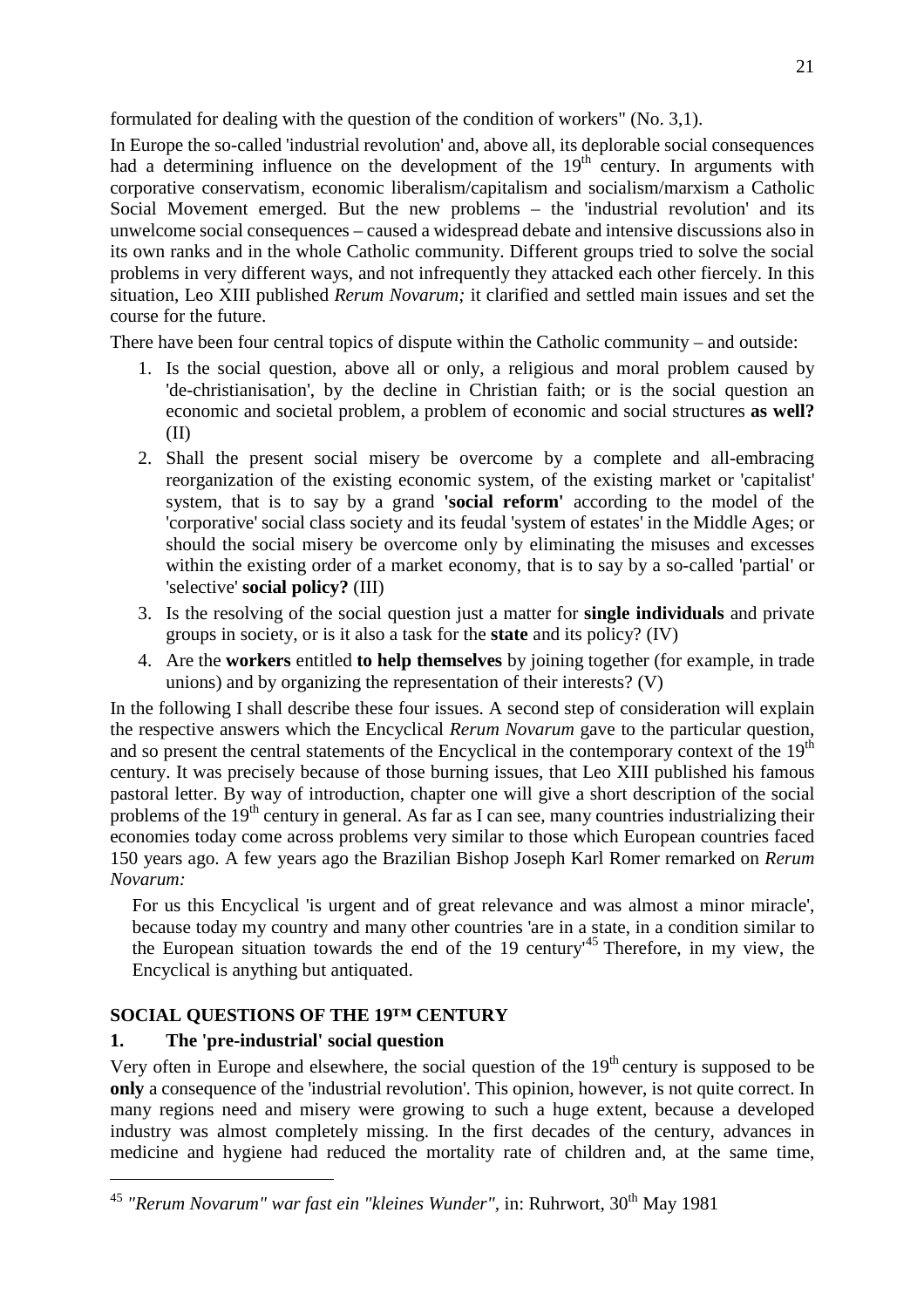increased the average life span considerably. The result was a huge 'population explosion'. Between 1800 and 1900, for instance, the German population increased from 24 to more than 56 million, more than double, and the population of Europe from 187 to 400 million – large numbers of emigrants to America and other continents not being taken into account<sup>[46](#page-21-0)</sup>.

The disbanding and abolition of the medieval economic system structured by social classes – by 'working men's guilds', as the Encyclical *Rerum Novarum* says (No. 2) – the disappearance of this so-called 'corporative order' or 'system of estates', and the transformation of this feudal economic system into a market economy with free competition, were important contributions to the development of modern industry and modern agriculture. In the Middle Ages each trader, artisan and workman had to be a member of a guild. The carpenter belonged to the carpenters' guild, the baker to the bakers' guild etc. The guilds themselves paid meticulous attention and took action such that the number of respective guild members did not grow too large. So medieval society was a very static one and made new developments difficult, even prevented new developments. The abolition of this inflexible guild system and the introduction of free trade and competition – I repeat – made important contributions to the development of modern industry. At the same time, however, these two factors dissolved the previous social security of many people and intensified the consequences of the above-mentioned 'population explosion'. Attempts of various governments 'to adjust the population to the economic volume'<sup>[47](#page-21-1)</sup> by restricting weddings, or to deport 'the surplus of the rural proletariat to America<sup>[48](#page-21-2)</sup> highlight the extent of pauperism.

So this **'pre-industria' social question** was not caused by industrialization. On the contrary, the lack, the absence of an industrialized economy and, in consequence, the lack of sufficient jobs aggravated and worsened poverty and misery. Thus, until the middle of the century, the social question was more a problem of unemployment than a problem of inhumane and unreasonable working conditions. 'The factory was not the cause of the misery', a social historian said, 'but the misery was a prerequisite and a condition of the factory<sup>[49](#page-21-3)</sup>. Many people experienced factory work as a relief and advance.

#### **2. The social question as a result of industrialization**

Nevertheless, to a large degree the social question of the  $19<sup>th</sup>$  century is to be described as a result of industrialization – more precisely: as a consequence of the way industrialization was implemented. A first area was the **'determination of the work by others'**[50](#page-21-4) **.** In pre-industrial times the individual, for instance a fanner or an artisan, was relatively free to organize and to do his work. Now the worker had to subordinate himself to the 'factory boss', the work had to be subordinated to the 'soulless' machine. '"The product of his hands seemed to the worker to be moreand more without a soul<sup>51</sup>[.](#page-21-6) Karl Marx called this fact 'self-alienation<sup>52</sup>. On the other hand,

<span id="page-21-0"></span><sup>46</sup> See Wilhelm Winkler, 1957, *Bevölkerung,* in: Staatslexikon, Vol.1: Freiburg,

<sup>1209-1222;1212;</sup> Friedrich Lütge(1960), Deutsche Sozial- und Wirtschaftsgeschichte, Berlin, 368

<span id="page-21-1"></span><sup>47</sup> Lütge, Sozial- und Wirtschaftsgeschichte, 400

<span id="page-21-2"></span><sup>48</sup> Zorn, Wolfgang, 1962, *Gesellschaft und Staat im Bayern des Vormärz,* in: Werner Conze (Ed.), Staat und Gesellschaft im deutschen Vormärz 1815-1848, Stuttgart, 113-142, 138

<span id="page-21-3"></span><sup>49</sup> von Schulze-Gävernitz, Gerhard, 1931, *Die industrielle Revolution, in: Archiv für Sozialwissenschaft und Sozialpolitik,* Vol. 66, 225-246, 240

<span id="page-21-4"></span><sup>&</sup>lt;sup>50</sup> Michel, Ernst, <sup>3</sup>1953, *Sozialgeschichte der industriellen Arbeitswelt:* Frankfurt, n.25

<span id="page-21-5"></span><sup>51</sup> Proesler, Hans, 1954, *Sozial- und wirtschaftliche Entwicklungstendenzen seit Beginn des Industrialismus,* in: Gestaltwandel der Unternehmung: Berlin, n.129-154; 135

<span id="page-21-6"></span><sup>52</sup> Marx, Karl/Engels, Friedrich, 1975, *Werke,* (ed) Institut für Marxismus – Leninismus beim Zentralkomitee der SED: Berlin, Vol 1, n. 379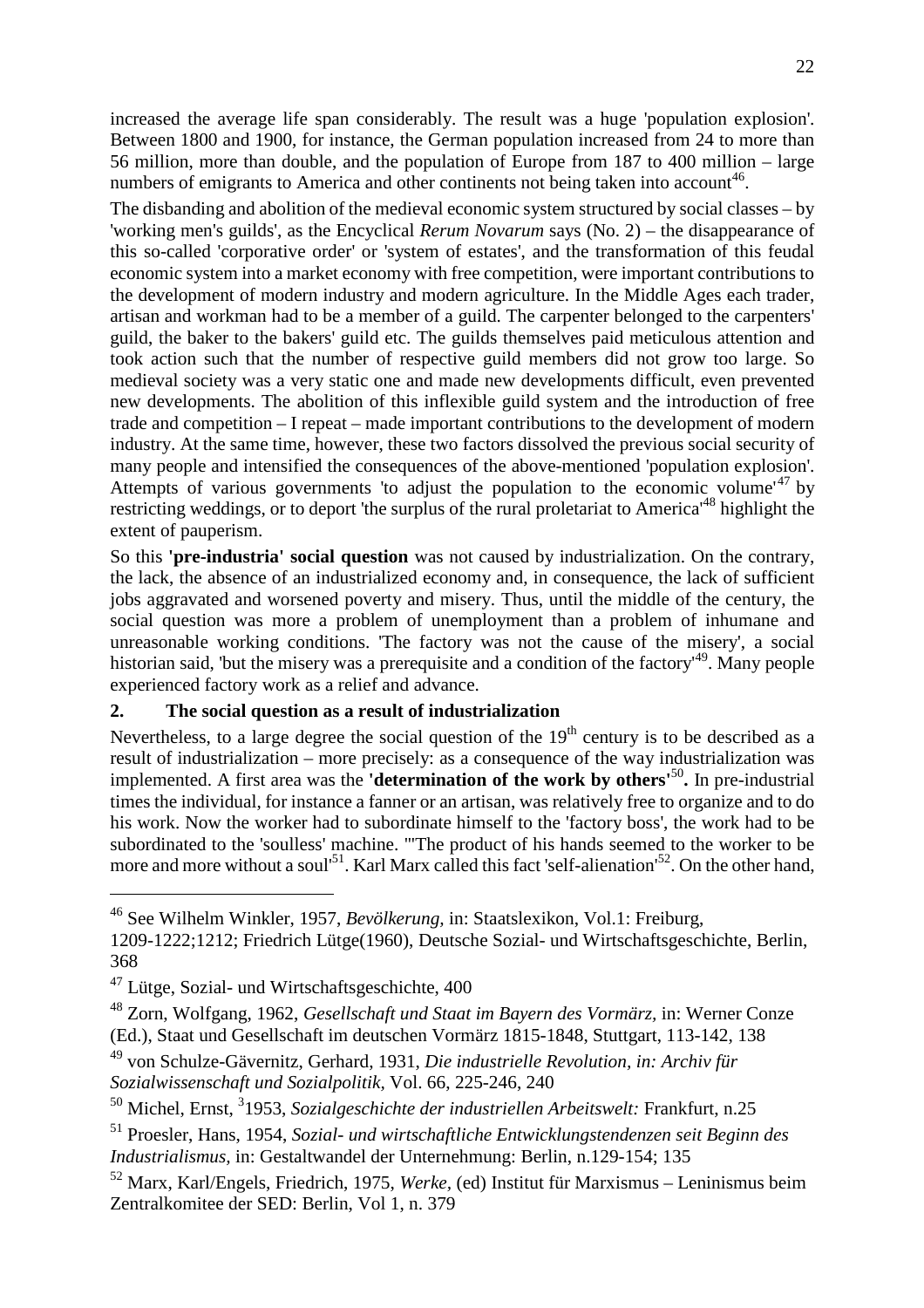employers tried to make ruthless use of the capacity of the workforce as much as possible and handled employees only as a cost factor. Especially in the early period of the industrialization, this led to inhumane working conditions: over-long working hours, awful workrooms, and child labour were taken for granted<sup>[53](#page-22-0)</sup>. An interesting detail regarding this widespread child labour: a Prussian general complained that in industrial areas child labour made many recruits unfit for military service. In eighteen hundred and twenty nine, King Friedrich Wilhelm III of Prussia thereforeinstructed his ministers to remove this evi[l](#page-22-1)<sup>54</sup>.

A second field of problems was what I call **'the proletarian life situation'.** After the liberation of the peasantry from their subjection to

the landed nobility and the introduction of freedom of trade in the first quarter of the century, farmers, farm workers and many other people moved from the countryside into towns and were no longer the medieval bondsmen of their patrons and subservient to them. These feudal patrons had been their masters but, at the same time, also safeguarded their existence, however poor that existence was. The new class of the emerging industrial work force was free; but the workers also 'enjoyed' the freedom to starve. In the first volume of his main work *Das Kapital* ('The Capital'), published in 1867, Karl Marx described the desperate condition of the industrial workers in England's high period of Capitalism. His descriptions are not a fiction; they are based on official reports of Royal Commissions. The mechanical application of the principle of supply and demand to the labour market (and to the working people) caused the wage to depend completely on the changing state of the market. A huge supply of workers, however, really flooded the market. Having no possessions, they could employ no property in economic competition, but only their manpower. Because the worker's capability to work was his only 'commodity', he had to sell it at any cost. Being without material resources, the worker was always the weaker one in the competition. He could never overcome this situation by himself because the pay he got was hardly enough to provide the goods vitally necessary. And he never knew whether tomorrow someone would still buy his 'commodity' called work. In the past, to a certain degree, the above-mentioned feudal system of estates had given protection in cases of emergency. Now, the uncertainty and instability of economic existence, the so-called proletarian fate, became the worker's destiny. A social historian summarized these problems as follows:

'Biological decline' due to malnutrition, frequent diseases, natal defects, and infant mortality; 'moral decline' due to alcoholism, promiscuity, jealousy, and bitterness: all in all, the 'ongoing decline in terms of civilization'[55](#page-22-2) were awful and appalling consequences of this 'proletarian life situation.

A third problem was related to and connected with *urbanization:* the already mentioned moving from the countryside into the town, migration from the rural areas of Eastern Europe (Poland, East Germany) into the Western conurbations (Ruhr-Region and Rhine-Land in Germany, Belgium, the North of France), and the change of villages into cities produced **miserable**

<span id="page-22-0"></span><sup>53</sup> See Robert von Mohl, 1835, *Ueber die Nachtheile, welche sowohl den Arbeitern selbst, als dem Wohlstande und der Sicherheit der gesamten bürgerlichen Gesellschaft von dem fabrikmässigen Betrieb der Industrie zugehen und über die Nothwendigkeit gründlicher Vorbeugungsmittel,* in: Archiv der politischen Ökonomie und Polizeiwissenschaft, Vol. 2, n.141-185; reprinted in: Friedrich Fürstenberg (Ed.) (1966), Industriesoziologie. Vorläufer und Frühzeit 1835-1944: Neuwied, n. 189-226

<span id="page-22-1"></span><sup>&</sup>lt;sup>54</sup> See Günther K. Anton, 1891, Geschichte der preussischen Fabrikgesetzgebung bis zu ihrer Aufnahme durch die ei/chsgewerbeordnung, new edition by Horst Bülten (1953): Berlin, n.5051

<span id="page-22-2"></span><sup>55</sup> Hofmann, Werner, 1971, *Ideengeschichte der sozialen Bewegungen des 19. und 20. Jahrhunderts:* Berlin-New York, n. 11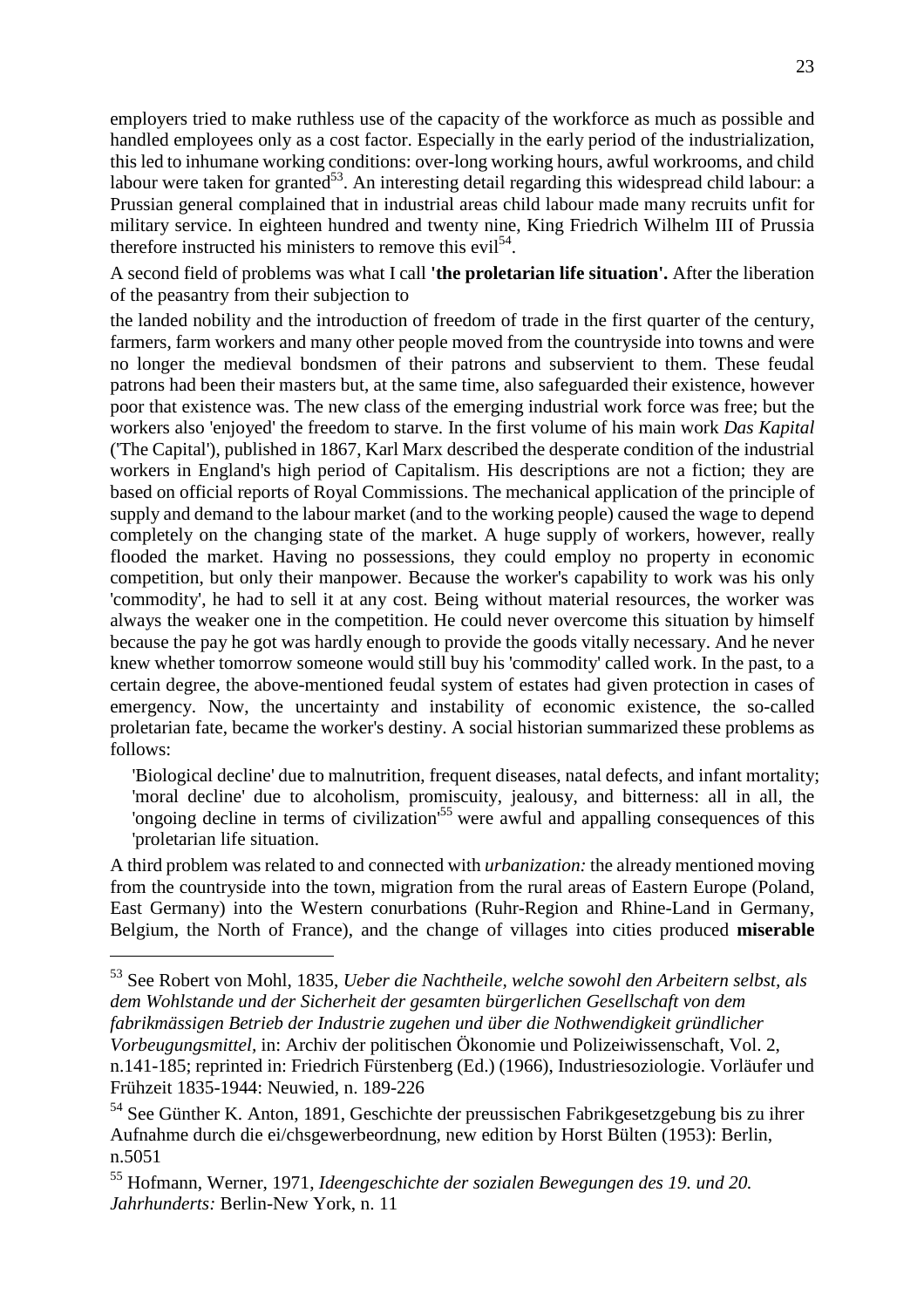<span id="page-23-0"></span>**housing conditions.** Old people in the Ruhr-region told me that they well remember the time when, for instance, three workers had to share one bed in a tiny room. (Each of them could alternately use it eight hours a day or night respectively.) Until the end of the  $19<sup>th</sup>$  century, those housing conditions hardly lost anything of their harshness.

According to the market model of the opposite positions of supply and demand, of suppliers and consumers, finally, industrial society as a whole became **polarized** into the 'classes' of owners and non-owners of the means of production<sup>[56](#page-23-1)</sup>. Very often this splitting up developed into a **'class struggle'** because the interests of these two big groups in society stood irreconcilably opposite each other. As the workers very often felt themselves deserted by the state, the 'class struggle' also developed into a struggle against the state. This fact caused an 'attitude of **opposition** in principle'[57](#page-23-2) **against the state** authority. It influenced and determined the programme of the socialist labour movement – if not so much the actual political practice – until the beginning of the twentieth century.

## **THE SOCIAL QUESTION:** *ONLY* **A PROBLEM OF RELIGION AND CHARITY OR** *ALSO* **A PROBLEM OF ECONOMIC AND SOCIAL STRUCTURES?**

# **1. Church as an outstanding power of social order**

Beginning from the second quarter of the  $19<sup>th</sup>$  century, a Catholic Social Movement had been emerging in Germany. Various roots fed this movement. The religious renewal after the so-called secularization of 1806 (when the German Church lost their territories and estates and was no longer part of the previous political system) and the end of the liberation struggles against the French Emperor Napoleon, the emergence of Romanticism and its spiritual influence, and the ideas of French Traditionalism came across the social question from different starting points. What was common to them was the conviction that the Church is an outstanding power, if not **the** power, to create and ensure social order, the conviction 'that state and society cannot simply exist without religion<sup>[58](#page-23-3)</sup>. The slowly developing Catholic Social Movement did not adopt all ideas of these very different lines of thought. But this common conviction became a part of the body of thought of the rising Social Catholicism, stood its ground and massively influenced the movement for quite a long time.

# **2. The social question – only a religious problem**

Because of that, until the 1860s, the members and supporters of the Catholic Social Movement – like the majority of Catholics on the whole – considered the social question to be, above all, a religious and charitable problem and expected that, primarily, the pastoral work of the Church would solve this problem. I just mention a few examples: In 1841 the famous Tübingen based *Theologische Quartalschrift* ('Theological Quarterly') – up to today a highly respected theological periodical – warned that 'the social storms' can only be averted 'by promoting the blissful influence of the Christian religion'[59](#page-23-4). In 1850 the Mainz based newspaper *Der Katholik* (The Catholic') declared, only the Church had 'the vocation and the sole sufficient capacity<sup>[60](#page-23-5)</sup> of resolving the social problems. The Munich based *Historisch-politische Blätter*

<span id="page-23-1"></span><sup>56</sup> Fürstenberg, *Problemgeschichtliche Einleitung,* in: Industriesoziologie, 13-24, 15 (see note 53)

<span id="page-23-2"></span><sup>57</sup> Jantke,Carl, 1955, *Der vierte Stand. Die gestaltenden Kräfte der deutschen Arbeiterbewegung im 19. Jahrhundert:* Freiburg, n.124

<span id="page-23-3"></span><sup>58</sup> Gurian, Waldemat, 1929, *Die politischen und sozialen Ideen des französischen Katholizismus,* Mönchengladbach, n.102

<span id="page-23-4"></span><sup>59</sup> Voigt, Eduard, 1841, *Socialistensystem* in: Theologische Quartalschrift, Vol.23, n.551-574; 574

<span id="page-23-5"></span><sup>60</sup> *. Zur socialen Frage,* 1850, in: Der Katholik, Vol. 30, n.337-353; 337 (NF Vol. 2)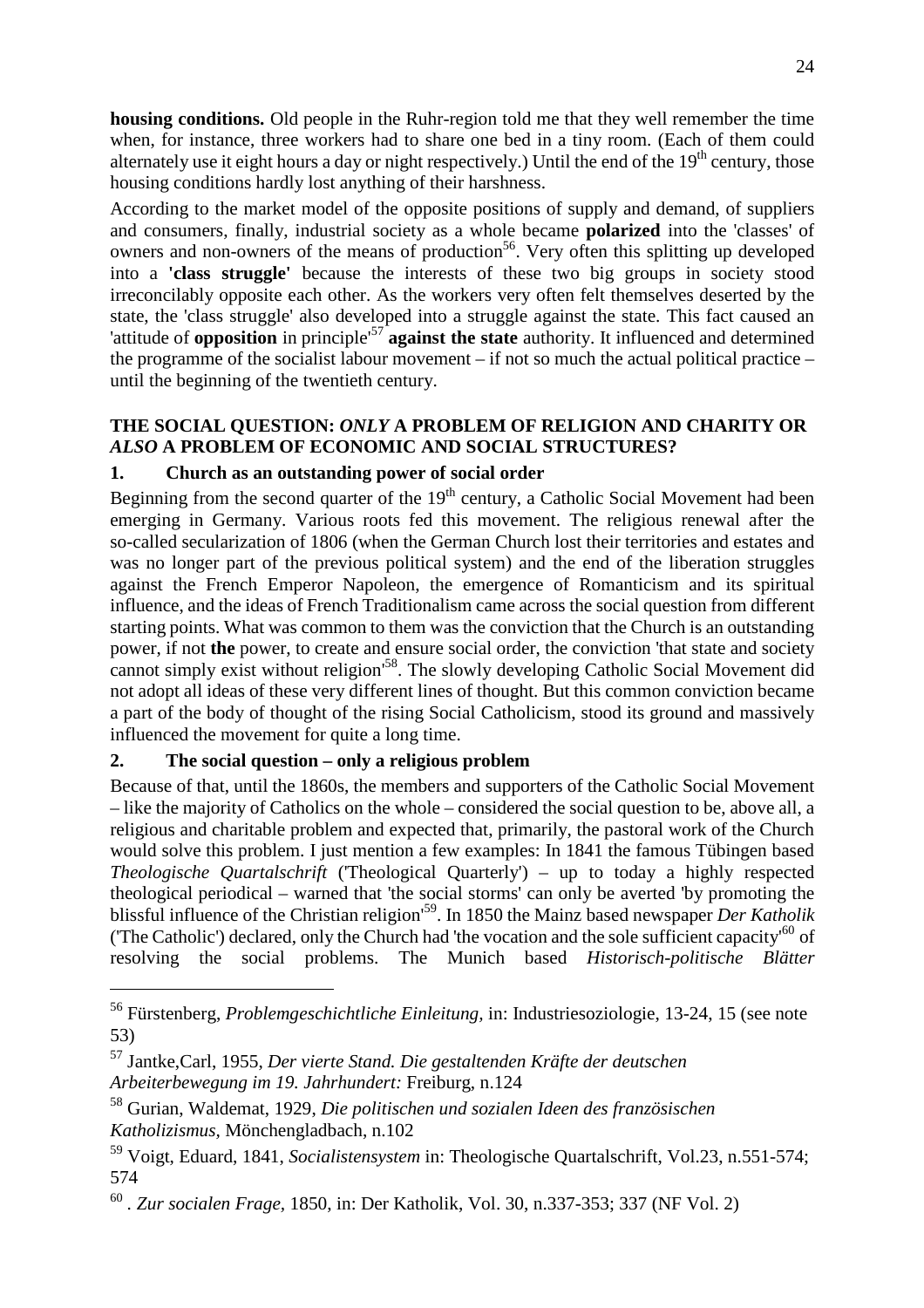('Historic-political Papers') – the leading periodical within the Social Catholicism in the middle of the century – and the annual conventions of the Catholic laity shared the same conviction. They expressed their hope saying: 'Our cathedrals will survive (and defeat) their ailing neighbours'[61](#page-24-0) – 'ailing neighbours' meant the tall factory chimneys and the economic-technical development of the modern age on the whole.

The pioneer of Social Catholicism and its most influential figure in the  $19<sup>th</sup>$  century was Wilhelm Emmanuel von Ketteler, Bishop of Mainz from 1850 to 1877. In his early days, he too, put special emphasis on the religious and moral dimension of the social question. In 1848, Ketteler, then member of the Frankfurt National Assembly and a parish-priest, gave famous Advent sermons on *Die grossen sozialen Fragen der Gegenwart* ('The great social questions of the present time') in the Mainz cathedral. He firmly declared in these sermons:

Our social disease is 'a necessary, a compelling after-effect of the break with Christ... Our social misery does not lie in the external hardship, it lies in the inner way of thinking'. Only 'return to Christianity' is able to heal the social disease. 'The more powerless the doctrine of the world is to help the more powerful is the doctrine of the Church<sup> $62$ </sup>.

#### 3. **The social question – also an economic and societal problem**

Until beyond the middle of the century, this assessment of the social question as a problem of religion and charity was predominant in the Catholic community. Besides that, however, there were already some people of rank, who realized that the social misery was a question of economic and societal structures as well. Social critics of the already mentioned Romantic period – such as Franz von Baader, to mention one important name – regarded the mass poverty, i.e. poverty on a massive scale, then called 'pauperism', and the class conflict between rich and poor, as its main features, and they regarded the dissolution of the 'corporative' social class structure of the Middle Ages, "the disbanding of the medieval 'system of estates'", to be its main cause. 'By dismantling the serfdom system', the lower section of the population 'became just poorer and more in need of help and protection – even in the richest and most industrialized  $\frac{1}{\text{states}^{63}}$  $\frac{1}{\text{states}^{63}}$  $\frac{1}{\text{states}^{63}}$ .

Also, Franz Joseph von Buss, one of the outstanding figures of early Social Catholicism, pointed to the economic and societal dimension of the social problems. As a member of the state parliament of Baden, in 1837 he analysed the social question and underlined the following four main headings:

- uncertainty and instability of the workers' economic existence, because of the changeable and often changing new capitalist economy,
- inhumane working conditions causing serious health damage,
- deprivation of political rights and dependency on the 'factory boss',
- social misery and mass poverty, which the workers cannot overcome by themselves, because their wages provide only the minimal living income<sup>[64](#page-24-3)</sup>.

<span id="page-24-0"></span><sup>61</sup> Verhandlungen der elften General-Versammlung der katholischen Vereine Deutschlands zu Freiburg (1859): Freiburg, n.256

<span id="page-24-1"></span><sup>62</sup> von Ketteler, Wilhelm Emmanuel, 1848, *Die großen sozialen Fragen der Gegenwart,* in: Texte zur katholischen Soziallehre II, (1976), edited by Bundesverband der Katholischen Arbeitnehmer-Bewegung (KAB) Deutschlands: Kevelaer, n.87-115, 107-109

<span id="page-24-2"></span><sup>63</sup> von Baader, Franz. *Ueber das dermalige Mißverhältnis der Vermögenslosen oder Proletairs zu den Vermögen besitzenden Klassen der Societät in Betreff ihres Auskommens, sowohl in materieller als intellektueller Hinsicht, aus dem Standpunkt des Rechts betrachtet,* in: Texte zur katholischen Soziallehre n, n. 43-53; 47

<span id="page-24-3"></span><sup>64</sup> See Buß, Franz Joseph, 1837, *Ueber die mit dem fabrikmäßigen Gewerbsbetrieb*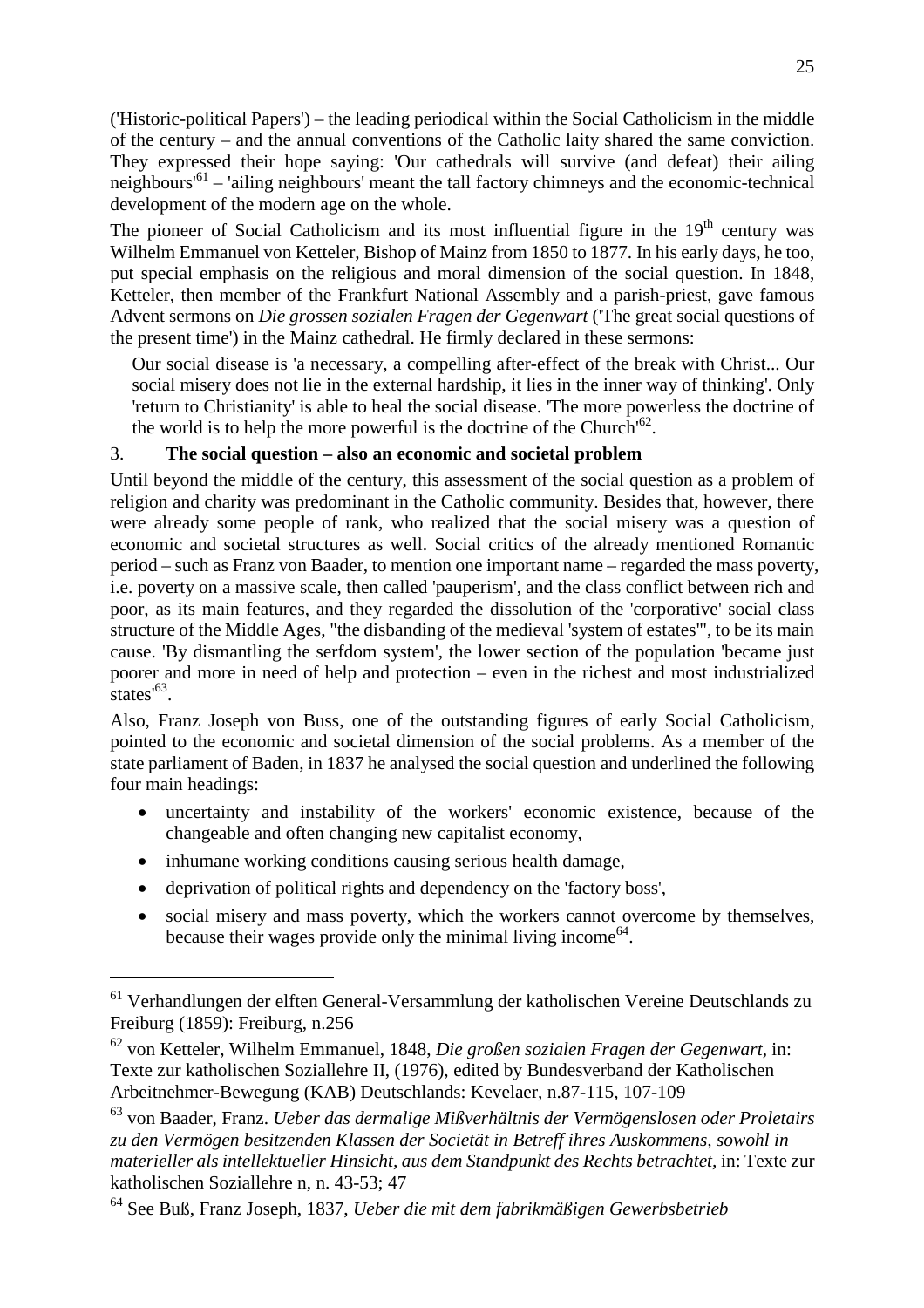This was the first socio-political speech ever given in a (German) parliament – more than 10 years before Karl Marx and Friedrich Engels published the Communist Manifesto in 1848.

Like the majority of his Catholic contemporaries, the young Ketteler had considered the social question to be primarily a problem of religion and charity. In 1850 he was appointed Bishop of Mainz and had to confront and deal with the growing social problems in his diocese. From this experience and impressed by the activities of Ferdinand Lassalle in his diocese, who founded the Social Democratic Party, Ketteler learned that a 'change in the way of thinking', religious renewal and church charity **alone** could not and cannot master and overcome social misery. He realized that reforms of the economic and societal conditions and structures were no less imperative than a 'change in the way of thinking'. For the first time he expressed his new assessment in the famous publication *Die Arbeiterfrage und das Christentum* ('The Worker Question and Christianity') of 1864. In the years which followed, a large number of copies of this book have been published. Ketteler regarded the proletarian life situation of the factory worker as the core of the social question; he pointed to the fact that human work had become a mere 'commodity'; and he adopted the 'Iron Wage Law'.

Ferdinand Lassalle, the just mentioned founder of the Social Democratic Party (in Germany), had formulated the 'Iron Wage Law'. Ketteler took it over, gave reasons and explained it: the material existence of the worker depends on his wage;

**in our time** this wage is determined by the subsistence level, by what is vitally necessary in the strictest sense; for the 'wage is a commodity; every day its price is determined by supply and demand; the line which it is varying around is the minimal living income; whenever the demand (for work, for workers) is greater than the supply, the wage rises over this axis; whenever the supply (of work, of workers) is greater than the demand, the wage drops under thisline<sup>65</sup>. Because of that, sometimes the wage is a little bit higher than the subsistence level; sometimes it is lower. It depends on the changing supply of and demand for work.

This new approach of Ketteler's assessment of the worker question showed that he too – as the mentioned Romantic social critics and Buss – and parts of Social Catholicism, influenced by Ketteler, no longer saw the social misery only as a problem of religion and charity but also as an economic problem, in fact even as a problem of the whole society. They realized that its solution did not only require a 'reform in the way of thinking' but also a comprehensive 'reform of social conditions and structures'.

#### **4. Rerum Novarum: religious** *and* **socio-economic nature of the social question**

In 1891, Pope Leo XIII published the Encyclical *Rerum Novarum.* With regard to the different and sometimes contradictory assessments of the social question, he clearly declared and explained his position. By way of introduction, the Pope analysed the social question. He did not overlook nor fail to see 'a general moral deterioration' (No. 1,1) and the fact, that 'public institutions and the laws have repudiated the ancient religion' (No. 2).

The Encyclical, however, puts special emphasis on the economic and social factors: on 'the growth of industry, and the surprising discoveries of science', and on 'the increased self-reliance and the closer mutual combination of the working population' (No. 1,1). In addition to these two positive factors, Leo XIII mentioned four negative ones: 'the enormous fortunes of individuals and the poverty of the masses' (No. 1,1), 'the concentration of so many branches of trade in the hands of a few individuals', the scandal that this 'small number of very rich men have been able

*verbundenen Nachtheile und die Mittel zu ihrer Verhütung,* in: Franz Joseph von Büß 1803-1878 (1994), published and commented by Stegmann, Franz Josef: Paderborn, n.27-58, 34-45

<span id="page-25-0"></span><sup>65</sup> von Ketteler, Wilhelm Emmanuel, 1864, *Die Arbeiterfrage und das Christentum* in: Texte zur katholischen Soziallehre II, n.116-217,125 (see note 62)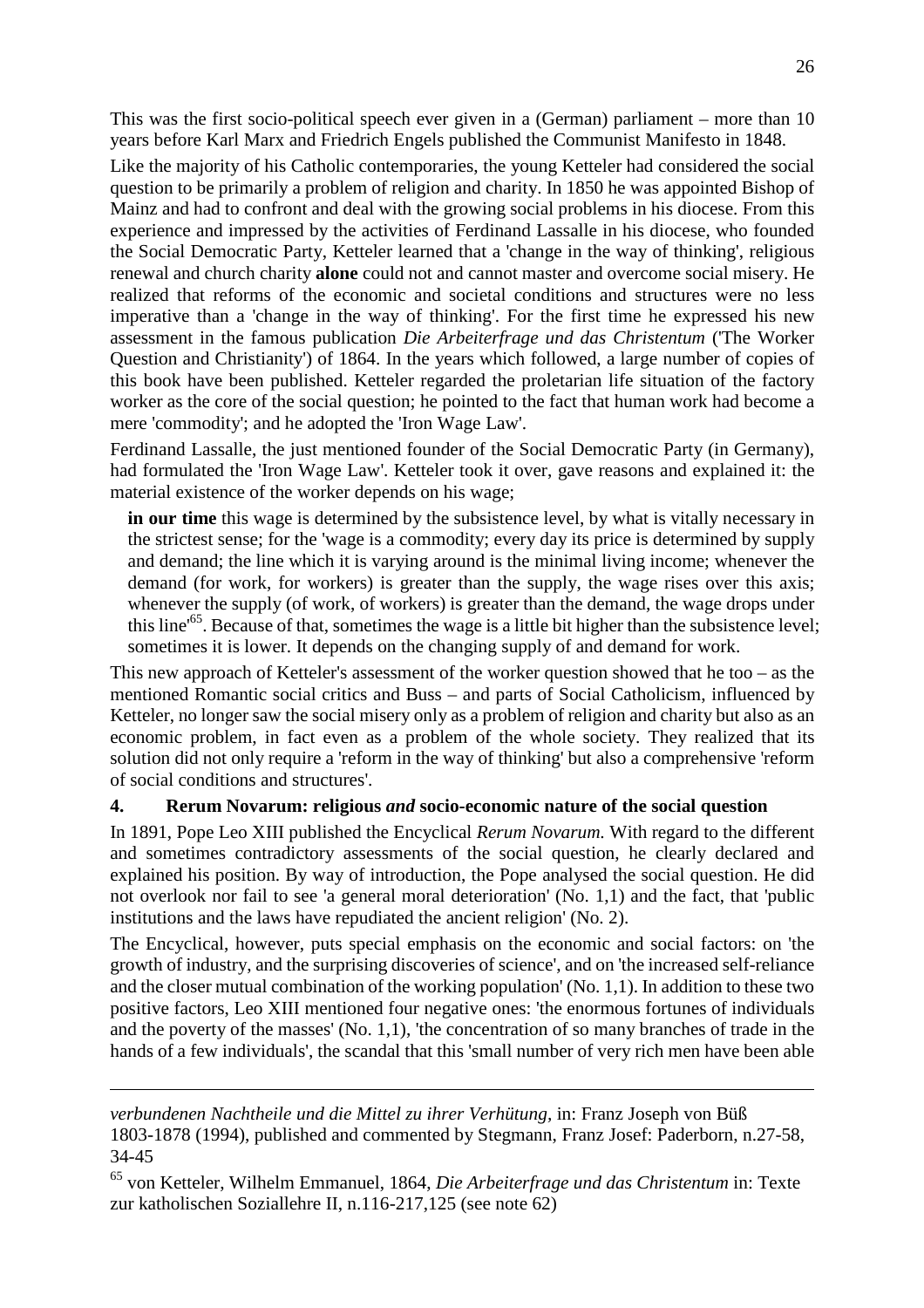<span id="page-26-0"></span>to lay upon the masses of the poor a yoke little better than slavery itself, and finally that 'the ancient workmen's guilds were destroyed in the last century, and no other organization took their place'. Because of that, 'it has come to pass that working men have been given over, isolated and defenceless, to the callousness of employers and the greed of unrestrained competition' (No. 2). This harsh analysis reminds me of Karl Marx and shows that Leo XIII put himself on the side of those in the Catholic Social Movement who assessed the social question also as a problem of economic and societal structures.

## **FROM THE ALL-EMBRACING** *SOCIAL REFORM* **TO THE PARTIAL** *SOCIAL POLICY*

After these roughly sketched remarks on the social misery in the  $19<sup>th</sup>$  century, the proposals of Social Catholicism to overcome the misery and the position of the Encyclical *Rerum Novarum* on the social question, shall come into focus. There was a first alternative: shall we overcome social misery by an entire and all-embracing reorganization of the existing order, that is to say by a grand **'social reform'** according to the medieval example of the 'corporative' estate and guild model, according to the medieval feudal system, or shall we overcome the social question only by eliminating the misuses and excesses within the existing economic order, within the system of a market economy, and because of that, by a 'partial' reform, that is by a 'partial' or 'selective' **social policy?**

#### **1. Solution of the social question by a 'social reform': renewal of the medieval'system of estates'**

The supporters of the concept of a 'corporative' society based on estates decisively influenced the developing Social Catholicism. As I have mentioned already, in the early  $19<sup>th</sup>$  century the social critics of Romanticism regarded the disappearance of the 'corporative' social class structure of the Middle Ages to be a crucial cause of the social question. In order to solve this problem, they demanded to integrate the new stratum of the factory work force into a renewed societal order, which should somehow be structured according to the medieval social 'system of estates' such as Nobility, Clergy, Commoners, etc. Franz von Baader, one of the most important Romantic social critics, underlined this, because 'the freedom of the social life' depends completely on a 'corporative' structure<sup>[66](#page-26-1)</sup> of society. The above-mentioned 'Historic-political Papers', for a long time the leading periodical within Social Catholicism, propagated the integration of factory workers into a social class order similar to that 'system of estates' that existedin the Middle Ages<sup>67</sup>. The majority of the emerging Catholic Social Movement was therefore convinced that somehow, only the renewal of a 'system of estates', of a 'corporative' society, would overcome social evils.

In the decade before the publication of *Rerum Novarum,* the Austrian social reformer Karl von Vogelsang developed this concept to its culmination. His vision aimed at a 'corporative' re-organization of society. The structuring principle of society should not be  $-$  as in the capitalist order – the ownership or non-ownership of capital, but the special kind and the importance of the respective work for society. In his concept, therefore, Vogelsang added to the medieval social classes or estates – such as Nobility, Clergy, Trade, Artisan and Craftsman, Farmer etc – 'the social class of those who are involved in big industry<sup>[68](#page-26-3)</sup>. This social class of

<span id="page-26-1"></span><sup>66</sup> . Baader, Ueber das dermalige Mißverhältnis der Vermögenslosen, 48 (see note 63)

<span id="page-26-2"></span><sup>67</sup> See Stegmann, Franz Josef, 1965, *Von der ständischen Sozialreform zur staatlichen Sozialpolitik. Der Beitrag der Historisch-politischen Blätter zur Lösung der sozialen Frage:* München-Wien, n. 127-130

<span id="page-26-3"></span><sup>68</sup> Klopp, Wiard, 1894, *Die socialen Lehren des Freiherm Carl von Vogelsang. Grundzüge einer christlichen Gesellschafts- und Volkswirtschaftslehre aus dem literarischen Nachlasse desselben:* St. Pölten, n.444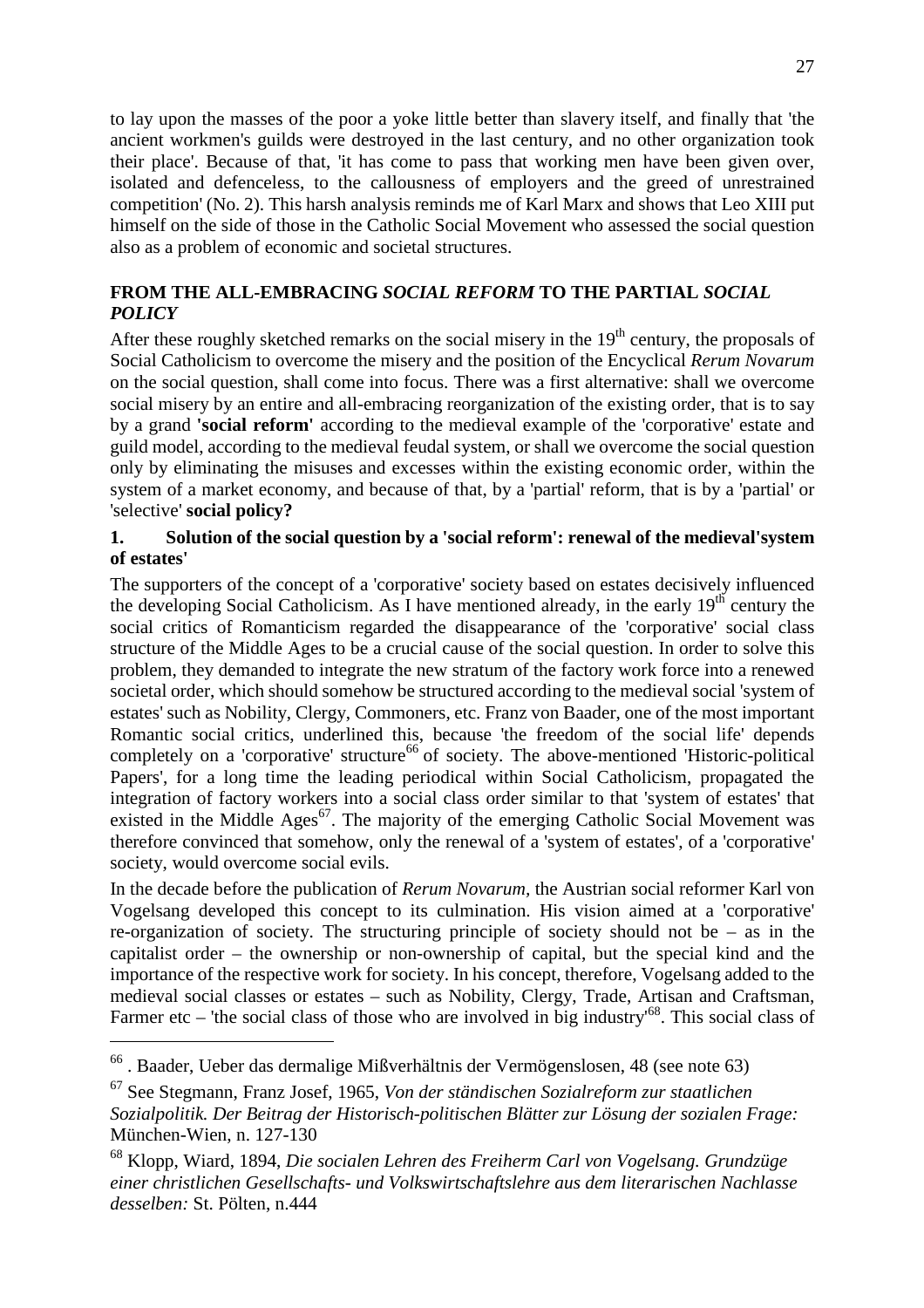those involved in big industry would include employers **and** employees. Vogelsang demanded, 'to constitute a new kind of co-ownership' on the basis of being employed in the respective enterprise. He called it an 'ideational co-ownership'<sup>26[69](#page-27-0)</sup> in contrast to real ownership. By setting up this special form of co-ownership on the basis of their work in the business, the factory workers should be integrated into the associations of big industry and should decide respective personal and social affairs together with employers. In this way, he hoped to integrate the factory workers into a renewed 'corporative' society.

### **2. Solution of the social question by 'social policy': elimination of misuses within the existing economic system**

It was Bishop Ketteler who introduced the inner-Catholic alternative to the all-embracing 'social reform' according to the medieval 'system of estates' model. In his early days, as we have seen above, he was a determined opponent of economic liberalism. Addressing Catholic workers in 1869, however, for the first time he declared that one might regard the 'absolute freedom in every economic field' to be 'necessary' and 'beneficial'[70](#page-27-1). In a memorandum of the same year to the (German) Catholic Bishops' Conference, Ketteler no longer demanded the abolition of the existing ('capitalist') economic system, but 'to temper it, to search for remedies for each of its bad consequences, and also to let the workers share in what is good in the system, in its advantages'[71](#page-27-2). Thus, Ketteler gave up the concept of **all-embracing** 'social reform' according to the medieval 'corporative' society, which until then the majority of the Catholic Social Movement had supported. At the same time he opened the way to the **'partial'** reform, to the **'selective'** social policy within the existing economic system, eliminating only its misuses and excesses, and showed the new direction to Social Catholicism.

The socio-philosophical reasons for the new policy were given by Georg von Hertling, professor of philosophy at the universities in Bonn and Munich and since 1876 spokesman of the Catholic *Zentrums Partei* ('Centre Party') on social issues in the national parliament. Hertling emphasized that there is 'no one and for all valid rule' for the relationship between capital and labour. The medieval 'corporative' social class society and its guild system had also huge disadvantages. This feudal order 'failed just when... the upturn of the industrial economy set new problems'. The aim, therefore, is not 'to build up and shape a completely new society in order to restore the disturbed relations between capital and labour'[72](#page-27-3); rather we must 'heal the disadvantages which the modern big-industrial production has caused to the working people<sup>[73](#page-27-4)</sup>. So two different concepts were on the table: all-embracing 'social reform' according to the medieval example of a 'corporative' social class order, of a 'system of estates' society, and the 'partial', 'selective' social policy within the existing economic order, eliminating only its misuses and excesses.

#### **3.** *Return Novarum:* **social policy – no class struggle – just contracts of employment** In 1891, the Encyclical *Rerum Novarum* took up the decision in favour of the 'selective' social

<span id="page-27-0"></span><sup>69</sup> *Maschine und Arbeit,* 1886, in: Oesterreichische Monatsschrift für Christliche Social-Reform, Gesellschafts-Wissenschaft, volkswirtschaftliche und verwandte Fragen, Vol. 8, n.121-134;131

<span id="page-27-1"></span><sup>70</sup> von Ketteler, Wilhelm Emmanuel, 1869, *Die Arbeiterbewegung und ihr Streben im Verhältnis zu Religion und Sittlichkeit,* in: Texte zur katholischen Soziallehre, n.241-262; 243 (see note 62)

<span id="page-27-2"></span><sup>71</sup> von Ketteler, Wilhelm Emmanuel, 1869, *Sozialcaritative Fürsorge der Kirche für die Arbeiterschaft* in: Texte zur katholischen Soziallehre II, 225-240; 231 (see note 62)

<span id="page-27-3"></span> $^{72}$  von Hertling, Georg Freiherr, 1884, Aufsätze und Reden socialpolitischen Inhalts: Freiburg, n.42

<span id="page-27-4"></span><sup>73</sup> von Hertling, Georg Freiherr, 1893, *Naturrecht und Sozialpolitik,* Köln, 65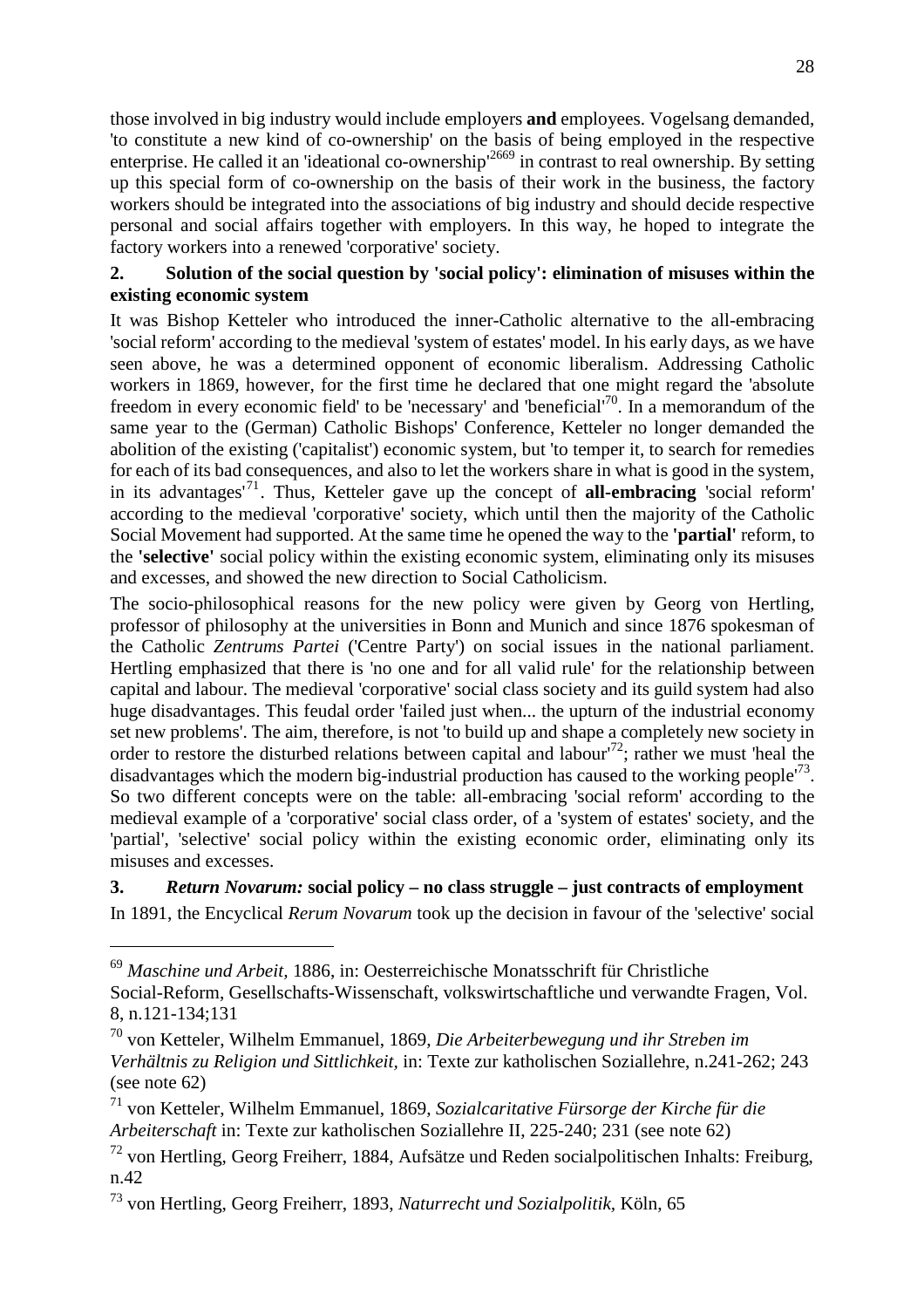<span id="page-28-0"></span>policy, which parts of the (German) Catholic Social Movement had introduced, and tried to clear up the mutual relations between employers and employees. On the one hand, Pope Leo XIII rejected the opinion that the class struggle is an unchangeable and unalterable historical law, because capital and labour 'are intended by nature to live at war with one another'. 'The exact contrary is the truth'. In spite of their opposing interests,

these two classes should exist in harmony and agreement' just as the different parts of the body; for 'each requires the other: capital cannot do without labour, nor labour without capital'" (No. 15).

On the other hand, Leo XIII urged 'the workman to carry out honestly and well all equitable agreements freely made' (No. 16). For me it is more than remarkable that the Pope bound the fulfilling of such a contract not only to its free conclusion but to its equitable and just contents as well. This requirement of equitability and justice is higher, 'more imperious and more ancient than any bargain' (No. 34,3) voluntarily made. The employers must treat their employees humanely and not 'use human beings as mere instruments for making money' (No. 33,1). They must not forget 'that their work people are not their slaves, that they must respect in every man his dignity as man'. It is 'shameful and inhuman to treat men like chattels to make money by, or to look upon them merely as so much muscle or physical power' (No. 16).

In this way, the Encyclical said '**No' to the class struggle** and '**Yes' to the free and just contract of employment.** Regarding the question as to whether an all-embracing 'social reform' of the existing economic order according to the medieval 'corporative' society or a 'partial', 'selective' social policy within this order, eliminating only its misuses and excesses, should solve the social problems – the presented statements show clearly that *Rerum Novarum* indicated the socio-political way.

## **THE NECESSITY OF AN ECONOMIC AND SOCIAL POLICY BY THE STATE**

As important for the emerging Catholic Social Movement as the alternative "all-embracing 'social reform' or 'selective' social policy" was the question: Is the solution of the vast social problems just a matter for **single individuals** and private groups of society, or is the solution of the social question also the responsibility of the **state** and its policy?

### **1. Refusal of state interventions**

Until the eighteen hundred and sixties, the majority of Catholics considered the social question mainly as a problem of religion and charity<sup>[74](#page-28-1)</sup>. Because of that, they expected first and foremost that the pastoral work of the Church was to solve it and refused interventions of the state. In the first convention of the Catholic laity in 1848 in Mainz, the young Ketteler declared:

You will see that the solution of the social question is reserved to the Catholic Church; for the state, by taking measures, whatever it wants, will not be able to solve the social question"<sup>[75](#page-28-2)</sup>.

This opinion was the common conviction of the majority of the emerging Catholic Social Movement.

#### **2. Solution of the social question – also a task of the state**

Already in his repeatedly mentioned speech of 1837 in the state parliament of Baden, however, Franz Joseph von Buss had recommended comprehensive political-economic and socio-political measures of the state: to ensure a balance between agriculture, trade and industry; to train the workers better and, in particular, to enact far-reaching labour laws in favour of the

<span id="page-28-1"></span><sup>74</sup> See above II. 2: *The social question – only a religious problem*

<span id="page-28-2"></span><sup>75</sup> *Verhandlungen der ersten Versammlung des katholischen Vereins Deutschlands zu Mainz.* 1848: Mainz, n.52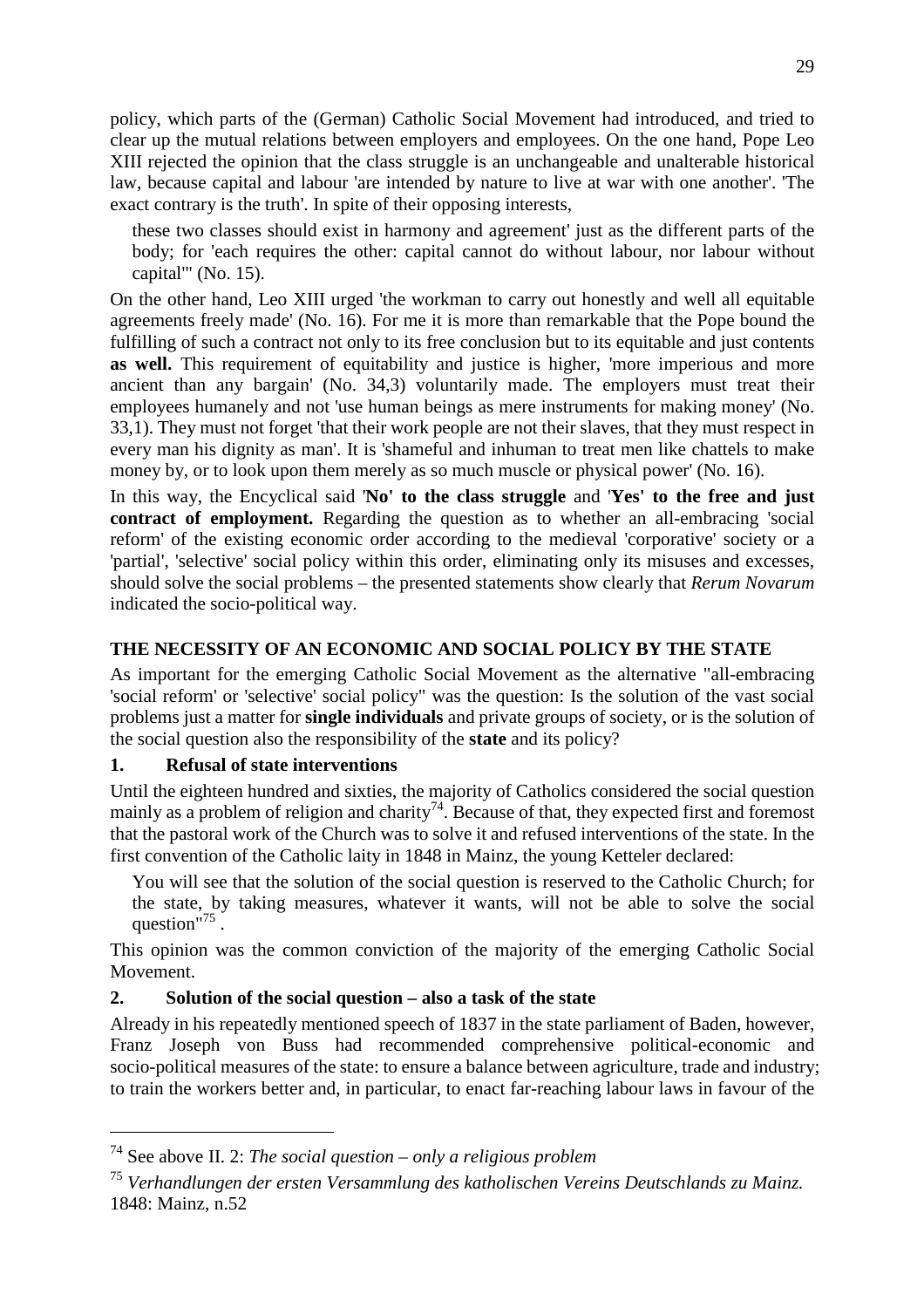workers and safeguarding them. The employers have to be obliged to pay their workers only in cash and not in factory products and to observe a quarterly period of notice. The working hours of adults should be limited to 14 hours at most. Health authorities ought to supervise factory buildings. 'The state authority must prevent evil and, if it turns up nevertheless... the state must limitit<sup>76</sup>. He therefore demanded to enact a *Fabrikpolizeiordnung* ('factory police regulation'); an *Ackerbaugesetz* ('farming law'), a *Handelspolizeiordnung* and a *Gewerbeordnung* ('laws governing trade and industry')<sup>[77](#page-29-1)</sup>. By doing this, Buss was the first one to point the way to a modern social and economic policy and he anticipated what two generations later, people and politics had to strive hard for again.

When he changed his assessment of the social question in the middle of the 1860s, Ketteler too – meanwhile Bishop of Mainz – gave up his refusal of state interventions. In his repeatedly mentioned address of 1869 to Catholic workers, Ketteler presented and explained his new position on economic ethics. Among other things, he demanded laws concerning the reduction of working hours, observance of Sunday as a day of rest, and prohibition of factory work for children, who should attend  $\text{school}^{78}$  $\text{school}^{78}$  $\text{school}^{78}$ . In the memorandum of the same year, addressed to the (German) Bishops' Conference, he demanded labour laws such as regulations of the working hours, closing of unhealthy factories and workrooms, state aid for people unfit for work, and above all, 'control of the implementation of the labour laws by state factory inspectors<sup>'[79](#page-29-3)</sup>. Thus Ketteler considered that the alleviation of the social misery was a task of the state also and pointed Social Catholicism in the new direction, the new way – also with regard to the fiercely discussed question of state interventions.

The demand 'to start solving the social problems by legal measures of the state'  $80$  was emphatically taken up by the 'Christian Social Associations' which had been founded in the 1860s in the Rhine-Ruhr region. Ten years later, these associations formed a powerful movement with about 200.000 members. The conventions of the Catholic laity, too, asked for 'the help of the state and of its legislation in order to eliminate thoroughly the existing social misery'<sup>[81](#page-29-5)</sup>.

The Catholic community on the whole, however, still did not generally accept the understanding of the necessity of state intervention. On the contrary, the so-called 'cultural struggle' in the 1870s and 80s – when the German state oppressed the Church and banned religious orders – massively intensified the Catholic aversion to state power and state intervention.

#### **3.** *Rerum Novarum:* **responsibility of the state for economic and social policy**

In this tense and tension-laden situation, when the reasons for and against state interventions were hotly debated, the Encyclical *Rerum Novarum* said the official 'Yes' of the Church magisterium to the necessity of an economic and social policy by the state. Pope Leo XIII started from the general statement that

'the first duty' of the state authority is 'to make sure that the laws and institutions... produce of themselves public well-being and private prosperity', in other words, 'to consult for the common good... and this by virtue of his office, and without being exposed to any suspicion

<span id="page-29-0"></span><sup>76</sup> Buß, *Ueber die mit dem fabrikmäßigen Gewerbsbetrieb verbundenen Nachtheile,* n.46(see note 64)

<span id="page-29-1"></span> $77$  Ibidem 57

<span id="page-29-2"></span><sup>78</sup> See Ketteler, *Die Arbeiterbewegung,* 249-258 (see note 70)

<span id="page-29-3"></span><sup>79</sup> Ketteler, *Sozialcaritative Fürsorge,* 236 (see note 71)

<span id="page-29-4"></span><sup>80</sup> Christlich-soziale Blätter (1871) 54

<span id="page-29-5"></span><sup>81</sup> *Verhandlungen der XXII Generalversammlung der katholischen Vereine Deutschlands zu Breslau* (1872): Breslau, n.277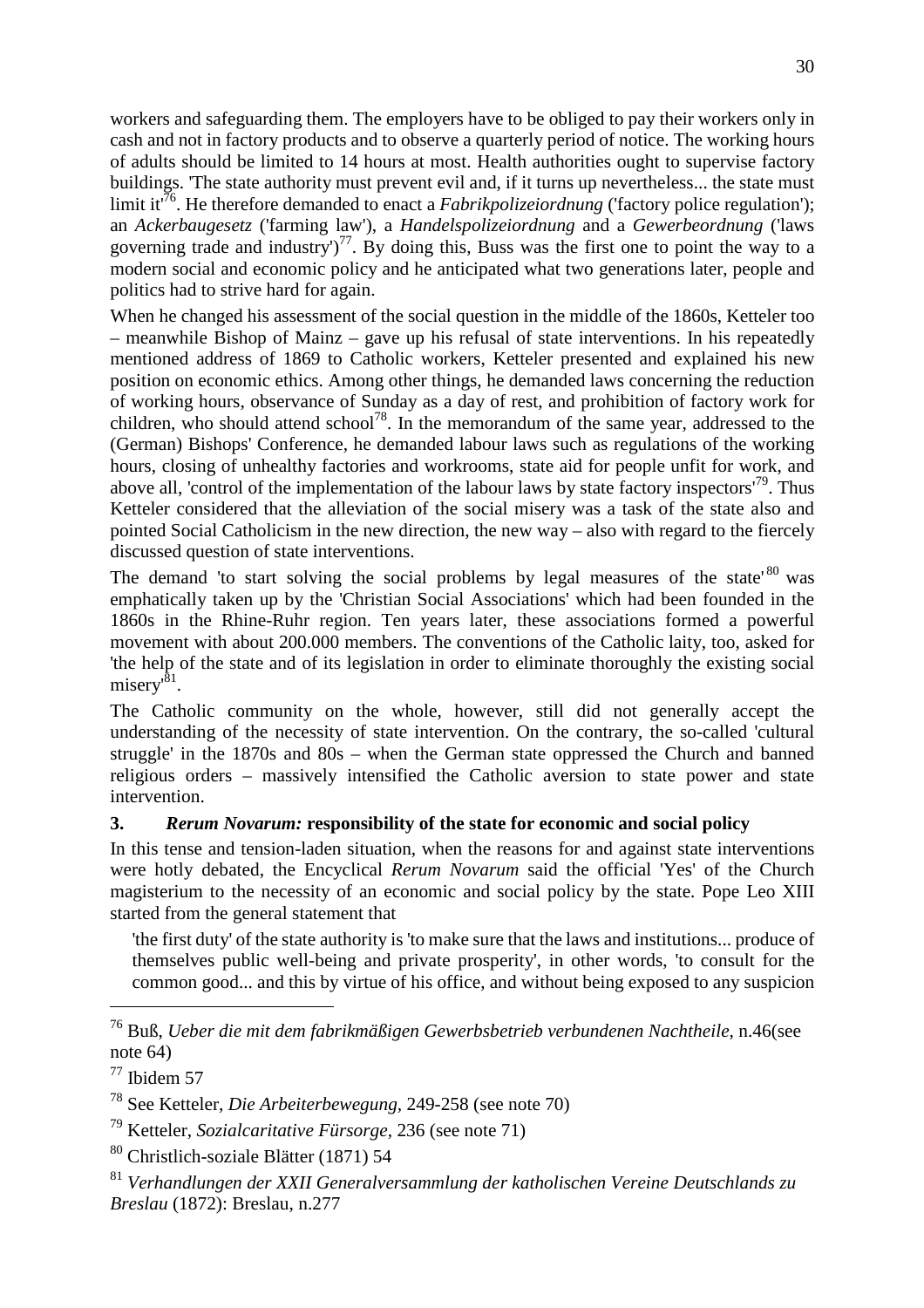<span id="page-30-0"></span>of undue interference' (No. 26). – The state 'must duly and solicitously provide' – Leo continued – 'for the welfare and the comfort of the working people'" (No. 27,1).

He gave two arguments:

firstly, 'it is only by the labour of the workingman that states grow rich'. Justice therefore demands, 'that they who contribute so largely to the advantage of the community may themselves share in the benefits they create (No. 27,2). Secondly, the workers, 'who are, undoubtedly, among the weak and necessitous, should be specially cared for and protected by the state' (No. 29,2). Whenever, therefore, 'the employers laid burdens upon the workmen which were unjust, or degraded them with conditions that were repugnant to their dignity as human beings; finally, if health were endangered by excessive labour, or by work unsuited to sex or age – in these cases... it would be right to call in the help and authority of the law' (No. 29,1).

Another aspect turned up when the Encyclical rejected the socialist demand, 'that individual possessions should become the common property of all' in order to remedy and overcome 'the present evil state of things' (No. 3). On the one hand, 'when a man engages in remunerative labour, the very reason and motive of his work is to obtain property, and to hold it as his own private possession'. The transference of individual possessions into common property would 'strike at the interests of every wage earner'. The Socialists 'deprive him of the liberty of disposing of his wages and thus of all hope and possibility of increasing his stock and of bettering his condition in life' (No. 4). But what is even more serious 'is that every man has by nature the right to possess property as his own.' This is one of the **chief points of distinction** between man and the animal creation" (No. 5). The right to possess private property is not a present given by a state authority; it 'is from nature, not from man'. The State, however, has 'to regulate its use in the interests of the public good' (No. 35,2).

Concerning single socio-political laws, the Pope demanded 'the cessation of work and labour on Sundays and certain festivals' (No. 32,2), the regulation of 'daily labour... that it may not be protracted during longer hours than strength admits', the prevention of unjust work by 'a woman or a child' (No. 33), and finally, the guarantee of a just wage. As 'benchmark figures' of this just wage he referred to three points:

- a minimal living income sufficient for 'procuring what is necessary for the purposes of life' (No. 34,2) of the worker (minimal living wage),
- sufficient wage to enable the worker 'to maintain... his wife and his children' (family wage)
- and the possibility to make savings, 'to study economy' and 'to put by a little property' (No. 35,1), as the Encyclical says.

With regard to the fiercely discussed question, whether the solution of the social problems is just a private matter for single individuals or a public responsibility, the Encyclical *Rerum Novarum* clearly agreed with the supporters of public interventions and called also upon the state authority to contribute to the solution of the social question – a type of task which in the meantime has been taken for granted, but which for a long time, was anything else but taken for granted.

#### **SELF-HELP OF THE EMPLOYEES BY JOINING TOGETHER AND ORGANIZING THE REPRESENTATION OF THEIR INTERESTS**

As controversial as the issue of state intervention was the entitlement of the workers to join together and to organize the representation of their interests.

#### **1**. **Bismarck and Big Business: against worker organizations**

In 1872, the (Imperial) Chancellor Otto von Bismarck had introduced the so-called 'Socialist Act'. His main motive was reasons of state. He was afraid that an organized work force and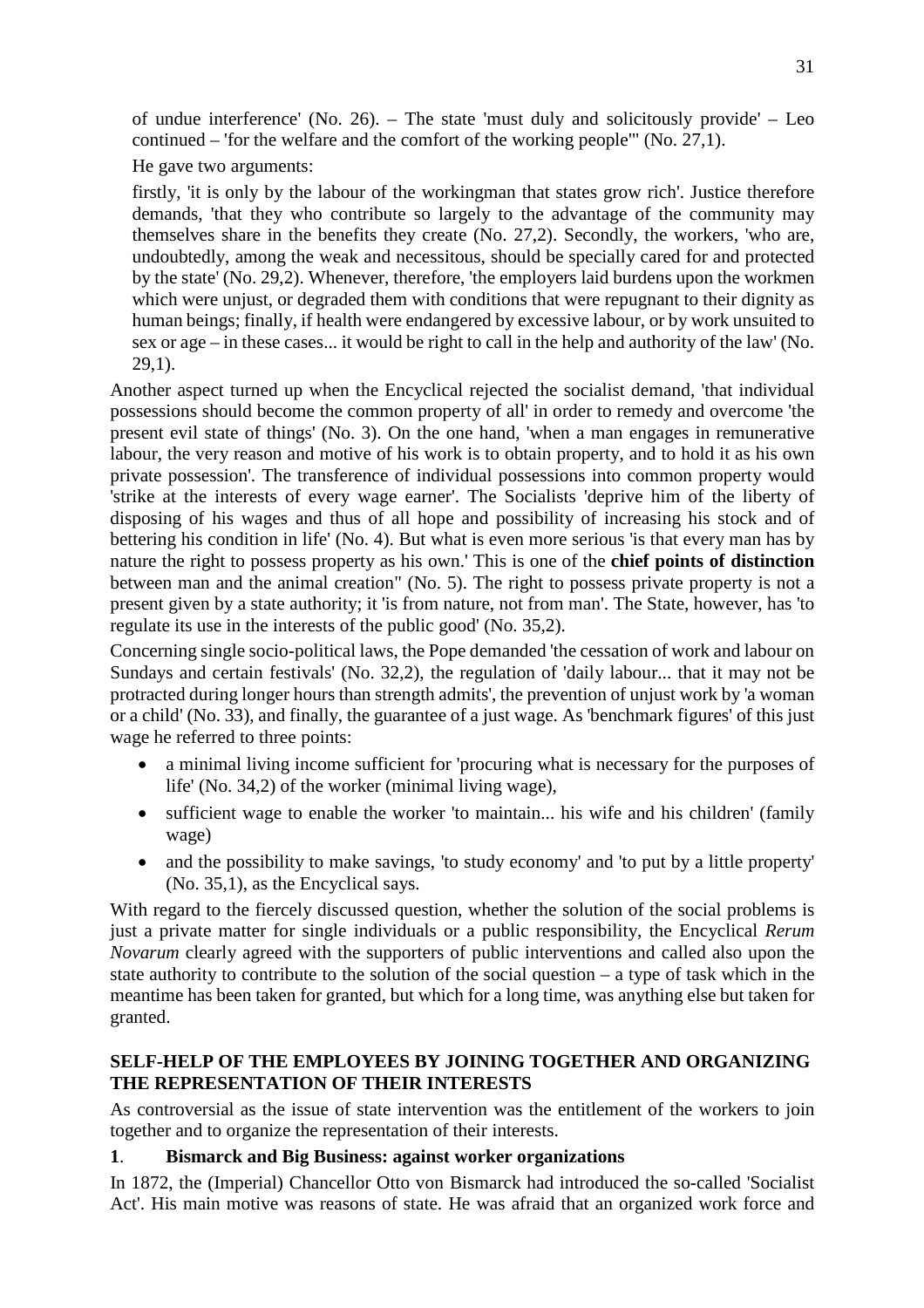trade unions would weaken German economy. The 'Socialist Act', which was in force until 1890, had banned and, to a great extent, broken and destroyed the workers' organizations. Big business supported Bismarck. In 1877, the 'Central Association of German Industrialists' stated in a resolution to the national parliament:

It is unacceptable to squeeze an organization (of workers) in between the employers and employees. The existing order of society depends on *superordination and subordination,* and the worker is not entitled to claim an exception. He is *subordinated* to the employer and owesobedience to  $\text{him}^{\text{82}}$  $\text{him}^{\text{82}}$  $\text{him}^{\text{82}}$ .

Henri Axel Bueck, secretary general of the 'Central Association of German Industrialists', was one of the most powerful and influential supporters of this rejection. In 1990, he asserted that

'an organization of the work force' does not bring 'social peace, but struggle, the rule of rough force, of rough violence'. The employers, therefore, will never be willing 'to negotiate with representatives of this organization on the basis of equal rights, on the basis of equality... Neverwill they do so – insofar as never can be said at all<sup>83</sup>.

#### **2. Social Catholicism: support of worker associations**

In contrast, there were also followers of Social Catholicism who very early supported the right of the workers to join together. Already in 1835, Franz von Baader recommended that, if the 'factory bosses' come together 'in meetings and associations' in order to drop the wages, the employees too 'should found associations... against their wage bosses<sup>[84](#page-31-2)</sup>. In his repeatedly mentioned speech of 1837 to the state parliament of Baden, Franz Joseph von Buss also demanded 'to found associations among the workers<sup>[85](#page-31-3)</sup>, and in 1851 he suggested, 'to establish free trade unions' [86](#page-31-4) . He made it the task of the emerging *Vinzenz-Vereine* ('Vincent-Associations') to bring so-called *Sparladen* ('saving shops') into being. So a 'Christian brotherhood between more or less propertied classes of the nation<sup>[87](#page-31-5)</sup> would emerge. Of course, Buss did not think of trade unions in the modern sense. Behind his proposals, however, one could clearly see the idea to improve the conditions of the employees by self-help associations aiming at cooperative societies, at consumer cooperatives and aiming at trade unions.

Since the middle of the  $19<sup>th</sup>$  century, the association concept, the idea to establish co-operatives, was more and more discussed. Apart from some periodicals of the Catholic Social Movement, there was again Bishop Ketteler who made every endeavour to found co-operative businesses. In these so-called *Produktivassoziationen* ('production associations'), the employee – being a member of the co-operative – also would be 'employer', 'entrepreneur'. Therefore, he would get a double income: the ordinary wage of a worker and a dividend, a share of the enterprise's profit<sup>[88](#page-31-6)</sup>. Because the idea of establishing 'production associations' did not succeed, in the following period, Ketteler firmly supported the organization of the workers. He called trade unions – without exception – 'rightful, legitimate and beneficial, lest the working class should

<span id="page-31-0"></span> $82$ . Quoted by Arbeiterwohl (1890), Vol. 10, n.103

<span id="page-31-1"></span><sup>83</sup> Bueck, Henri Axel, 1890, *Arbeitseinstellung und Fortbildung des Arbeitsvertrages* in: Verhandlungen der 1890 in Frankfurt abgehaltenen Generalversammlung des Vereins für Socialpolitik: Leipzig, n.131-154; 150-151

<span id="page-31-2"></span><sup>84</sup> Baader, *Ueber das dermalige Mißverhältnis der Vermögenslosen,* n.47-48 (see note 63)

<span id="page-31-3"></span><sup>85</sup> Buß, *Ueber die mit dem fabrikmäßigen Gewerbsbetrieb verbunden Nachteile,* 54 (see note 64)

<span id="page-31-4"></span><sup>86</sup> Buß, Franz Joseph, 1851, *Die Aufgabe des katholischen Theils teutscher Nation in der Gegenwart oder der katholische Verein Teutschlands:* Regensburg, n.95

<span id="page-31-5"></span><sup>87</sup> Ibidem, n.486

<span id="page-31-6"></span><sup>88</sup> Ketteler, *Die Arbeiterfrage,* n.202 (see note 65)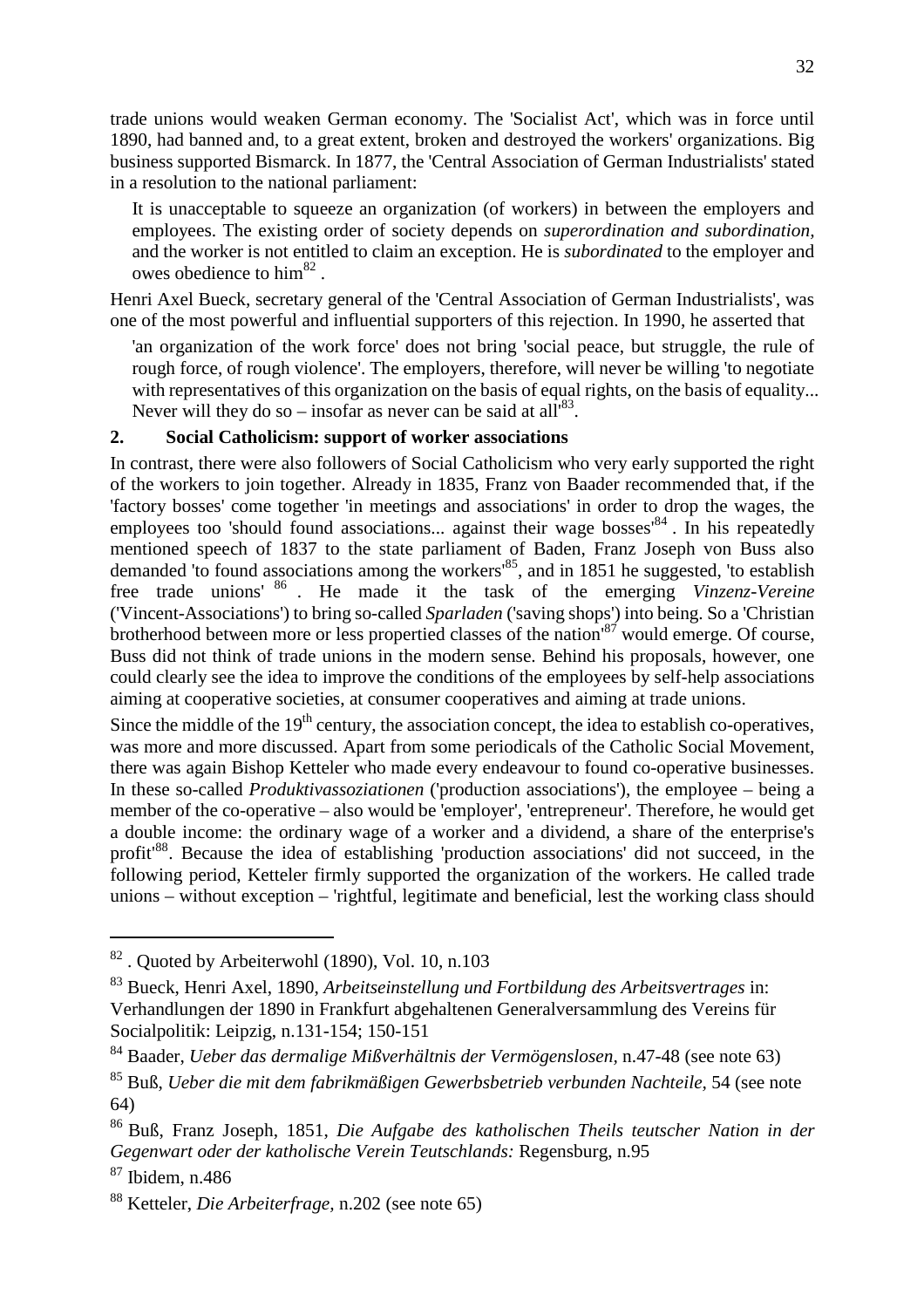be squashed by the power of the centralized money<sup>[89](#page-32-0)</sup>. In his last socio-political publication, Ketteler regarded 'trade unions' as the way 'to strive for a general organization (of the work force)<sup>'[90](#page-32-1)</sup>. At the 1877 convention of the Catholic laity, Christoph Moufang, who was Ketteler's aid for many years, considered 'the establishing of worker associations to be absolutely imperative in order to organize the working class in a really just and Christian way<sup>48[91](#page-32-2)</sup>. In the same year, Franz Hitze, the successor to Ketteler as leader of the Catholic Social Movement, holder of the first chair of Christian Social Teaching at a German university (in Münster) and a prominent social politician in parliament, defended the right of freedom of association of the workers, because 'a single and isolated employee is always defenceless against the employer<sup>1[92](#page-32-3)</sup>.

## **3. Emergence of Catholic worker associations and Christian Trade Unions**

Around the middle of the century, the first Catholic worker associations emerged almost parallel to so-called *Gesellenvereine* ('Journeymen Associations'). Adolph Kolping (1813-1865), who was beatified a few years ago, founded these journeymen associations in the 1840s.<sup>[93](#page-32-4)</sup>. Before Kolping studied theology and became a priest, he was a shoemaker and himself suffered the social misery of the travelling journeymen. Today these associations form the international *Kolpingwerk* ('Kolping Society') and are spread nearly all over the world.

In reaction to the liberalization of the mining industry in the eighteen fifties, with help of so-called 'red chaplains', Catholic *Knappenvereine* ('Miner Associations') were established in the Ruhr region. To date, the Ruhr region is the most industrialized region in Germany. Since the 1860s, 'Christian Social Associations' had emerged in the Rhine and Ruhr area. They stretched beyond the work force to the middle class and numbered some 200 000 members in  $1870<sup>94</sup>$  $1870<sup>94</sup>$  $1870<sup>94</sup>$ . In the following decade, the previously mentioned 'cultural struggle' and the 'Socialist' Act' also brought a violent end to many of these Christian Social Associations. In place of them, worker associations were organized on the parish level. In 1889, a survey numbered 232 associations with 52 000 members<sup>[95](#page-32-6)</sup>. After the 'Socialist Act' was repealed in 1890, the first local 'Christian Trade Unions' emerged. Towards the end of the century they were almost as strongin [s](#page-32-7)ome regions as the trade unions with a socialist bias<sup>96</sup>.

**4. Rerum Novarum: foundation of "working men's associations" – "a law of nature"** It was in this situation that *Rerum Novarum* was published in 1891. In a general way, Pope Leo XIII encouraged the workers to join together and to found associations. These 'workmen's associations are most important' (No. 36,2). In connection with that, the Encyclical describes the freedom to associate together and to form a coalition as a natural law.

<span id="page-32-0"></span><sup>89</sup> Ketteler, *Die Arbeiterbewegung,* n.244 (see note 70)

<span id="page-32-1"></span><sup>90</sup> Von Ketteler, Wilhelm Emmanuel, 1877, *Kann ein katholischer Arbeiter Mitglied der sozialistischen Arbeiterpartei sein?* in: Texte zur katholischen Soziallehre II, n.274-286; 282. (see note 62)

<span id="page-32-2"></span><sup>91</sup> *Verhandlungen der XXV Generalversammlung der Katholiken Deutschlands zu Würzburg,* 1877, Würzburg, n.245

<span id="page-32-3"></span><sup>92</sup> Hitze, Franz, 1877, *Die sociale Frage und die Bestrebungen zu ihrer Lösung:* Paderborn, n.287

<span id="page-32-4"></span><sup>93</sup> See Franz Lüttgen, 1997, Johann Gregor Breuer und Adolph Kolping. *Studien zur Frühgeschichte des Katholischen Gesellenvereines:* Paderborn, n.78-102

<span id="page-32-5"></span><sup>94</sup> 51. See Heinz Budde ,1962, *Christentum und soziale Bewegung:* Aschaffenburg, n.74

<span id="page-32-6"></span><sup>95</sup> 52. *Statistik der katholischen Arbeitervereine sowie der Vereine für weibliche und jugendliche Arbeiter* , 1889, in: Arbeiterwohl, Vol. 9, n. 147-158

<span id="page-32-7"></span><sup>96</sup> See Michael Schneider, 1982, *Die Christlichen Gewerkschaften* 1894 – 1933: Bonn, n.54-116 (Politik und Gesellschaftsgeschichte, Vol. 10)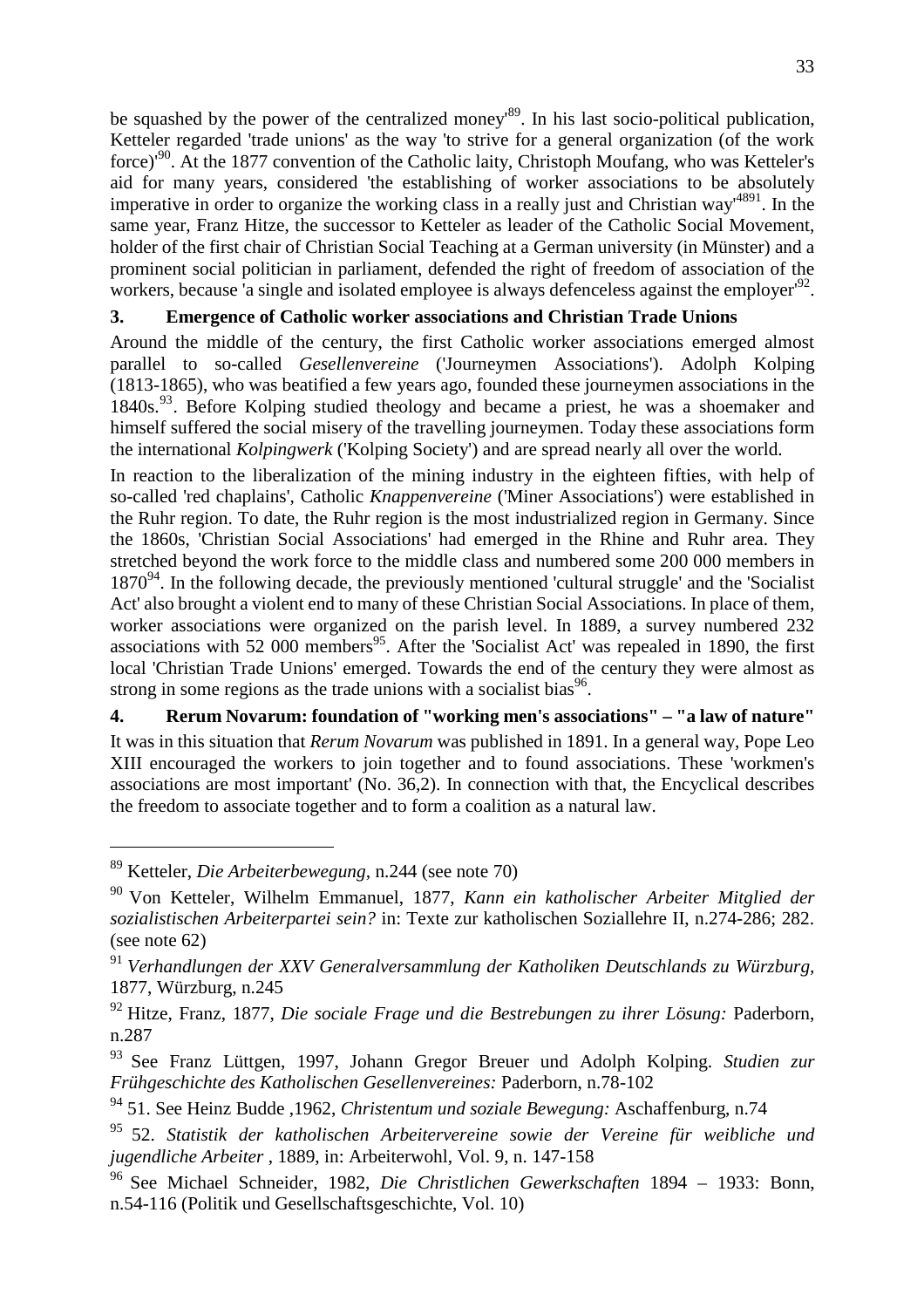<span id="page-33-0"></span>For to enter into a 'society' of this kind is the natural right of man; and the State must protect natural rights, not destroy them; if it forbids its citizens to form associations, it contradicts the very principle of its own existence (No.38,1).

In this way defending the employees' right to join together and to found trade unions, the Pope took a clear stand, and he did so at a time when the German police had just banned and still persecuted worker organizations. Concerning the strike issue, Leo XIII regarded the prevention of strikes by 'the removal in good time of the causes which lead to conflicts' as 'more efficient and salutary' *(magis efficax ac salubre* /No. 31), but basically also recognized strikes as a last means in social conflicts.

*Rerum Novarum* did not deal with the issue of the worker participation in economic decision-making<sup>[97](#page-33-1)</sup>. According to the understanding at that time, the right of ownership and the contract of employment excluded any co-determination of the workforce in the respective enterprise. Capital and labour, however, should 'maintain the equilibrium of the body politic' similar to 'the symmetry of the human body' and its 'members'. In order to introduce this *aequilibritas* (No. 15), as the Latin expression reads, this 'balance of power', Leo hoped and desired that the 'workmen's associations... should multiply and become more effective' (No. 36,2); they should look after their interests within the parameters of justice, 'must make', as the Encyclical says, 'every lawful and proper effort' (No. 45).

#### **CONCLUSION**

In the introduction to this essay I quoted the Brazilian Bishop Joseph Karl Romer. I repeat his remarks on the Encyclical *Rerum Novarum* of a few years ago:

Today my country and many other countries "are in a state, in a condition similar to the European situation towards the end of the 19<sup>th</sup> century". Because of that, "for us *Rerum Novarum* is urgent and of great relevance and was almost a minor miracle<sup>"5[598](#page-33-2)</sup>.

Now we are asked to decide whether we agree with the Brazilian Bishop and share his assessment, that *'Rerum Novarum* is urgent and of great relevance' also for many countries of today.

Four issues have been the focus of this essay – problems, which in the  $19<sup>th</sup>$  century were essential in Europe and, looking at the so-called 'Third World' and the developing countries, are similarly important today:

- the understanding of the social question as a mere religious, moral problem or as a problem of economic and social structures as **well;**
- all-embracing corporative 'social reform' according to the example of the feudal 'system of estates' in the Middle Ages or 'partial', 'selective' social policy within the existing (market) economic order;
- necessity of state intervention to solve the social questions yes or **no?**
- **self-help** of the work force by joining together (in trade unions) and organizing the representation of their interests.

Referring to these four subjects, I have tried to explain crucial problems of the  $19<sup>th</sup>$  century and to describe the answers Pope Leo XIII gave to these questions in the Encyclical *Rerum Novarum.* In my view, with farsightedness and courage, he set the course and made decisions which today are taken for granted, which, however, more than a hundred years ago were

<span id="page-33-1"></span><sup>97</sup> 54. See Franz Josef Stegmann, 2001, *"Worker Participation" in Economic Decision-Making. The German Model of Co-Determination and Catholic Social Teaching* in: Edith Raidt (Ed.), Ethics in the Workplace, Johannesburg: St. Augustine Publications, n.97-106

<span id="page-33-2"></span><sup>&</sup>lt;sup>98</sup> See note 45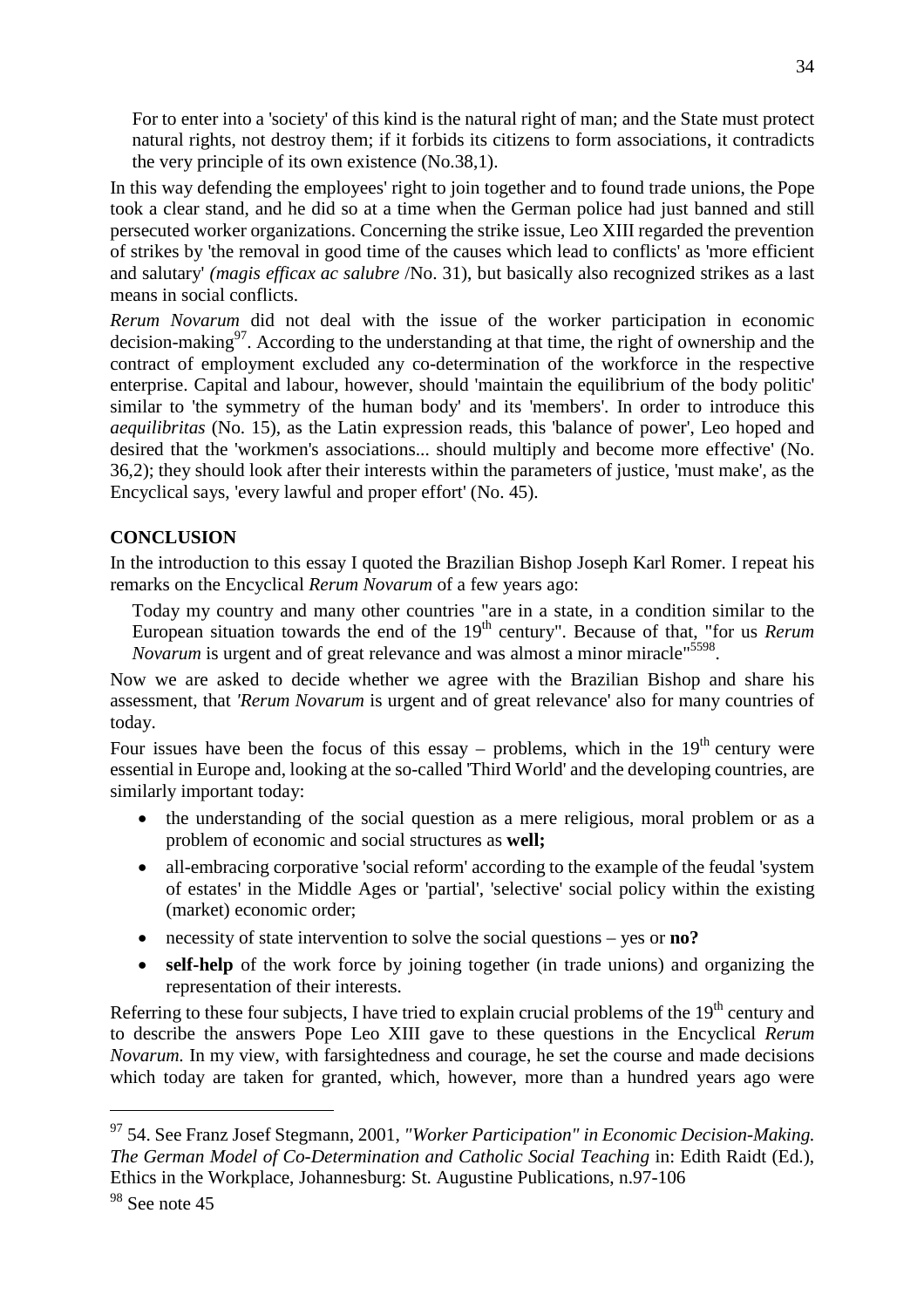<span id="page-34-0"></span>anything but taken for granted. With regard to the present time, the Encyclical encourages us to take up the problems of today with the same farsightedness and courage; and *Rerum Novarum* shows that **one** target, **one** goal should always be kept in mind and held on to: the idea of social partnership. Human beings want to understand themselves, want to be understood and want to meet each other as partners also in the economic life.

# **Karl Marx, Marxism and Approaches to a Critical Judgement (After the Fall of 'Really Existing Socialism')**

#### **INTRODUCTION**

In 1991, one year after the breakdown of the German Democratic Republic, the Berlin based daily paper *Neues Deutschland* ('New Germany') invited its readers to a seminar on the issue 'Marxism and present time or: How alive is Karl Marx?' In this context the Communist newspaper asked the question: "What is lasting of the Marxist approach after the 'really existing socialism' has collapsed?" "Is Marx "a dead dog" or do we just need the demand "Get back to Marx?"[99](#page-34-1) In July 2002 the Johannesburg based *Sunday Times* published a contribution to the same discussion. With regard to current economic problems in many countries, the author starts his article emphasizing: 'Communists of the world, rejoice. Marx was right<sup>[100](#page-34-2)</sup>. We are therefore not exotic people when we deal with Karl Marx, and in my view it is really useful to ask him and Marxism critical questions, and to ask those questions in particular after the collapse of Marxism more than one decade ago.

Heinrich Karl Marx was born in 1818 in the city of Trier/Germany, close to the Luxembourg border. His parents, of Jewish origin, converted to Christianity and, in 1824, had their children baptised in the Protestant church.

By the way, two interesting remarks: Young Marx attended the same high school that Jesuit Father Oswald von Nell Breuning attended 70 years later. Oswald von Nell-Breuning was a distinguished theologian, a foremost social scientist and doyen of Christian Social Teaching. As a young lecturer he worked out the draft of the Encyclical *Quadragesima Anno,* published in 1931, which had a great influence on modern Christian Social Teaching. After World War Two von Nell-Breuning was an aide of various German Chancellors and governments and influenced their social policy to a considerable extent. A second remark: On Easter 2002 Reinhard Marx – not related to Karl Marx – director of the Catholic Social Academy KOMMENDE in Dortmund for a number of years and a leading advocate of Christian Social Teaching, was appointed bishop of Trier.

Karl Marx studied law, philosophy and history at the universities of Berlin, Bonn and Jena. In Berlin he went to lectures of the famous philosopher Georg Wilhelm Friedrich Hegel. He became familiar with Hegel's dialectical method that thoroughly shaped his later way of thinking. In 1842 Marx worked as a freelance journalist of the opposition daily newspaper *Rheinische Zeitung* ('Rhineland Newspaper') in Cologne and was, for a short time, its editor. After the newspaper was banned, he migrated to Paris in 1843, became acquainted with the French Early Socialism and formed a life-long friendship with Friedrich Engels. Engels was the son of a rich businessman in the city of Wuppertal in the Ruhr-Region, the most industrialized region in Germany. In 1845 Marx was expelled from France and moved to Brussels. Three

<span id="page-34-1"></span><sup>&</sup>lt;sup>99</sup> Ost-West. Informationsdienst des Katholischen Arbeitskreises für zeitgeschichtliche Fragen(1991), No. 172,82

<span id="page-34-2"></span><sup>100</sup> 2. Justice Malala, *Marx was right; capitalism eating itself in:* Sunday Times, July 14, 2002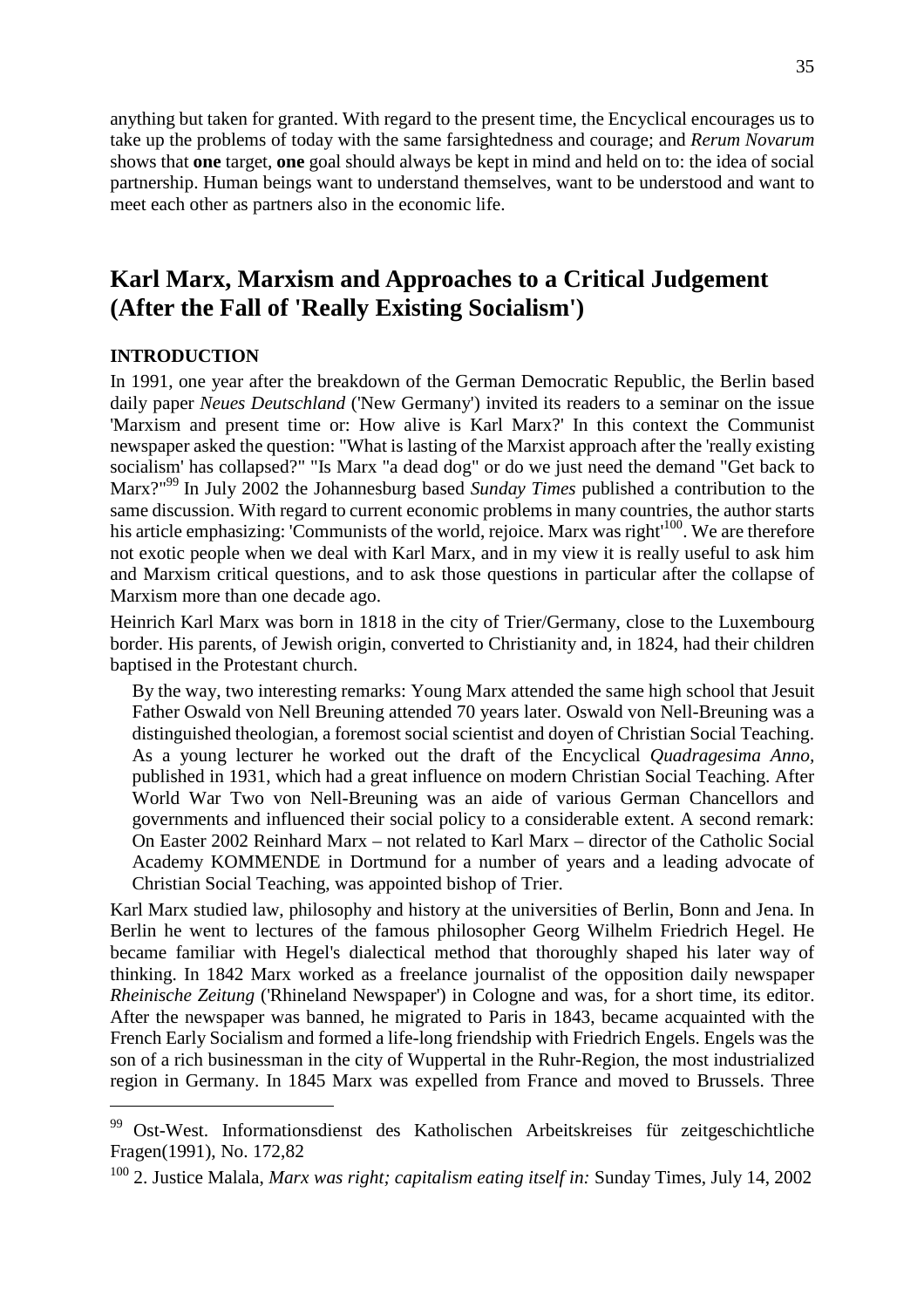<span id="page-35-0"></span>years later he and Engels published the legendary *Manifesto of the Communist Party.* The 'Manifesto' was to become the basis of the many Communist parties all over the world (including South Africa where the Communist party is a part of government). In 1849 Marx moved to London where he worked out his famous work *The Capital* and lived until his death in 1883.

According to Karl Marx and Marxism respectively, the solution of the 'social question' of his (and any) time is neither the task of ethical powers as Early Socialism emphasized nor task of state interference; it rather results from a long historical development process transforming private ownership of the means of production into common property. One only needs to wait for the proceeding intensification of the process. The end will be the Communist classless society. This process proceeds according to natural law necessity. It is impossible in a short treatise to describe and explain the whole system of Marxism exhaustively. Therefore I shall just focus on some of its key issues: the Marxist Anthropology; Historical Materialism or Economic Determinism, (which constitutes the Marxist Philosophy of History); the Marxist Value Doctrine, Wage Theory and Surplus Value Doctrine; the theories of Concentration, Impoverishment and Revolution connected with the Value Doctrine; the system of a centrally planned and controlled economy in countries ruled by Marxist parties; the Contradiction between Revolutionary Action and Development according to Natural Law Necessity; and finally the atheistic character of Marxism. In a second step of consideration, I will point each time to what – in my view – is right in his theories and ask critical questions.

#### **MARXIST ANTHROPOLOGY**

The starting point for understanding Marxism is the conception of the human being. Karl Marx unfolded his conception of man mostly in his early writings. The original right status, the first right shape of the human being consists in forming a unity with the whole of the surrounding world, in being united with things of nature and fellow humans; the original right state of the human being does not consist in living one's life as a mere and isolated individual, but in 'an identity of nature and human'. Truly human life is only possible in a unity of the human being with nature and society. Being in isolation, humans and things of nature miss the meaning of their existence.

The means, the medium of unifying the human being with nature and society into a unity, which transcends all individualization, is work. By working, man stamps his essence into things of nature. By working, humans grow together with the things to a unity because they make their marks on them and give them something of themselves, something of their identity. At the beginning of human history, in the so-called Early Communism, this unity of the human being with nature and society was a reality. 'Then man was unbroken with himself and could objectively express one's human essence by working<sup>[101](#page-35-1)</sup>.

The unity of the human being with nature and society has been destroyed, according to Marx, by an elementary disaster of human history, by the 'Sinful Fall' of private ownership. Private ownership binds everyone to oneself, isolating and separating people from each other. Consequently, working has lost its purpose: If the means of production – more precisely, if the ownership of the means of production – on the one hand and work on the other are separated, the working human being does not experience self-realization in using one's energy for work, but self-alienation. Self-alienation was to become one of the key terms in Marxist analysis. What reasons does Marx give for this thesis? The products of work, which the workers put their mark on and something more, something of themselves, belong to another person, to the capitalist, and have been alienated from them. 'The realization of the worker in his product, which is not owned by himself, causes him to regard his work as 'existing outside of himself,

<span id="page-35-1"></span><sup>101</sup> Brakelmann, Günter. 1975. *Die soziale Frage des 19. Jahrhunderts:* Bielefeld, n.78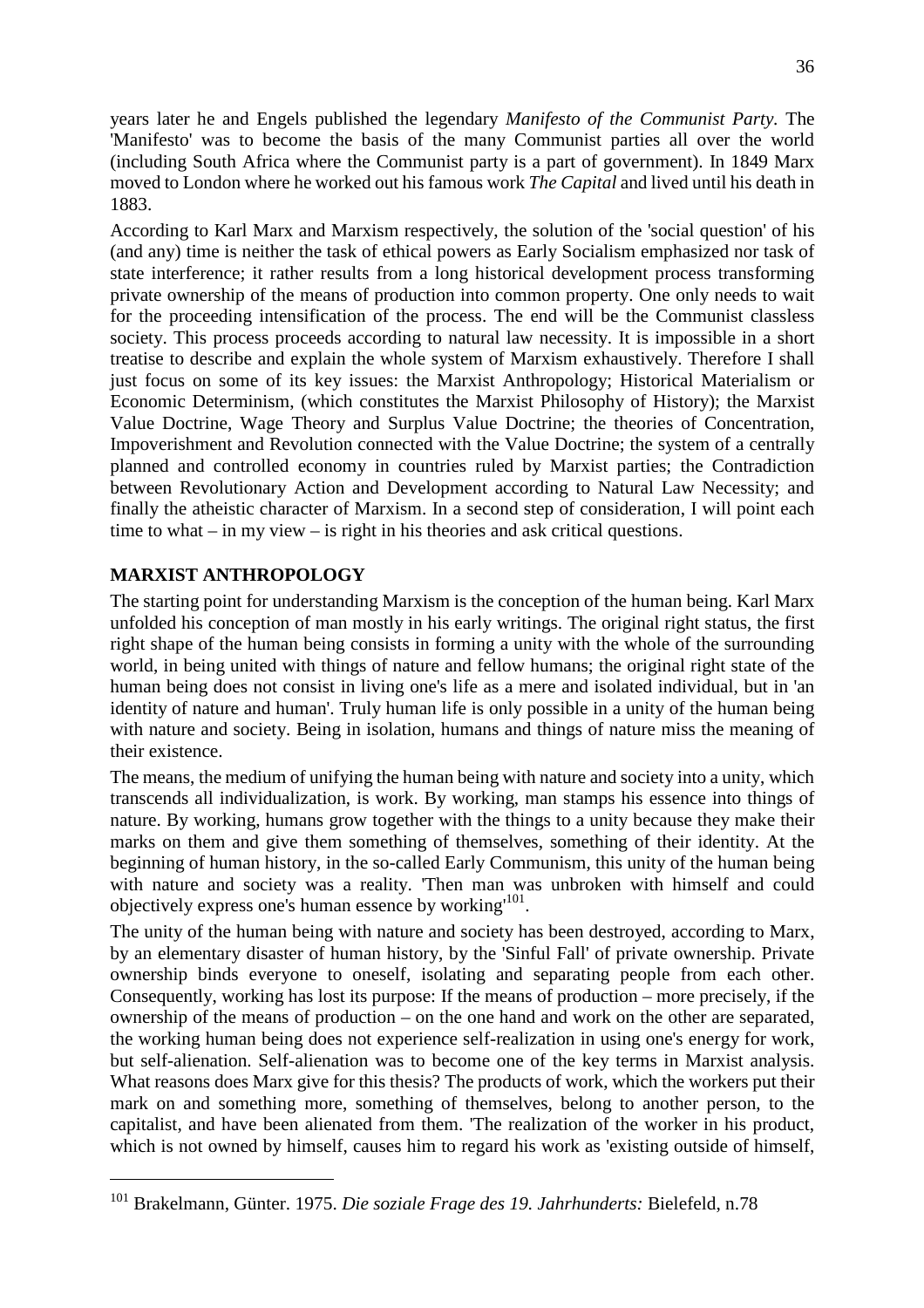<span id="page-36-0"></span>independent, alien to him; it becomes a power of its own' and 'makes the life he gave the producthostile and alien to hi[m](#page-36-1)<sup>102</sup>. The capitalistic society produces the highest degree of alienation. 'There the human being is only a commodity, nothing else'. One's capacity for work and humans themselves consequently 'have become a commercial commodity totally subject to thecapitalistic market  $laws'$  $laws'$ <sup>103</sup>.

Also the capitalist, however, who owns somebody else's products of work, which are not marked by the seal of his nature, has been self-alienated. He is just mistaken about his situation, because he possesses those goods and can use them, although he did not produce them.

Therefore, only the proletariat is truly aware of self-alienation; and only the proletarians are able to recognize the direction of the historical process and to contribute – by their fighting – to overcome self-alienation. Marx attributed this capacity to the proletarians. Later on Lenin transferred it to the (Communist) party, which became the highest authority in the field of recognizing the truth and determining the direction of the political struggle. Stalin finally transferred this capacity completely to the Politburo of the Communist party, which means to himself.

A short remark on the key word 'sinful fall' of private ownership! According to Thomas Aquinas, the great theologian and philosopher in the Middle Ages, the introduction of private ownership had become necessary after the sinful fall of Adam andEve <sup>104</sup> . Given the peacefulness, selflessness and mutual understanding in paradise, all goods would have been in common use and, therefore, they would have been common property. So Thomas saw the sinful fall and original sin respectively in the recklessness and egoism of the human being. Marx, on the other hand, saw the sinful fall in a particular social structure, in the feudal and capitalistic society, which caused the above-mentioned evils like alienation and egoism.

#### **MARXIST PHILOSOPHY OF HISTORY: ECONOMIC DETERMINISM OR HISTORICAL MATERIALISM**

Marxist philosophy of history intends to show the way of overcoming the just-mentioned self-alienation of the human being. This task is carried out by the economic determinism or historical materialism (which is the same). Economic determinism or historical materialism depends on two key sources: on the dialectics of Hegel and on materialism as taught by the – also German-philosopher Ludwig Feuerbach.

Georg Friedrich Wilhelm Hegel (1770-1831), the main representative of idealism, taught a kind of pantheism: the many and multifarious and diverse forms of reality and the stages of the historical development of reality are phases or stages, which the divine world spirit is passing through in its process of self-unfolding. Therefore Hegel does not know a personal and transcendent God. The self-unfolding process of the absolute world spirit proceeds in a dialectical triple-step of thesis, antithesis, and synthesis. The particular starting phase of the thesis produces a counter-movement that causes the change to the antithesis. Counter-forces become effective also in the antithesis and lead to the synthesis. Thesis and antithesis are combined in the synthesis and form a new unit in the sense of being 'abolished', 'replaced' and 'kept up', 'preserved'. So step 1 is included in step 2; steps 1 and 2 form step 3 in the double sense of 'replaced' and 'preserved'. This third phase, the synthesis, is in its part again the first stage, the thesis, of a new triple-step in the ongoing dialectical process of history.

<span id="page-36-1"></span><sup>102</sup> Marx, Karl, 1844, *Ökonomisch-philosophische Manuskripte* in: Werner Hofmann (1971), Ideengeschichte der sozialen Bewegungen des 19. und 20. Jahrhunderts, Berlin, n. 153

<span id="page-36-2"></span><sup>103</sup> 5. Brakelmann, *Die soziale Frage,* n.78 (see note 101)

<span id="page-36-3"></span><sup>104</sup> See Thomas Aquinas, *Summa theologica 2* II, q. 66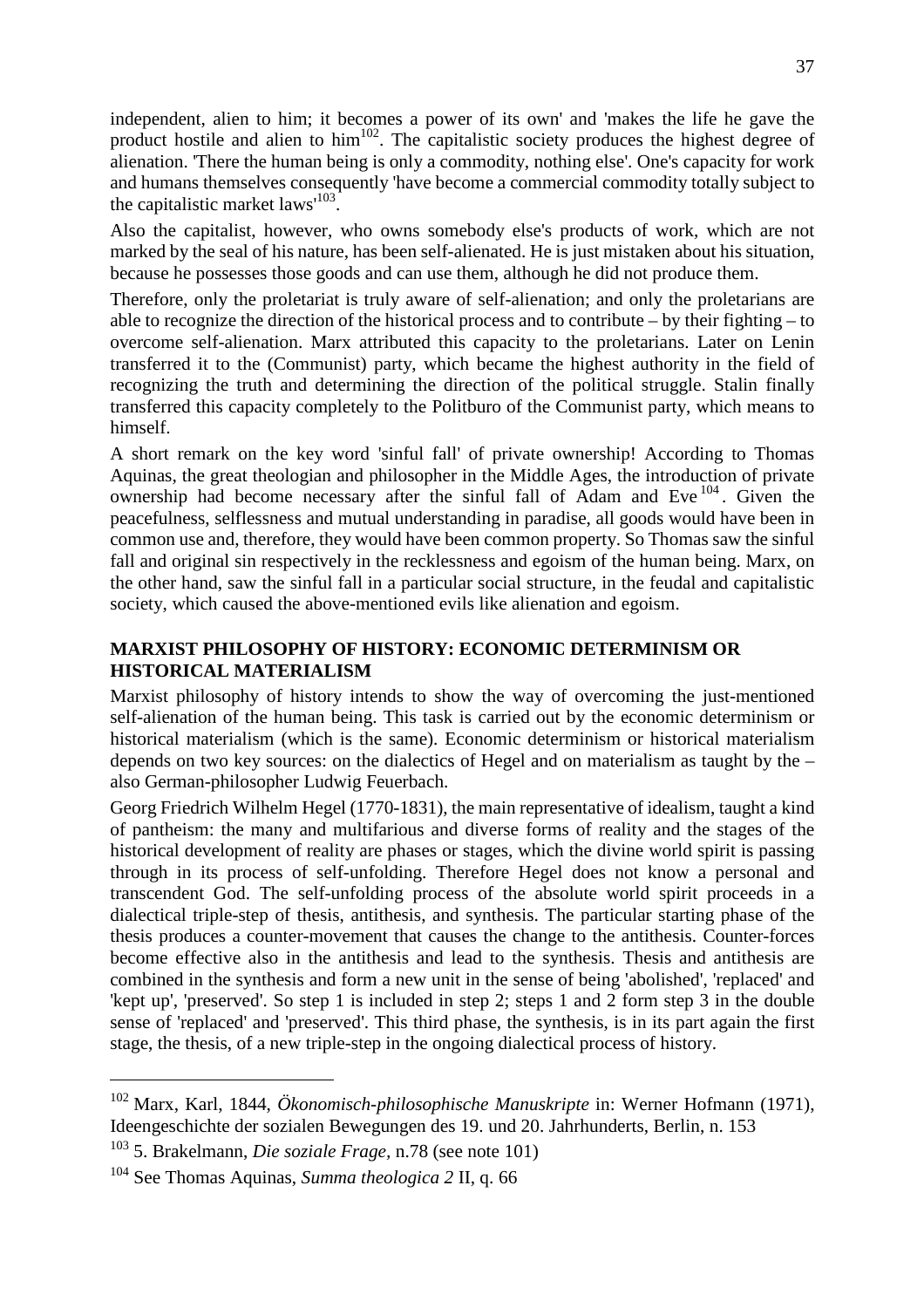According to Hegel this dialectical process forms a law of development that does not only determine the self-unfolding of the absolute spirit, the self-unfolding of the divine world mind, but it is in force for all spheres of the existing reality.

Apart from Hegel's dialectics the influence of the philosopher Ludwig Feuerbach (1804-1842) is equally important to understand the economic determinism of Marx. Feuerbach reshaped Hegel's idealistic philosophy in a deliberately anthropocentric sense. His basic thought is: not the absolute divine world spirit – as Hegel emphasizes – nor abstract ideas, but the human species, human beings, their sensuous needs, desires and inclinations are the real and true reality. These human needs, desires, inclinations are the creators of history and the driving forces and incentives to societal development. 'Everything spiritual is an illusion'[105](#page-37-0). Religious ideas are mere projections and only desired ideals; no reality corresponds to them. *Der Mensch schuf Gott nach seinem Bilde* ('Man created God according to his image') reads the inscription on the Feuerbach statue in Nuremberg. Humans created God, and they create God by making him to be like themselves. God is just a human projection. In this way the pantheism of Hegel was changed and became a kind of 'pananthropism' (the Greek term *Anthropos* means 'human being').

Marx combined Hegel's theory of the dialectical development process and Feuerbach's pananthropism into a system that can be called 'economic determinism' or 'historical materialism'. He replaced the absolute world spirit in Hegel's pantheistic philosophy by technical-economic facts, in particular by the productive forces and relations of production. The particular technical production methods, the forces of production – Marx counts climatic, geographical and technical factors as well as human 'working skills' and human 'production experience'  $106$  – create the corresponding 'relations of production'; in other words, the productive forces shape an economic and social order that corresponds to them. Forces of production and relations of production are the *ökonomische basis* ('economic basis') and shape for their part the so-called *ideologischen Überbau* ('ideological superstructure'). Part of this 'ideological superstructure' is the 'legal and political superstructure' as well as the *gesellschaftlichen Bewusstseinsformen* ('forms of awareness and consciousness of the society') such as politics, law, arts, philosophy, morality, religion, etc. Marx did not hesitate to emphasize:

By acquiring new productive forces humans change their production methods, and by changing the production methods... they change their social conditions. The hand-mill produces a society of feudal lords, the steam-mill produces a society of industrial  $\frac{1}{2}$ capitalists<sup>[107](#page-37-2)</sup>.

The 'superstructure' and its development, history as such, are determined by the 'economic basis'. In this way Marx attaches an importance to the current relations of production, the current 'economic basis', as no other system does.

Marx presents the classical and, at the same time, shortest summary of this central thesis of the historical materialism in the preface of his work *Zur Kritik der politischen Ökonomie* ('On criticism of the political economy'):

In the social production of their lives human beings enter into certain, necessary conditions that are independent of their wills, relations of production, which correspond to a certain development stage of their material productive forces. The totality of these relations of production forms the economic structure of society, its real basis; a legal and political

<span id="page-37-1"></span><span id="page-37-0"></span><sup>105</sup> Quoted according to Gustav Wetter (1958), *Der dialektische Materialismus:* Freiburg, n.13 <sup>106</sup> Brakelmann, *Die soziale Frage,* n.78 (see note 101)

<span id="page-37-2"></span><sup>107</sup> Marx, Karl, 1847, *Das Elend der Philosophie,* in: Siegfried Landshut (Ed.) (1971), Die Frühschriften, Stuttgart, n.486-524; 497- 498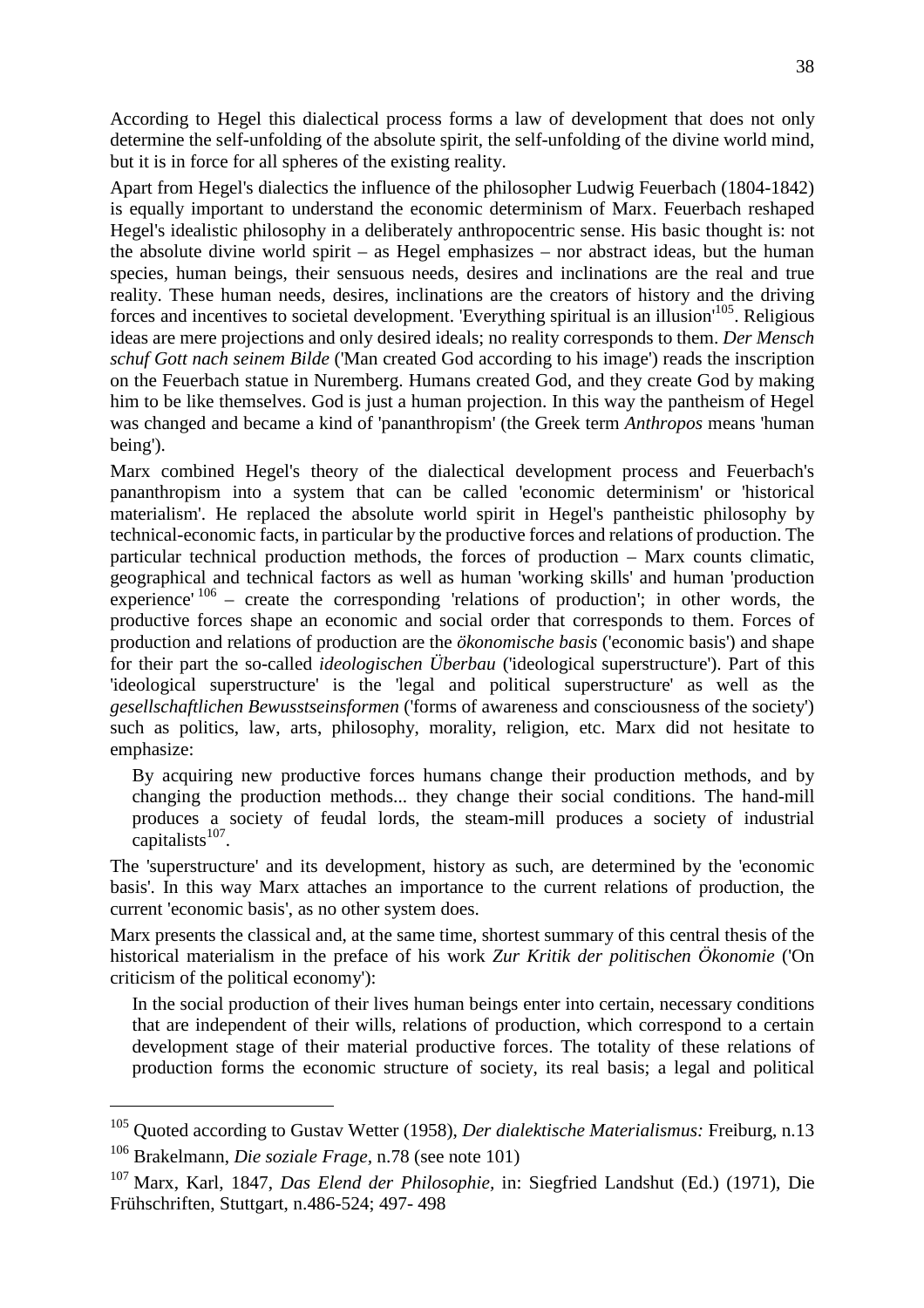superstructure arises above it, and certain forms of social awareness correspond to this economic basis. The production methods of the material life shape the social, political and mental process of life as such. It is not the human mind nor consciousness of humans that shape and determine their existence, rather, on the contrary, their social existence, their social conditions shape and determine their mind and consciousness. At a certain stage of their development, the material production forces of the society come into conflict with the existing relations of production or with the relations, the distribution of property, which is nothing else than their legal expression... An epoch of social revolution is the result. By changes of the economic basis the entire huge superstructure radically changes more slowly or more quickly... Roughly Asian, ancient, feudal and modern bourgeois production methods can be called progressive epochs, progressive stages of the economic formation of society. The bourgeois relations of production are the last antagonistic form of the societal production process... but at the same time, the productive forces, which develop in the bosom of the bourgeois society, create the material conditions to solve this antagonism. This form of society brings the pre-history of the human society to a close"<sup>[108](#page-38-0)</sup>.

I summarize: according to historical materialism, it is not the human mind, nor human consciousness that determine social conditions and the course of their changes; on the contrary, it is the social conditions, the productive forces and the production methods that shape and form the human mind and consciousness. The spiritual superstructure – ideas, consciousness, thinking – is only produced by the (economic) basis. It does not possess independence. The superstructureju[s](#page-38-1)t reflects, just mirrors the conditions of the basis $109$ .

#### **Approaches to a critical judgement**

**Economic determinism is right** in emphasizing the fact that the relations of production, the economic and social conditions, do influence human thinking and human spiritual and cultural life in the broadest sense of the word. By their nature humans are related to creation, to the reality surrounding them, to the society – related to them by the creator. Because of that the human being is addressed and influenced by societal factors. The human being does not exist only as an individual, as a 'Robinson', but as a 'political animal' *(zoon politikon* according to the Greek philosopher Aristotle), and as a "social animal" *{animal sociale* according to Thomas Aquinas, the medieval philosopher and theologian); in other words, the human being is a creature who in terms of one's mere existence as well as in terms of the different fields and forms of activity depends on human society, is part of and related to it and therefore influenced by this society. Not least the economic conditions, the forces and relations of production are part of this society. Idealistic and spiritualistic world-views overlook these facts partly or even completely. Because of that, Marxism rightly attaches particular importance to the economic conditions, to the forces of production, to the society.

However, one has to ask: **what determines** the history of humankind, and what shapes world history, human society and economic conditions **in the end?** Is it processes, acting according to the law of nature – and consequently blindly, or is it mental and spiritual decisions of human beings? In asking this question, the main objection to economic determinism is being raised. Marx claimed that history up to now, and also everything that happened in philosophy, arts, law, religion and in the whole history of ideas, depends on and results from the particular economic and social conditions of the respective time and is clearly to be explained by them. This claim is a pure assertion. Reasons in detail are missing. Whatever the ancient philosophers Plato and Aristotle, what Jesus of Nazareth, what the theologian Thomas Aquinas and the philosopher

<span id="page-38-0"></span><sup>108</sup> Marx, Karl,1859, *Zur Kritik der politischen Ökonomie,* in: Marx-Engels (1989), Ausgewählte Schriften, Vol. 1 : Berlin, n.393-394

<span id="page-38-1"></span><sup>109</sup> Brakelmann, *Die soziale Frage,* n.77 (see note 101)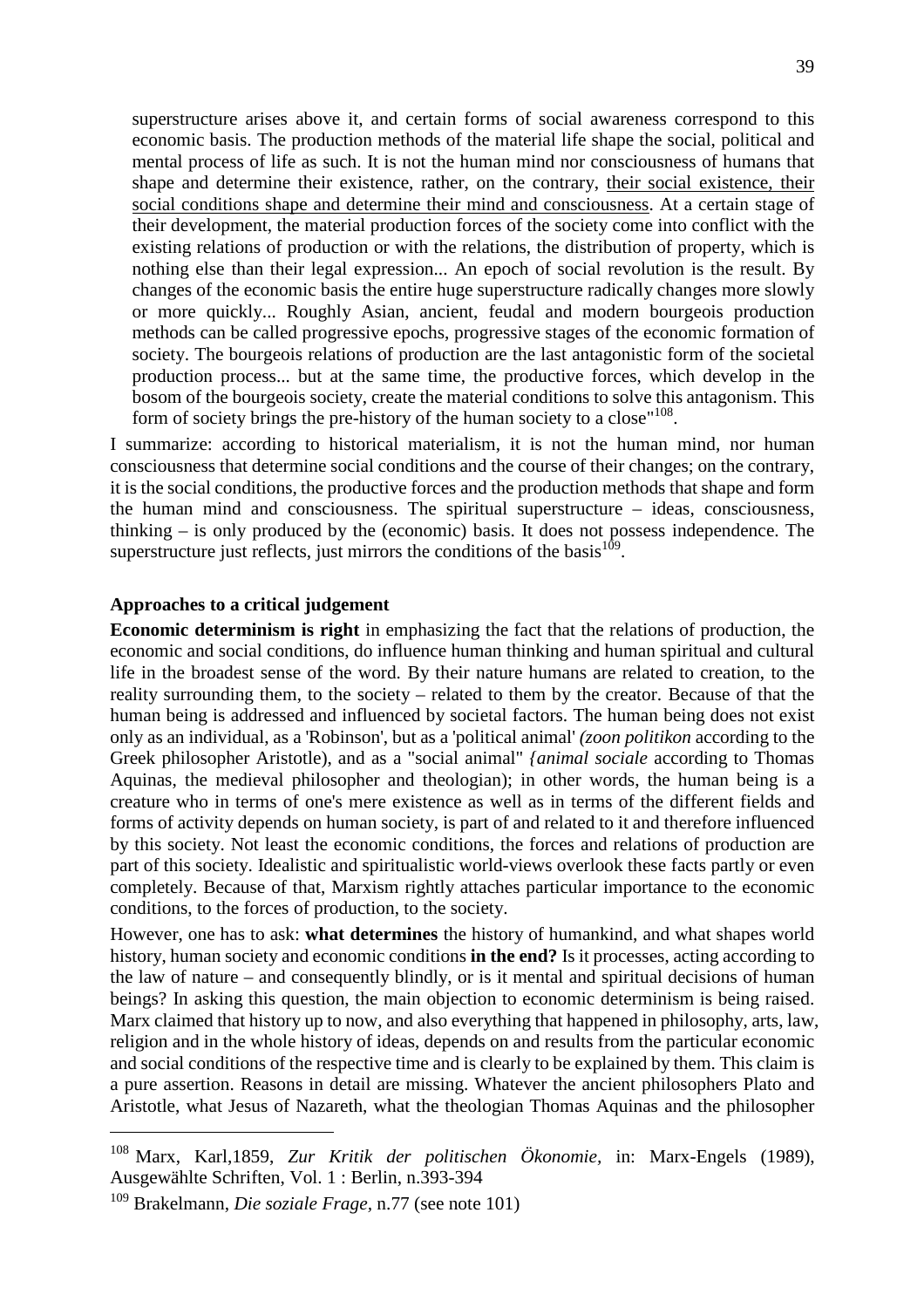Kant, what the poet Goethe, what the musician and composer Mozart, what the mathematician and physicist Einstein and the great artist Picasso have thought, said, done and achieved – does all that exclusively derive from and depend on the existing relations of production, on the particular economic and social conditions of the time?

Distinguished social scientists such as Max Weber (1864-1920), Werner Sombart (1863-1941) and Ernst Troeltsch (1865-1923), to mention just a few of them, deliberately adopted economic determinism as a working hypothesis in order to research into particular historical phenomena and developments. Their studies, for example the famous work by Max Weber on the origin and development of capitalism and the influences of Protestant ethics<sup>[110](#page-39-0)</sup>, rather prove the opposite: ideas influence and determine the historical and social reality much more than anything else. Ernst Troeltsch, a notable historian and sociologist, dealt in a life-long research with the origin, spread and transformation of Christian churches and their teachings<sup>[111](#page-39-1)</sup>. He reached the conclusion that it was impossible to get by on the Marxist thesis of economic determinism. Economic and social conditions promote or hamper factors for the spread of faith, but they are not the cause of its origin in humans' heads and hearts. His conclusion too says: ideas have determined the historical and social reality more than everything else.

#### **MARXIST VALUE DOCTRINE – WAGE THEORY – SURPLUS VALUE DOCTRINE**

Karl Marx thought he could express the main characteristics of the capitalistic epoch in the so-called value doctrine, wage theory and surplus value doctrine. He puts the value of a product exclusively down to the work that has to be done to produce it. "Consumer items or goods have only a value because human work is concretized or materialized in them". This statement does not refer to what is actually needed to produce the one and the same item and to what may be very different (due to the particular production situation), but it is about the working time that is – as Marx said – "on average needed or by the society needed" *("im Durchschnitt notwendige oder gesellschaftlich notwendige Arbeitszeit"*).<sup>*[112](#page-39-2)*</sup> The value of a commodity therefore depends on the amount of working time that was or is needed by society in order to produce it.

The owner of the means of production buys the capacity for work of the dependent wage-labourer as a commodity. He gives him only as much pay, as the worker needs to keep himself and his species alive. According to Marx, therefore, wages are nothing else than the costs of the 're-production' of the workers and their capacity for work, the costs of bringing up and sustaining the workers, the work force, needed by the economy of a particular time. This fact was called 'the iron wage law':

The average price of the wage-labour is the minimum of wages, which is the amount of food necessary to keep the worker as worker alive. What the wage-labourer earns by his work is thereforejust enough to re-produce again his bare life["](#page-39-3) $113$ .

The wage, however, does not meet and does not correspond to the full equivalent of the workers' performance and output, but only to a part of this equivalent; for the human capacity

<span id="page-39-0"></span><sup>110</sup> See Max Weber, 1905, *Die protestantische Ethik;* New edition (1975) Hamburg (Ed)y Johannes Winckelmann, Siebenstern-Taschenbuch ,53/54); Werner Sombart (1902), *Der moderne Kapitalismus. Historisch-systematische Darstellung des gesamteuropäischen Wirtschaftslebens von seinen Anfängen bis zur Gegenwart;* New edition (1987), 3 Volumes: Tübingen

<span id="page-39-1"></span><sup>111</sup> See Ernst Troeltsch, 1911, *Soziallehren der christlichen Kirchen und Gruppen:* Tübingen (Gesammelte Schriften, Vol. 1)

<span id="page-39-2"></span><sup>112</sup> Marx, Karl, 1867, *Das Kapital,* in: Zentralkomitee der SED (Ed.) (1957), Das Kapital, Vol. 1: Berlin, n.43 (1/1/1)

<span id="page-39-3"></span><sup>113</sup> Marx, Karl, 1848, *Manifest der kommunistischen Partei* in: Theo Stammen (Ed.) 1978), Karl Marx, Manifest der kommunistischen Partei: München, n.23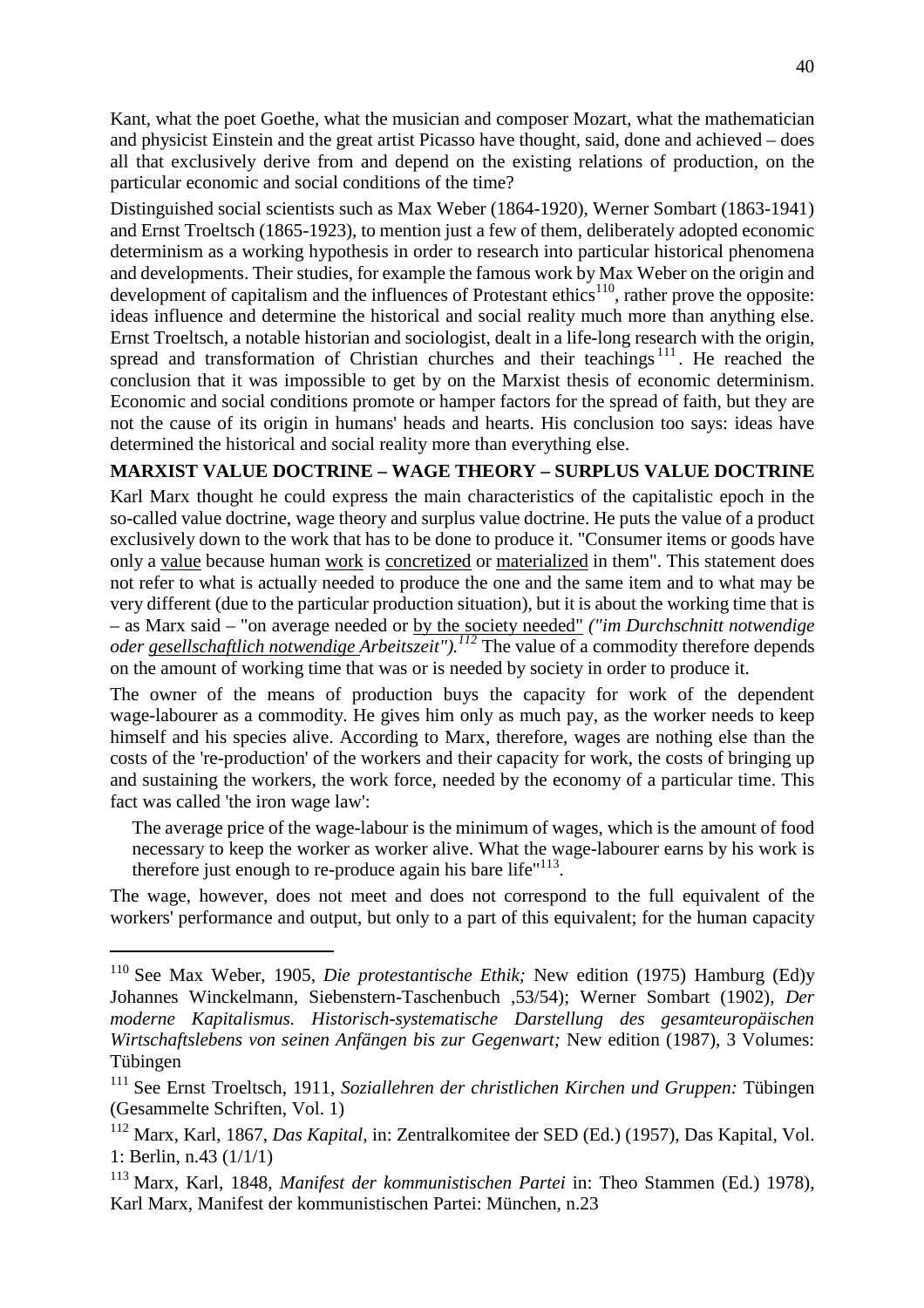for work is the only commodity, which is able 'to produce more value than it is worth and possesses itself'[114](#page-40-0); more precisely: the human capacity for work is able to produce more than what is needed to re-produce itself. Marx called this part of the worker's performance and output the so-called *Mehrwert* ('surplus value' or 'added value'). According to Karl Marx, this 'surplus value' consists in the difference between the value of the work (that is the value of the work products) and the value of the worker (that is the value of things and efforts needed to re-produce the work force and their capacity for work). The capitalist employer keeps back this difference; in other words, he keeps back the surplus value, and uses it for creating new capital, for accumulating capital.

Friedrich Engels described the connection between value doctrine, wage theory and surplus value doctrine as follows:

The capitalist employs his worker. In a certain time the worker works and produces as much as corresponds to his weekly wage. Assuming that the weekly wage of a worker corresponds to three working days, the worker starting on Monday has replaced the entire value of the paid wage to the capitalist on Wednesday evening. Does he stop working? Not at all. The capitalist has bought his weekly work, and the worker has to work three more weekdays. This surplus work of the worker is the source of the surplus value, the source of the profit, the source of the permanently increasing capital. Here we have the solution of all the contradictions. So the origin of the surplus value... is quite clear and natural. The value of the worker is being paid, but this value is much less than the value that the capitalist can manage to get from the worker's capacity for work. This difference, the unpaid work, makes up the share of the capitalist"<sup>[115](#page-40-1)</sup>.

#### **Approaches to a critical judgement**

The next section will deal with the wage theory of Marx. Here the value doctrine is the focus of attention. The value doctrine, stating that the 'value' is causatively and exclusively created by human work, contains some crucial reductions and shortcomings. The doctrine, firstly, restricts the term 'work' to those directly involved in the production. The more distant and nearer preparations for the work (for example, production planning, financing, blueprints and designs, the choice of economical and cost-saving production methods, marketing etc as well as procuring and providing capital) are not part of the Marxist concept of 'work' and not taken into account by his value and surplus value doctrine. Marx did not know the 'entrepreneur' as a creative figure in the economy, but only the 'capitalist' as owner of a business or the 'employer' as a legal partner in the contract of employment. The headword *Unternehmer* ('entrepreneur' who 'undertakes' something) is not even to be found in Marx's main work *The Capital.*

On the other hand – and that is the main point – one must object against the Marxist doctrine of work value, that items or goods, which exist in almost unlimited amount and into which no work is put and must be put, are not valueless at all. Think of rain or sunshine; without them growth would be impossible; or think – at least in the past – of air in order to breathe. Admittedly we know that today some of those goods which were called 'free' or non-commercial goods in the textbooks of economics one generation ago, must be treated and purified by increasing costs. I just mention air pollution, pollution of the environment. These examples point to right insights, which the doctrine of work value emphasizes.

**The Marxist doctrine of work value is right** in underlining the fact that only those things or goods respectively get an **economic** value – ore precisely: a **commercial** value – and fetch a price into which efforts must be put to provide them, either one produces them first of all or

<span id="page-40-0"></span><sup>114</sup> Hofmann, *Ideengeschichte der sozialen Bewegung,* n. 122 (see note 102)

<span id="page-40-1"></span><sup>115</sup> Engels, Friedrich. 1868. *Das Kapital von Marx* in: Herbert Pönike (no year), Die sozialen Theorien im 19. Jahrhundert in Deutschland: Paderborn, n.33-34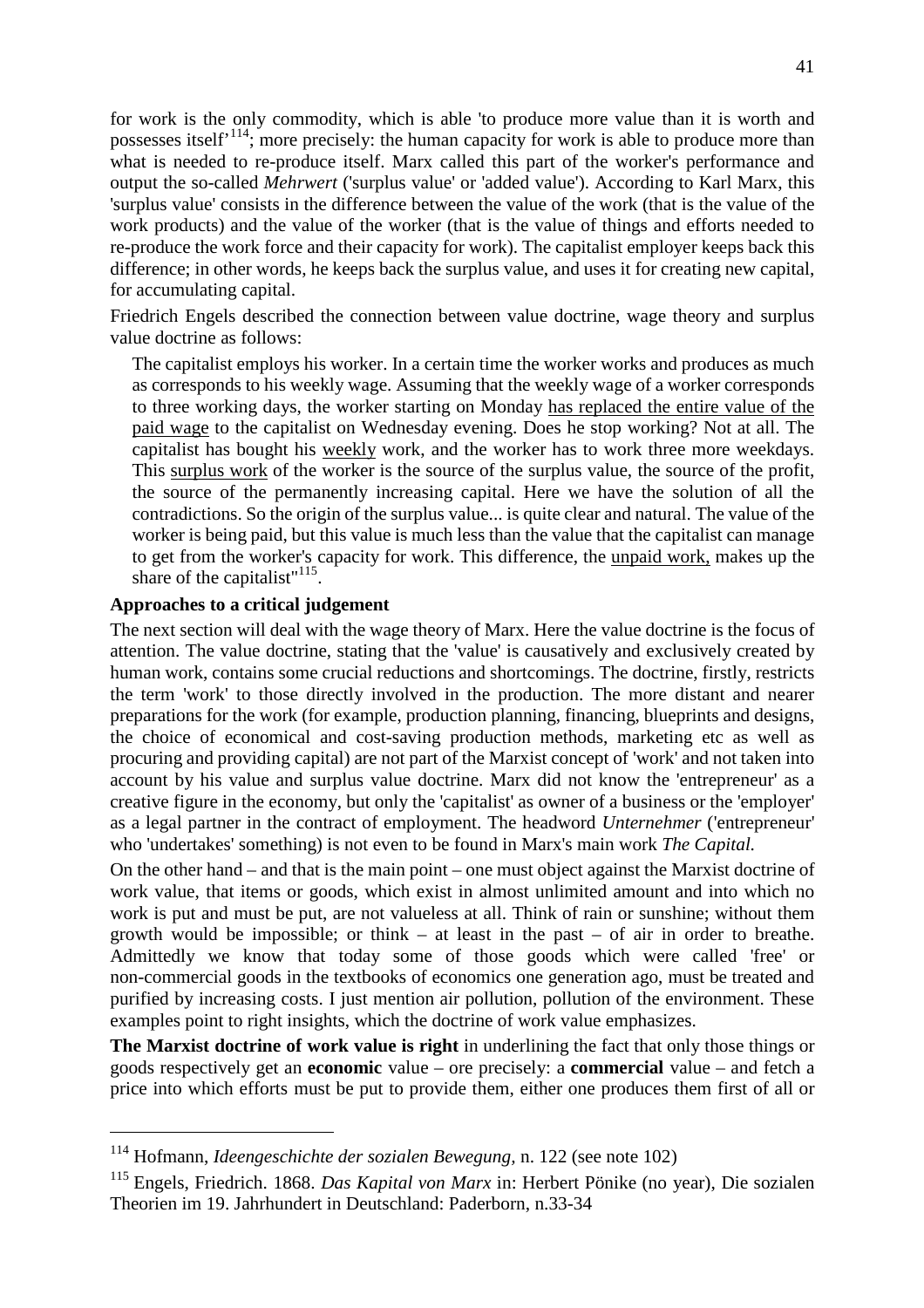<span id="page-41-0"></span>brings them along for being consumed. For instance, as long as a particular fish you like to eat swims in the sea, the fish is – not absolutely, but – in economic terms valueless; it is commercially valueless. Only after being caught the fish enters the economic circulation and fetches a price that increases more and more until the fish dealer sells it because more and more work has been invested from the high sea to the shop counter. Goods simply available – without efforts and at any time – are not valueless, as I previously mentioned, but they do not fetch a price; they have consequently no commercial value. This fact shows that the concept of value alone as an economic category is of little use. Therefore modern economics mainly focus on price fixing. Whether something fetches a price, depends not only on the amount of work needed to produce the good, but above all, on the demand for it. Of course, goods must be produced and made available by work. However, goods must also be in demand so that they get an **economic value** and fetch a price.

**The main error of the Marxist doctrine of work value** is the fact that the doctrine makes the quantity of work, which is needed to create commercial value, absolute and disregards or overlooks that 'usefulness', 'utility', in a word 'demand' are prerequisites, a *conditio sine qua non* that somebody desires the produced goods and is willing to pay a price for them. Marx makes the 'effecting cause' (in Latin: *causa efficiens)* of human work to create a commercial price absolute; and he disregards that only the 'aiming or purposive cause' (in Latin: *causa finalis)* gives the objective and direction to the 'effecting cause'. Of course, goods must be produced and made available by work. But they must also be in demand so that they have a commercial value and fetch a price. Without usefulness, utility, scarcity, without demand for a product, work would not, by manufacturing a product, create a commercial value that could fetch a price.

From what has been said, the conclusion follows that the creation of economic, commercial value must not only be considered in terms of production, i.e. with regard to the 'effecting cause'; it has to be considered in terms of demand too, with regard to the 'aiming or purposive cause'. For that reason, every economic theory and economic practice, one-sidedly based on the Marxist doctrine of work value, logically makes the figures of the production plan a fetish and does not take sufficient account of the demands and the needs of the consumers. Maybe such an economy carries the production plan through, but 'the thousand little things of every day life', which the consumers look for, are missing and not available. The Eastern block economies proved this failure every day. One could buy a car, if it was provided by the central plan, but no spare parts were available.

#### **MARXIST CONCENTRATION – IMPOVERISHMENT AND REVOLUTION THEORY**

The connection between the materialistic conception of history or economic determinism and the already mentioned doctrines of value, wage theory and surplus value is formed by the sequence of the Marxist concentration, impoverishment- and revolution-theory, which are based on each other. At the same time they describe the course of the proletarian struggle against capitalism.

According to Karl Marx, the desire for increase of capital inherent in the capitalist system leads to an ongoing rationalization and mechanization of the work processes. The result is a growing 'concentration' into big production units and a growing 'centralization' of capital in the hands of a few owners. Due to their technical and economic capacity, the small enterprises are inferior to the big ones in the tough competition; more and more small and medium businesses therefore fall by the wayside and are destroyed.

This concentration move makes an ever decreasing number of capitalists contrast with a permanently increasing 'industrial reserve army' of proletarians. On the one hand, intermediate economic strata are destroyed in the ousting competition and drop into the proletariat, on the other, labour-saving machines make workers dispensable and replace human labour. In the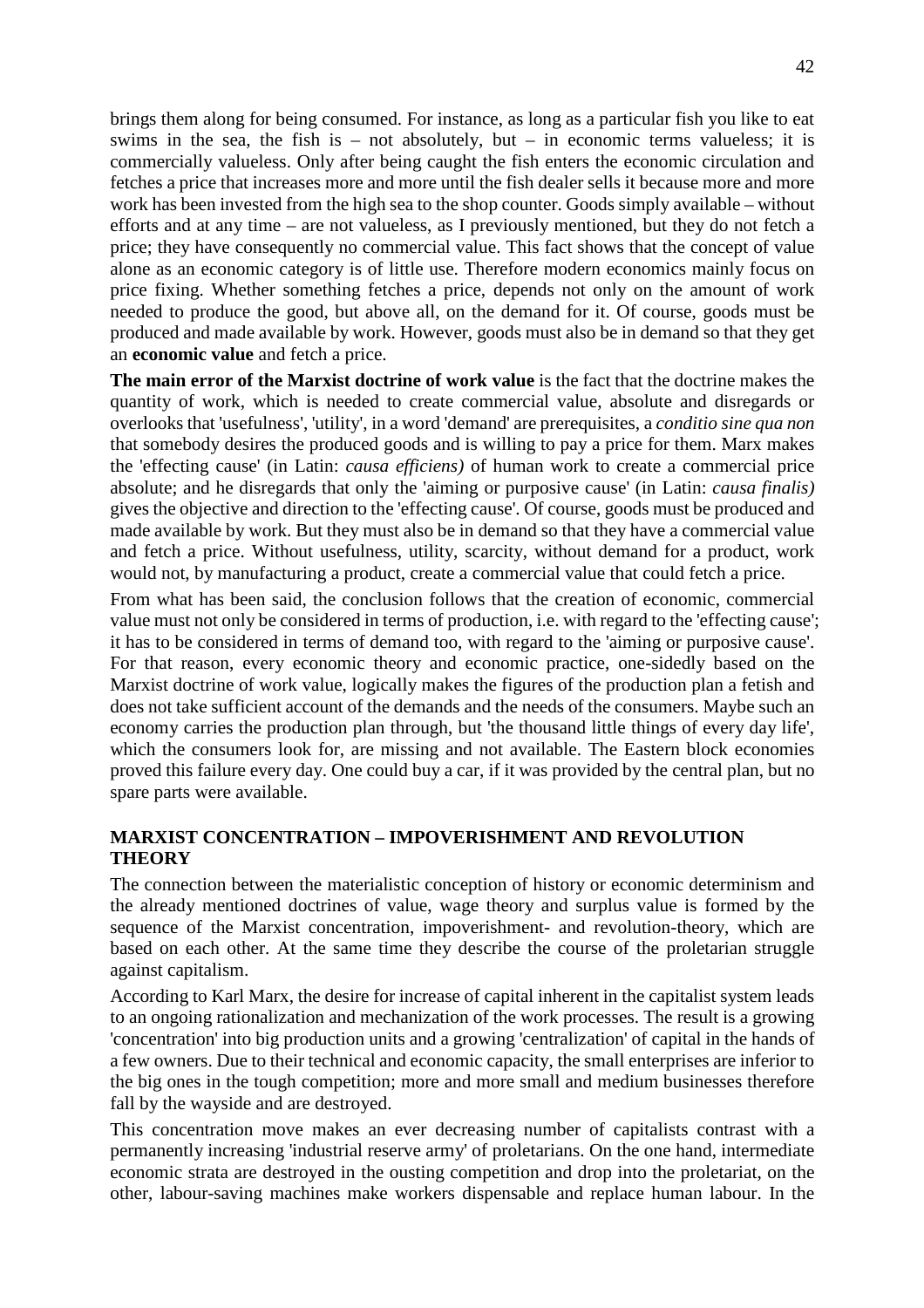Communist Manifesto, Marx described this situation:

The modern industry changed the small workshop of the patriarchal master craftsman into the big factory of the industrial capitalist. Crowds of workers, herded in the factory... are not only slaves of the bourgeoisie class, of the bourgeoisie state, every day and every hour the machine, the overseer enslaves them... The former small middle-classes, the small industrialists, traders and men of private means, craftsmen and farmers, all those classes fall down into the proletariat. They fall down partly because their small capital is not enough for operating the big industry and loses to the competing bigger capitalists, partly because their skills are depreciated (and replaced) by new production methods. Thus the proletariat is recruited from all population classes"<sup>[116](#page-42-0)</sup>.

Also, the excess pressure of the 'industrial reserve army' squeezes the wages together and forces the workers to undercut each other in struggling for jobs.

Finally, their growing number and the increasing impoverishment make the proletarian masses take revolutionary actions. The extreme worsening of their class condition causes the workers to rise up. Because the proletariat is in a vast majority, the revolution will succeed. The proletarians take over the already concentrated means of production and the 'expropriation of the expropriators' is carried out. In the view of Marx, revolution and establishment of the 'dictatorship of the proletariat' are the transition into a class-less society and, at the same time, the last phase of the development process that goes off according to the natural laws of necessity. In this way, Karl Marx forecasts that the increasing dictatorship and concentration of the economy play a crucial role in the proletarian struggle against capitalism.

#### **Approaches to a critical judgement**

With regard to the prediction of this issue, right and wrong insights mingle again. **The diagnosis of Marx was right.** As one of the very few observers of his time, Karl Marx foresaw that absolute economic freedom as understood by classical economic liberalism would result in economic dictatorship. About 80 years later, the Encyclical *Quadragesimo Anno,* published in 1931, addressed this economic dictatorship in words no less sharp:

'Free competition has committed suicide; economic dictatorship has replaced a free market. Unbridled ambition for domination has succeeded the desire for gain; the whole economic life has become hard, cruel and relentless in a ghastly measure<sup> $117$ </sup>.

But not only Marx and the Encyclical share this insight; supporters of Social Market Economy and neo-liberal economists also consider the control of cartels and monopolies, and social and economic legislation by the state as a strong framework for free competition as absolutely necessary<sup>[118](#page-42-2)</sup>. Today it is commonly taken for granted that state policy has the responsibility to establish and safeguard both free competition and social welfare by a legal framework.

Regarding other issues, however, **the predictions of Karl Marx, his prognosis, did not become a reality;** the historical development even went in opposite ways. The economic development did not only lead to the predicted concentration of production in large-scale enterprises, but at the same time the number of small and medium enterprises also increased to a remarkable extent, particularly in developed countries. Many of those enterprises are essential even for large concerns, for instance, as repair shops or places of pre-production, as suppliers of products, which big enterprises cannot or do not want to be concerned with for reasons of profitability. According to a recently published study, for example, in Germany 98% of about 105 000 businesses are 'small and medium enterprises with less than 500 employees', and only

<span id="page-42-0"></span><sup>116</sup> Marx, Karl. 1848. *Manifest der kommunistischen Partei*, n.35 (see note 113)

<span id="page-42-1"></span><sup>117</sup> Pius XI (1931), *Quadragesimo Anno,* No. 109

<span id="page-42-2"></span><sup>118</sup> See Franz Josef Stegmann (1999), *Social Market Economy – Contradictory or Complementary?* Johannesburg, 20; 34; 38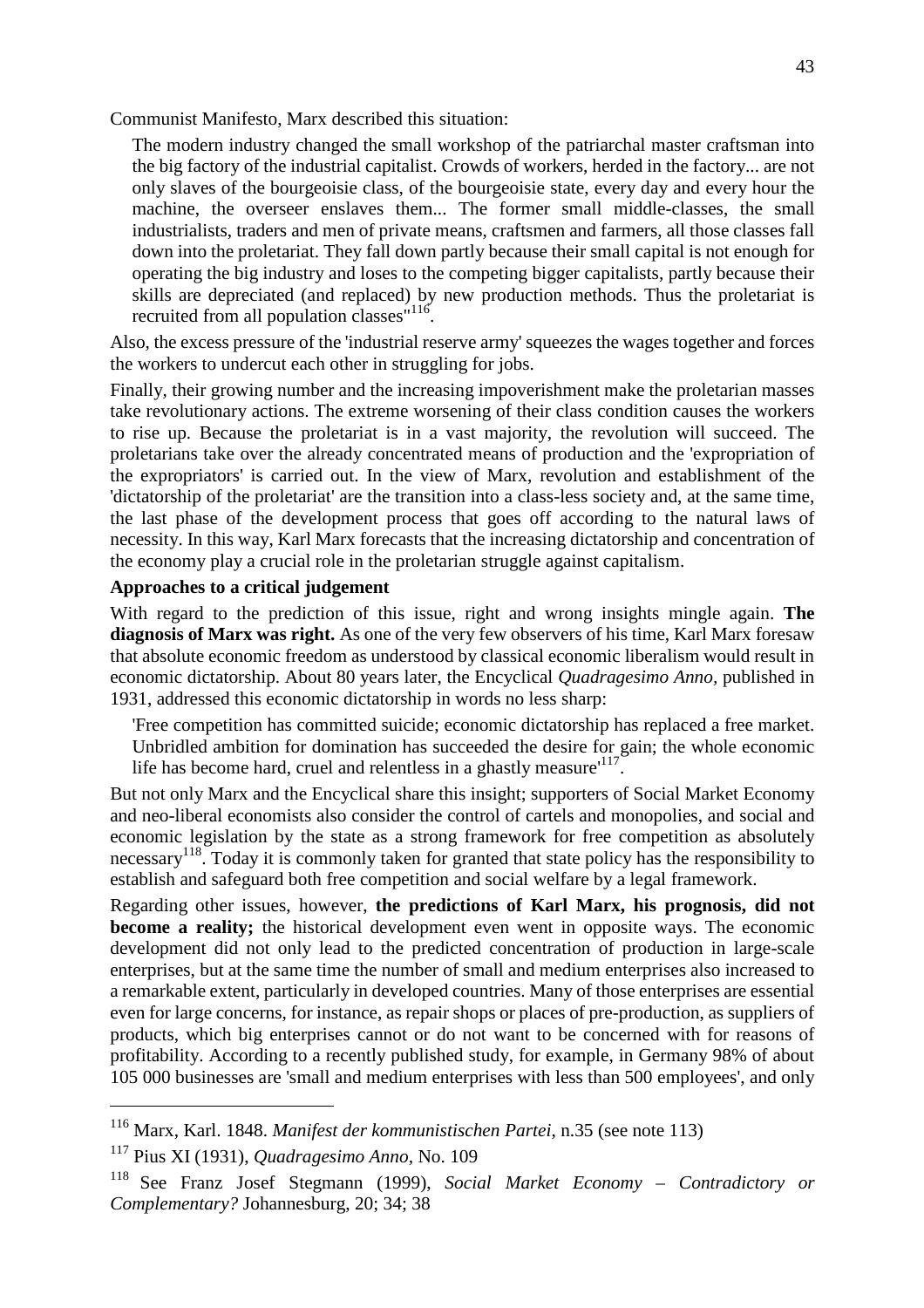<span id="page-43-0"></span>'2 100 or 2% are large companies'. These small and medium enterprises employ 'somewhat less than 60%' [119](#page-43-1) of the whole work force. This is not peculiarly German; the situation is more or less the same everywhere. Marx did not foresee this trend of development at all.

With regard to another issue, Marx predicted a constantly increasing impoverishment of the proletariat in industrialized countries. Instead of this forecast the standard of living of the work force has also considerably improved in those countries. The so-called 'Iron-Wage-Law', asserting that the wage is always fluctuating around the subsistence level by physical necessity, has proved to be wrong. It might have been true in particular periods of the 'Early and High Capitalism'. Concerning this situation, without doubt, Marx gave decisive incentives to awaken the conscience and to sharpen responsibility for the work force and so to alleviate and smooth social problems. But history did not confirm the 'Iron-Wage-Law' as the prognosis of the economic and social development in the future. In contrast to the forecast of Marx, in developed countries not only the total wage grew considerably, but also the percentage of wage; and the number of owners of capital, the number of owners of productive property did not decrease but increased – even if up to now, the number is admittedly still too small.

In the developed countries, finally, the senior employees and executives and the so-called 'middle-class' did not drop into the proletariat – contrary to what Marx predicted. The group of so-called 'social climbers' 'increased steadily in terms of numbers as well as of importance'<sup>[120](#page-43-2)</sup>. The splitting up of those involved in the production process into the owners of capital and proletarians, as Marx did, revealed a gap that became constantly more visible. He did not foresee that the running of enterprises was passing more and more from the owners of the means of production into the hands of the management. These influential executives and managers do not provide the capital, consequently they are neither owners of the capital, nor can they be called workers in the sociological sense of the word, because in conflicts between capital and labour they are usually on the capital side. Regarding essential issues, the forecasts of Karl Marx did not become a reality.

#### **MARXIST ECONOMIC SYSTEM: CENTRALLY PLANNED AND CONTROLLED ECONOMY**

The economic system in countries such as the former Soviet Union or the German Democratic Republic, which were ruled by Marxist parties, is called 'a centrally planned and controlled economy'. I deliberately avoid the expression 'socialist economy', since I would first have to explain it. This would not be easy because people understand it very differently. Friedrich Engels, the friend of Karl Marx and co-author of the Communist Manifesto, first used the term 'centrally planned and controlled economy'. In the 1920's, Walter Eucken, a high-profile economist, introduced the term into the literature of economics.

The expression 'centrally planned and controlled economy' describes an economic system in which a central state authority plans and controls the whole national economic process as well as the activities of the individual economic participants. This is its crucial characteristic. The central authority draws up the economic plan, directs the economic process and determines economic activities: production and consumption, wages and prices, investments and income, etc. The single economic units are executors of the plan: their managers are officials of the state. Its central authority plans and controls both the micro-economic and macro-economic processes. The economies of the former Eastern block states or the communist German Democratic Republic are illustrative examples of such a centrally planned and controlled economy. However, these economies and other economies like these were and are unable by

<span id="page-43-1"></span><sup>119</sup> *Eine Sache der Familie, aber kein Auslaufmodel. Eine Studie zeigt Bedeutung des industriellen Mittelstandes in Deutschland* (2004), in: BKU-Journal, No. 1, 6-7

<span id="page-43-2"></span><sup>120</sup> Stammen (Ed.), *Marx, Manifest der kommunistischen Partei,* 172 (see note 113)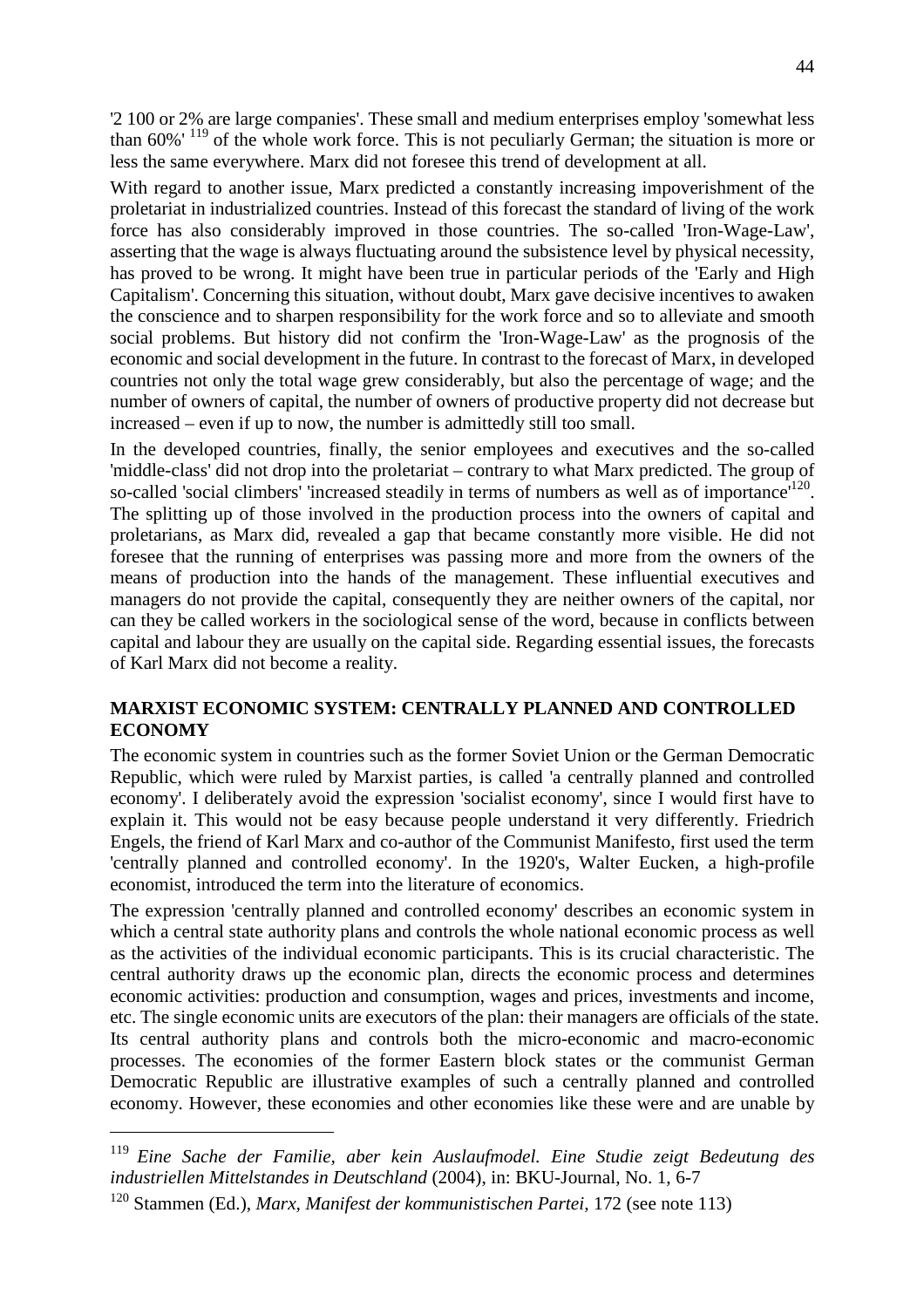nature to meet the needs of the people. This failure was one of the main grounds for the economic collapse of the Eastern block states ruled by Marxist parties. I will give a few reasons:

## **1**. **Exclusion of the self-interest of individual economic participants**

A major problem of 'centrally commanded economies'[121](#page-44-0) – as the pastoral statement *The Common Good,* published by the Catholic Bishops' Conference of England in 1996, calls them – is the fact that the self-interest of individual economic participants is not taken into account. The motives of self-interest do not exclude other motives. For example, a father wants to provide for his family as best as possible and therefore makes every effort to earn an appropriate income in order to do so. Thus economic activities are – to a great extent – inspired by individual objectives and interests. Self-interest is the driving force and incentive to economic achievement. Self-interest is not the same as selfishness and should not be confused with it – of course, it can degenerate into selfishness. But self-interest is basically a natural human attitude. The demand to put aside human desires and ambitions would be an inhumane demand. Self-interest is a main driving force behind all our activities – economic activities included.

A centrally planned economy is an obstacle to that and excludes, to a large extent, this economic and generally human function of personal advantage as a driving force for economic activities. Income and prices fixed by the central state authority determine the degree to which the needs and desires of the individuals can be fulfilled – at least insofar as this fulfilment depends on the amount of their income. The economic plan, drawn up by the central state authority, has already fixed those data in advance, without taking into account the individuals' real activities, efforts and achievements. This fact excludes the principle of self-interest as the driving force and incentive to economic achievement.

In the past, centrally commanded economies tried to replace the 'achievement principle' – through the back door, so to speak – by introducing bonus systems and by fixing high targets that had to be met. However, according to my own experience in the former German Democratic Republic, ruled by the Marxist *Sozialistische Einheitspartei Deutschlands SED* (Socialist Unity Party of Germany), neither high fixed quotas nor cleverly thought out bonus systems for the realization of centrally planned economic targets could replace the principle of self-interest as the main incentive to economic achievement. The history of the past decades has taught us that those attempts did not succeed. The fact that the system did not take into account the self-interest of the economic participants was the main reason for the economic breakdown of the centrally planned economies of Eastern Europe and the former Soviet Union.

# **2. The problem of a lacking rational economic calculation**

Another difficulty experienced by centrally controlled economies is the problem of a 'rational economic calculation'. The rational economic principle aims at utilizing the limited economic resources as economically as possible. Valuable resources must not be used to produce less valuable goods. In a market economy, price – if not fixed or manipulated by a state authority or by monopoly arrangements or by single powerful suppliers – shows the consumers' appreciation for different goods, enables us to compare their value and, in this way, indicates big or little demand for those products. In a centrally commanded economy, price cannot do this job; it cannot play a role in indicating the value of goods. The central plan of the state authority stands in the way of that. Already in advance, it determines the volume of output and fixes prices. This economic system therefore lacks an automatic indicator, which constantly reflects consumers' wishes and directs the factors of production to the most economic use. Poor economic utilization and the squandering of economic resources are the unavoidable results.

<span id="page-44-0"></span><sup>121</sup> 23. *The Common Good and the Catholic Church's Social Teaching* (1996). A statement by the Catholic Bishops' Conference of England and Wales, London, No. 78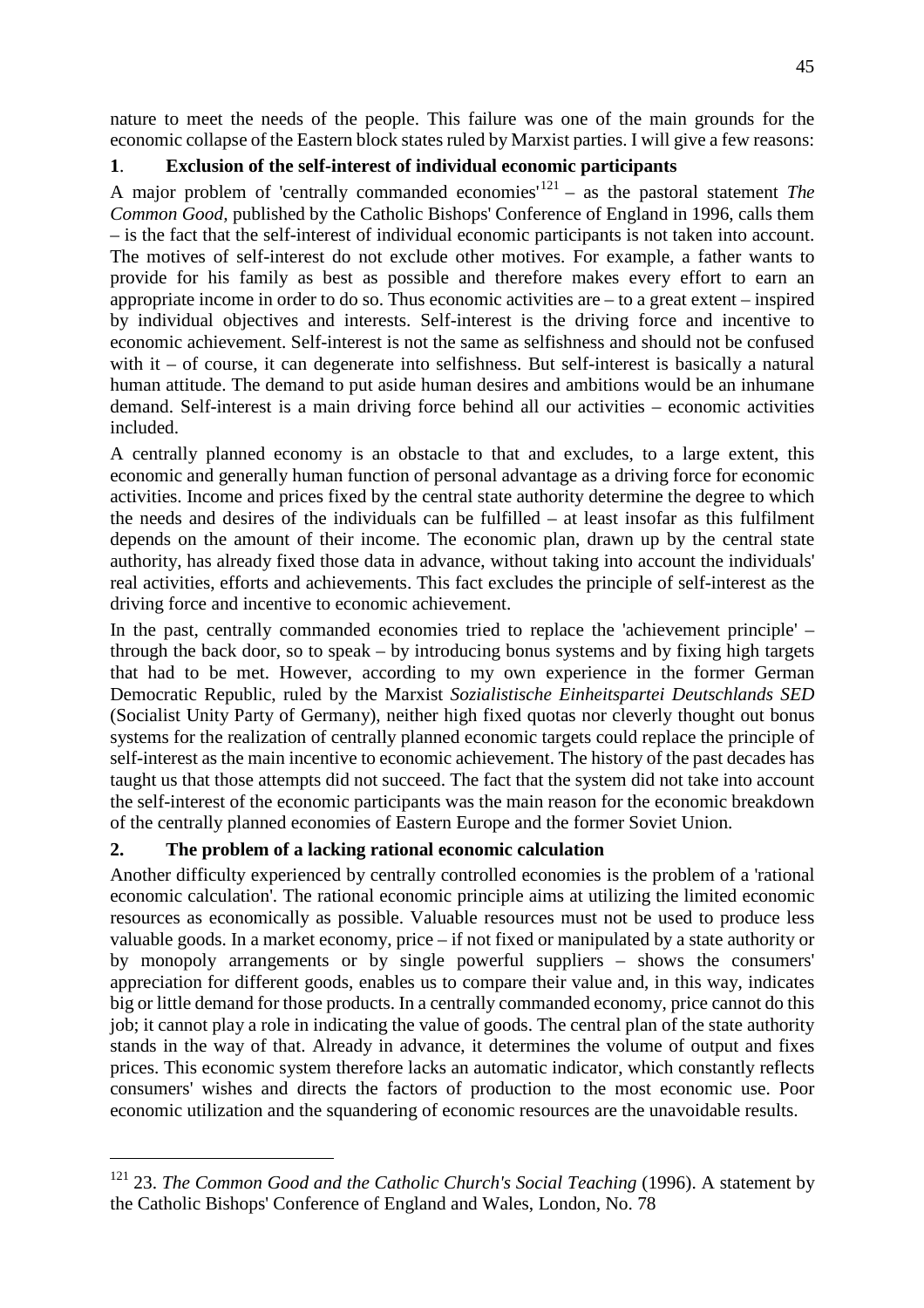<span id="page-45-0"></span>Each centrally planned and controlled economy has to confront both these difficulties. According to my experience in the German Democratic Republic, ruled by the Marxist 'Socialist Unity Party', these grave shortcomings were the main grounds for the economic collapse of the former Eastern bloc states. By their nature, such economies are unable to meet the demand of the people. The English Bishops rightly emphasize in their above-mentioned statement 'The Common Good' of 1996 that those economies are 'inefficient, wasteful, and unresponsive to human needs. Nor have they fostered a climate of personal liberty<sup> $24122$  $24122$ </sup>. The so-called 'really existing socialism' in countries ruled by Marxist parties and which has broken down, is concrete proof of the failure of a centrally planned and controlled economy. Not least for this reason, the slogan going around East Germany during and after the 1989 peaceful revolution was: 'If the DM *(deutschmark)* does not come to us, we shall move to the DM'. The DM was the symbol of a Social Market Economy.

## **CONTRADICTION BETWEEN REVOLUTIONARY ACTION AND DEVELOPMENT ACCORDNG TO NATURAL LAW NECESSITY**

Karl Marx regarded the replacement of capitalism by the future socialist society as the result of a development process proceeding according to natural law necessity. 'Actually one only needs to wait for the ongoing intensification of this process<sup> $123$ </sup>. On the other hand, Marx passionately appealed to the proletarians and demanded from them to overthrow the existing order by force. This active intervention of the working class and, above all, the appeal for revolution 'however contradict the development from the capitalistic to the socialist society, which would exclusively be determined by economic factors<sup>[124](#page-45-3)</sup>. In particular the Communist Manifesto and its appeal for the proletarian struggle contrasts with Historical Materialism, which uses natural law necessities as an argument. This shows the rift in Marxist theory. As a philosopher of history Karl Marx emphasized that the development into the communist future society is a process proceeding according to natural law – not to be influenced from outside. On the other hand, Marx was a revolutionary unlike anyone else and demanded to overthrow the existing capitalist society by force. Exactly this revolutionary sense of mission was the decisive reason for the great impact of Marxism in history. Never did the multitude of proletarians read *The Capital* nor did they know the inner structure of Marxist theory. But many believed in and clung to its promises: freedom and equality, prosperity and happiness for the work force enslaved by capitalism. Only personal experience in Communist countries and recent history shattered these hopes.

#### **MARXISM AND ATHEISM**

The atheistic character of Marxism was and is of central importance to believing people in particular. In countries, ruled by Marxist parties, scientific atheism was taught in schools and universities; and believing people and churches were often only tolerated and not infrequently persecuted.

Three levels of atheism in the philosophy of Karl Marx, three aspects, must be distinguished. His atheism is 'ontological' or fundamental in nature, it is ethical in nature, and it is anthropological in nature.

#### **1. Ontological' or fundamental atheism**

According to economic determinism, the material relations of production are the actual and true

<span id="page-45-1"></span><sup>122</sup> *The Common Good* (1996), No. 78 (see note 121)

<span id="page-45-2"></span><sup>123</sup> Nemitz, Kurt, 1960, *Sozialistische Marktwirtschaft:* Frankfurt, n.12-13

<span id="page-45-3"></span><sup>124</sup> Stavenhagen, Gerhard. 1960. *Marxismus* in: Staatslexikon, Vol. 5: Freiburg, n.586-600; 591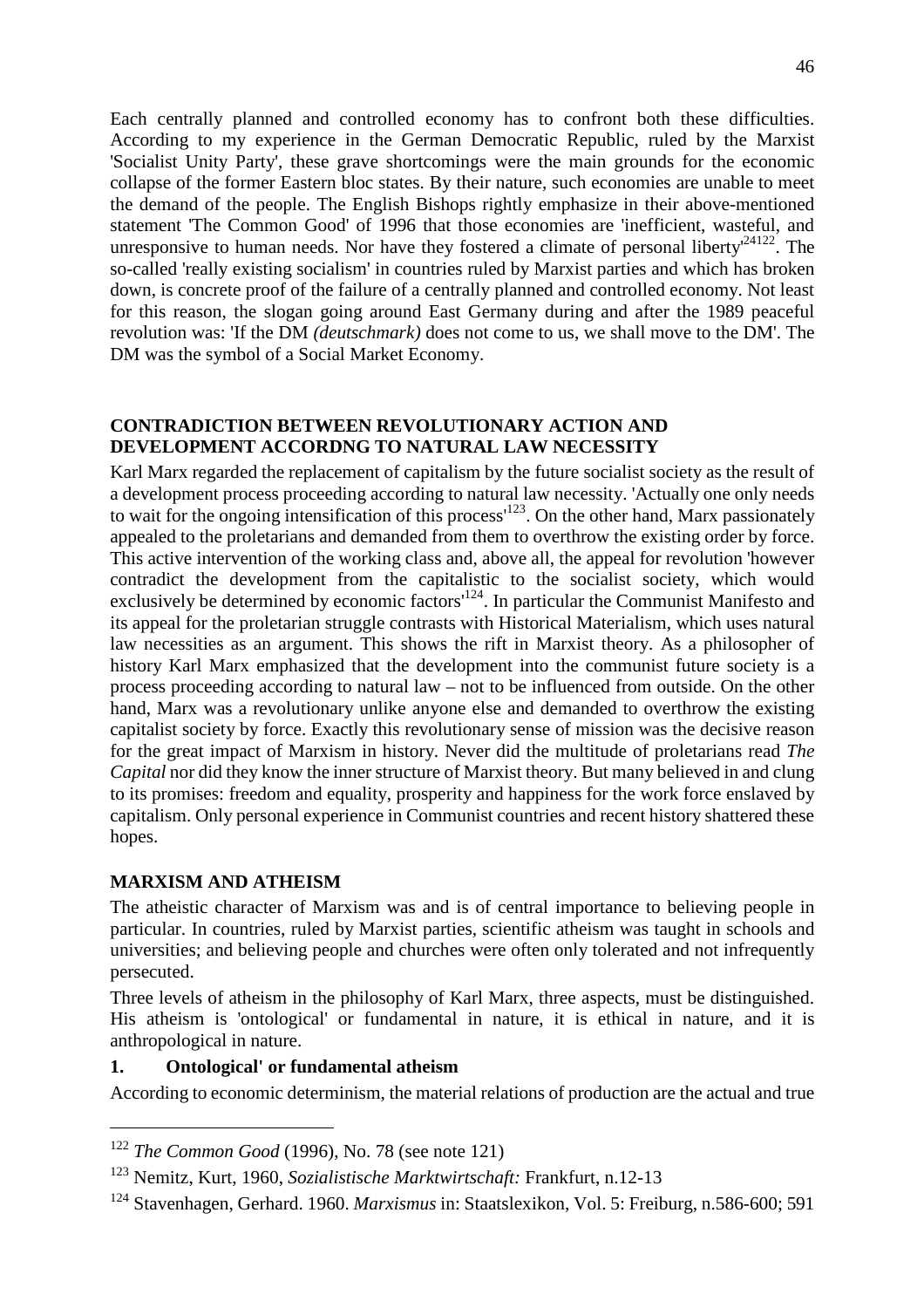reality. Part of that theory is the atheistic character of Marxism – more precisely: its 'ontological', its fundamental aspect. If law, morality, religion and anything similar are mere products of the economic basis and only reflect it, then also the idea of a personal god, the personal god himself, and the divine as such are products and a reflection of the economic basis. With regard to that, Marx goes along with his teacher, the philosopher Ludwig Feuerbach. According to Feuerbach, all religious ideas are mere desired ideals of the human longing without any reality. In the view of Marx too, therefore, god and religion respectively are only products of exploited human beings and consequently products of a wrong social order, of slave-owning societies called feudalism and capitalism.

"The human being creates religion". Religion is 'self-awareness and self-feeling of humans who did not yet gain themselves, who are not yet their own masters, or who already lost themselves again". State, society, social conditions "produce religion, produce a wrong world-awareness because they are a wrong world". From this thesis the logical consequence follows that such products – called god or religion – will not be in the future classless society of Communism because exploitation will be eradicated. For they are only products of a wrong society, of a society based on exploitation. "Religion is nothing else than the illusory sun that moves around people as long as they do not move around themselves" $125$ .

What was previously said in the criticism of economic determinism<sup>[126](#page-46-1)</sup> (see chapter II: Marxist Philosophy of History: Economic Determinism or Historical Materialism, p 5-9) also applies to 'ontological' atheism and need not be repeated. The thesis that religion, God – like law, arts, philosophy, etc – are nothing else than products of the social situation of the time and result from its particular economic conditions is a mere assertion. Economic conditions exert an influence and can promote or hamper faith, but human beings, their convictions and decisions are primarily determining.

#### **2. Ethical atheism**

Marxist atheism is ethical in nature because, according to the conviction of Karl Marx, religion prevents the liberation of the exploited human being. In the introduction to *Zur Kritik der Hegeischen Rechtsphilosophie* ('On Criticism of Hegel's Philosophy of Law'), published in 1844, Marx wrote the famous and often quoted statement: *'Religion ist Opium des Volkes* ('Religion is the opium of the people'). Religion – Marx formulated

"the religious misery is both an expression of the real misery and a protest against the real misery. Religion is the sigh of the distressed creature, the feeling of a heartless world... It is the opium of the people... Religion is nothing else than the illusory sun that moves around people as long as they do not move around themselves". God, the beyond, eternal life, etc are substitute ideas for missing humane conditions in this present world, are illusions the exploited take refuge in. But according to Marx, humans must redeem themselves, have to overcome the exploitation themselves, here and now, in this world, today – and must not flee from this exploitation and take refuge in a seemingly granted salvation – sometime, somewhere in a so-called hereafter. Consequently, religion prevents the liberation from misery and is the opium of the masses. "Critcism of religion is therefore criticism of the valley of misery whose halo is religion", and the fight against religion is "a fight against that world whose spiritual aroma is religion... The abolition of religion as the illusory happiness of the people is a demand of its real happiness" $127$ .

<span id="page-46-0"></span><sup>125</sup> Marx, Karl, 1844, *Zur Kritik der Hegeischen Rechtsphilosophie. Einleitung* in: Landshut (Ed.), Frühschriften, n.207-224,207-208 (see note 107)

<span id="page-46-1"></span><sup>126</sup> See chapter II *Marxist Philosophy* of *History: Economic Determinism or Historical Materialism,* a 5-9

<span id="page-46-2"></span><sup>127</sup> Marx, *Kritik der Hegelschen Rechtsphilosophy,* n.208 (see note 107)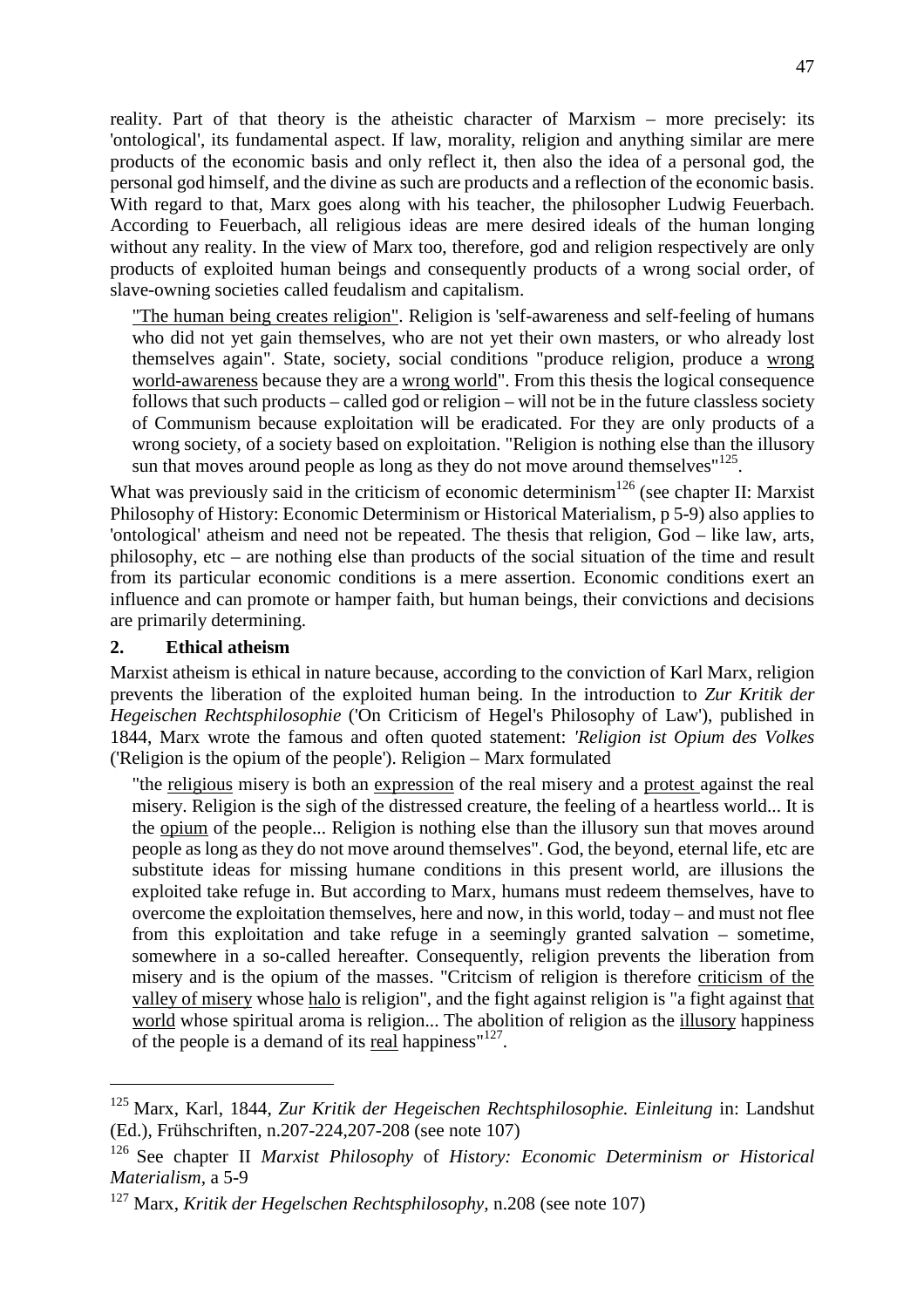**The Marxist thesis "religion is the opium of the people" is right** with regard to the fact that religion can be misused and intended as the opium for the exploited and has been intended for them in the course of history. The thesis is also right in stating that those deprived of their rights can themselves understand and have understood religion as the opium and a final refuge in apparently hopeless, inhumane situations.

But **this must not happen.** It is a mere assertion that religion is only a product of the sighing creature. Christian faith, on the contrary, wants to be – and therefore should also be – the incentive and driving force to get rid of exploitation and oppression, to change unjust conditions. Belief in God, hope of happiness, which Jesus promised those hungry for justice, must not prevent the fight for justice, freedom, humane conditions of life in this world. On the contrary, it is the task in particular of Christians to be 'collaborators' in building a 'new world of universal peace and justice<sup>[128](#page-47-0)</sup>. Every activity of human beings 'to better the circumstances of their lives through a monumental amount of individual and collective effort', the Pastoral Constitution of the Second Vatican Council underlines, 'accords with God's will'. Humans 'are created to God's image' and 'received a mandate... to govern the world with justice'. The Christian message, the Council continues, does not deter them 'from building up the world' nor does impel them 'to neglect the welfare of their fellows'. On the contrary, they are 'more stringently bound to do these very things<sup> $129$ </sup>. The attainment of eternal salvation 'was and is in principle, according to Christian teaching, dependent on the performance of one's responsibility for the concrete future of humankind within this world<sup>[130](#page-47-2)</sup>. In this sense, we must understand the unity of love of God and love of one's neighbour; in this sense, according to the gospel, the Heavenly Judge will ask us in the final judgement only about our relationship with our fellow humans, about our contribution to the creation of a more humane world: I was hungry, thirsty, naked, sick... – maybe it should be added nowadays: I was unemployed, a refugee, unborn; what did you do; did you help me (see Mt 25, 31-46)? Therefore, in particular, the Christian faith demands all our efforts for a humane social order.

In addition to that, one has to ask whether there is only such a self-alienation, 'which can be overcome by social means and endeavours', as Marxism supposes and asserts. Christian faith is and desires to be a meaningful power and directive in those 'borderline situations of human existence' like guilt, human failure, death, evil as such 'that cannot be answered only by social efforts and activities<sup> $131$ </sup>. In this respect, Christian faith fills a gap, a 'white patch', which Marxism is unable to fill.

#### **3. Anthropological atheism**

Added to the ethical and fundamental atheism is finally an anthropological aspect, which results from the Marxist conception of man. According to Marx, the human being becomes a **human** being only by work; humans make, create themselves by work.

"The entire world history is nothing else than the production of man by human work". So human beings have a "clear and irresistible proof of their birth: by themselves". Because of that, "the question of an alien being, the question of a being above nature and man... has virtually become an impossible issue"<sup>[132](#page-47-4)</sup>.

<span id="page-47-0"></span><sup>128</sup> Metz, Johann Baptist, 1969, *Antwort an Garaudy* in: Roger Garaudy/J.B. Metz/Karl Rahmer, Der Dialog oder Ändert sich das Verhältnis zwischen Katholizismus und Marxismus? Reinbek, n. 119-138; 128

<span id="page-47-1"></span><sup>129</sup> Second Vatican Council, 1965, Pastoral Constitution *"The Church in the Modern World" Gaudium et Spes.* Art. n.34,1.3

<span id="page-47-2"></span> $130$  Karl Rahner, Karl, 1966, in: Christentum und Marxismus – heute, Wien, 214

<span id="page-47-3"></span><sup>131</sup> Metz, *Antwort an Garaudy,* n.133, 135 (see note 127)

<span id="page-47-4"></span><sup>132</sup> Marx, Karl, 1844, *Nationalökonomie und Philosophie* in: Landshut, (Ed.), Frühschriften: n.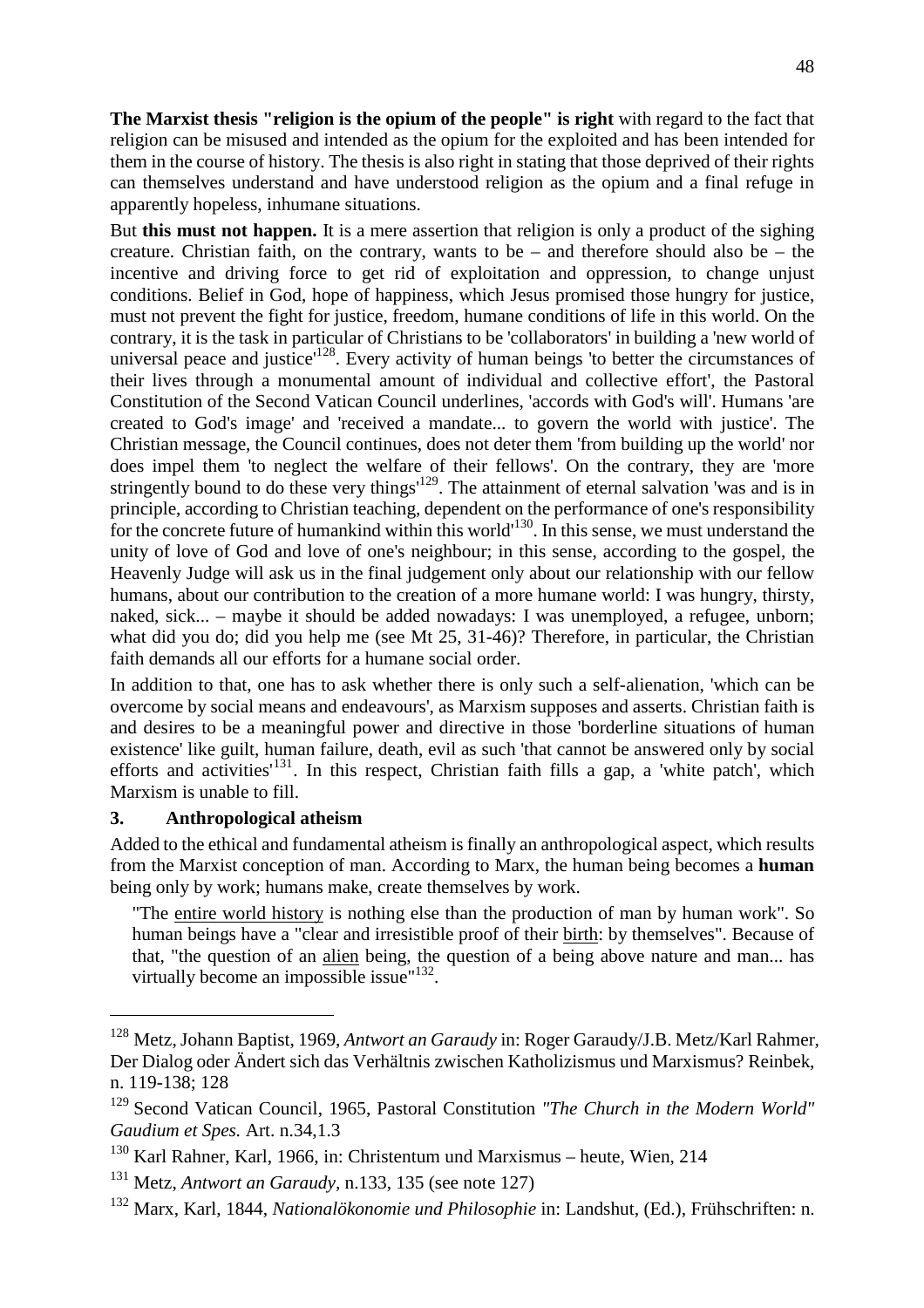<span id="page-48-0"></span>Closely connected with this human self-creation by work, which makes the question of a higher being useless, meaningless and 'virtually impossible', is a second anthropological aspect: the demand of Marx for an absolute human autonomy.

"A being only proves to be independent as soon as one stands on one's own feet, and one stands only on one's own feet as soon as one owes one's existence to oneself. A human being, who exists by the grace of somebody else, considers oneself as a dependent being. I totally exist, however, by the grace of somebody else, if I owe not only the maintenance of my life to him, but if he has also created my life; if he is the source of my life, and my life does necessarily have such a foundation outside myself, if it is not my own creation"<sup>[133](#page-48-1)</sup>.

**This point,** this different understanding of the human origin and destiny, this different view on the relationship between God and humankind **forms the fundamental opposition between Christian faith and Marxism.** The opposition between Christian faith on the one hand and the 'ontological' and in particular anthropological atheism of Marx on the other is the crucial and lasting difference. According to Christian understanding, the basic ground and final aim of the human being is the transcendent reality of God, i.e. the absolute God beyond every visible and created reality; according to Christian conviction, God is origin and destiny of the human being – and not the product of exploitation and consequently the 'wrong world view' of a 'wrong world'. And the human being is not almighty, has not put himself/herself into existence and is not autonomous; humans owe their existence to the divine creator and are responsible to him.

#### **CONCLUSION**

In 1965 Roger Garaudy, Professor of Philosophy and then member of the Politburo of the French Communist Party, described the Marxist position in a way, which can deeply impress:

Marxism integrates the marvellous 'Communion of Saints' by secularizing it... Marxism transfers the perspectives of an eschatological kingdom, called 'the Kingdom of God' in Christianity, from the eschatological to a combat level. Whenever somebody deliberately works and fights in order to win happiness on earth for himself and all humankind, whenever somebody is willing to sacrifice his life in this work and struggle and, by doing this, makes it meaningful, then this human being, still alive, gains immortality. For ever he has left his traces in this world; he has contributed something of his own to the future of all; his deeds have influenced the destiny of the entire humankind; his actions continue not only in the memory of the people, but also in their lives... Do we have a more noble certainty of immortality?...

This gives us the possibility to understand clearly the real meaning of Marxist atheism... Revelation of transcendence takes place every day, whenever human work is being done, either in scientific research or artistic creation... either in a social revolution, which brings exploitation and self-alienation to an end, or in a national liberation movement, which fights against oppression and human depersonalization. Transcendence is the experience, through which humans become aware of their own being God coming into existence"<sup>[134](#page-48-2)</sup>.

According to Christian understanding, the real foundation and final destiny of the human being is the absolute God beyond all visible and created reality. Here lies the essential difference between Christian faith and Marxist philosophy. On the other hand, Christian faith is not only open and receptive to every reasonable kind of planning and shaping the future of the world, but considers this planning and shaping – as the highly distinguished theologian Karl Rahner firmly

<sup>225-316; 247-248 (</sup>see note 107)

<span id="page-48-1"></span> $133$  Ibidem 246

<span id="page-48-2"></span><sup>134</sup> Garaudy, Roger, 1966, *Wertung der Religion im Marxismus* in: Christentum und Marxismus,n. 77-98; 82-83 (see note 129)